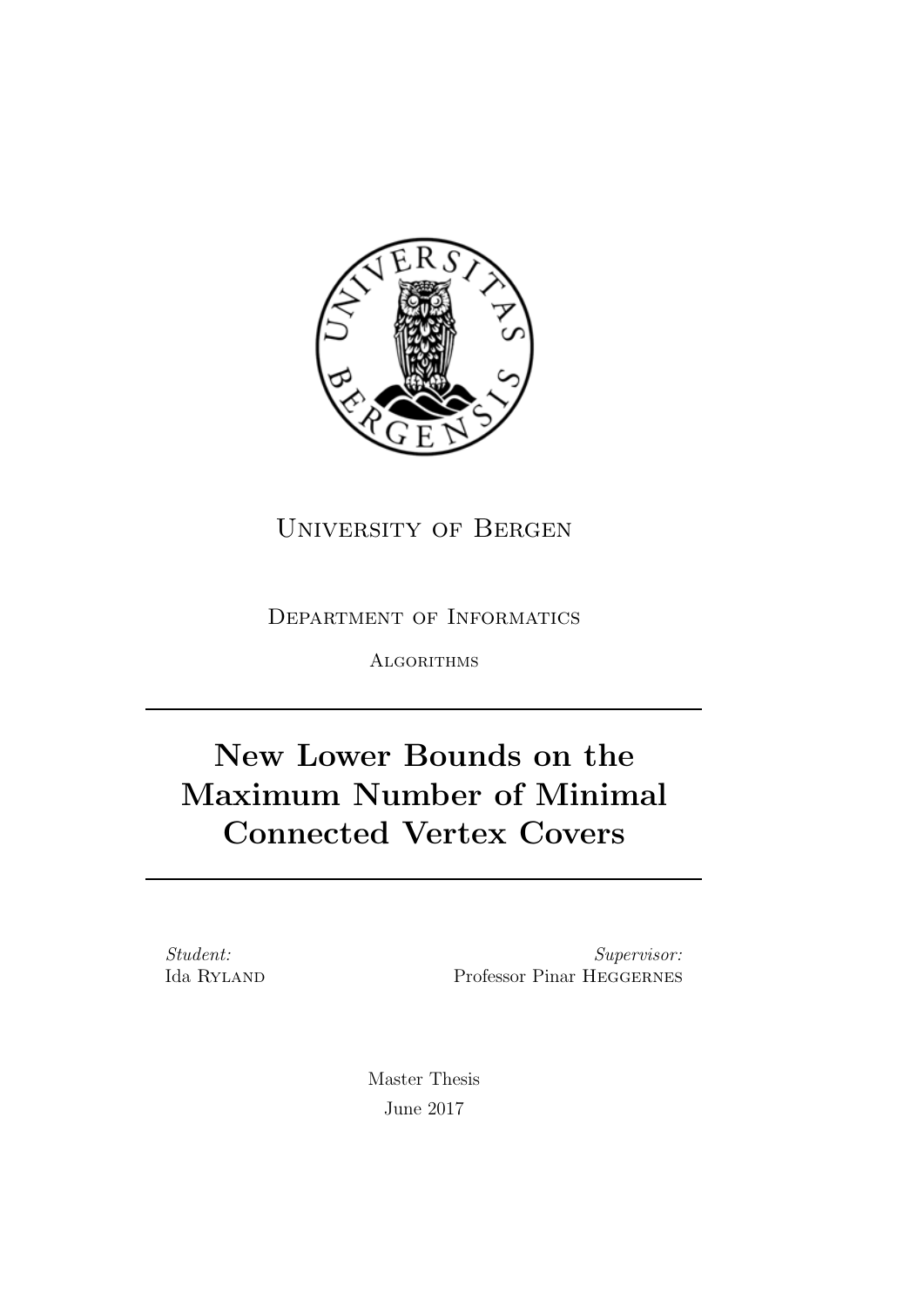#### Acknowledgements

First of all, I would like to thank my supervisor Pinar Heggernes for all the time, motivation and guidance I have received while working on this thesis. She has been a great help and inspiration to me. In addition, I would like to thank the whole Algorithms research group and my fellow master students who motivated me to work harder. Last but not least, I would like to thank my family, especially my brother, for all the help and support.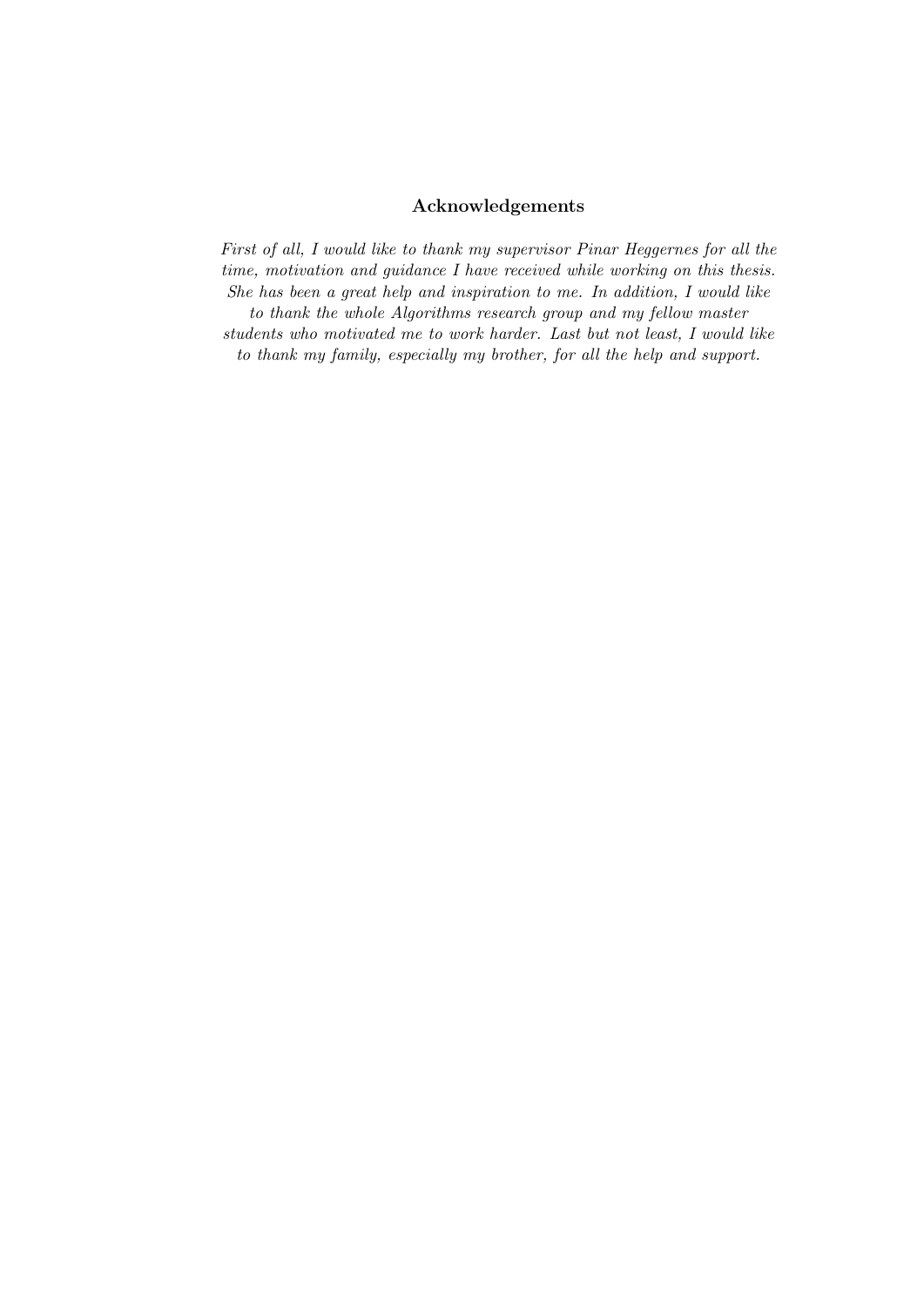# **Contents**

| $\mathbf{1}$ |     | Introduction                                                         | $\mathbf 1$    |
|--------------|-----|----------------------------------------------------------------------|----------------|
|              | 1.1 |                                                                      | $\overline{2}$ |
|              | 1.2 | Vertex covers and connected vertex covers in graphs $\ldots$ .       | $\overline{2}$ |
|              | 1.3 | Enumeration algorithms using branching $\ldots \ldots \ldots \ldots$ | $\overline{7}$ |
| $\bf{2}$     |     | Enumeration of minimal connected vertex covers                       | 9              |
|              | 2.1 | The algorithm and how we implemented it $\dots \dots \dots$          | 9              |
|              | 2.2 |                                                                      | 13             |
|              | 2.3 | Testing correctness with a trivial algorithm $\ldots \ldots \ldots$  | 17             |
|              | 2.4 | Implementation of Algorithm $2.1 \ldots \ldots \ldots \ldots \ldots$ | 17             |
|              | 2.5 | An improvement of the practical running time                         | 19             |
| 3            |     | New lower bounds                                                     | 23             |
|              | 3.1 | New examples of the existing lower bound $\ldots \ldots \ldots$      | 23             |
|              | 3.2 |                                                                      | 28             |
|              | 3.3 |                                                                      | 34             |
| 4            |     | Further test results                                                 | 41             |
| 5            |     | Conclusion                                                           | 49             |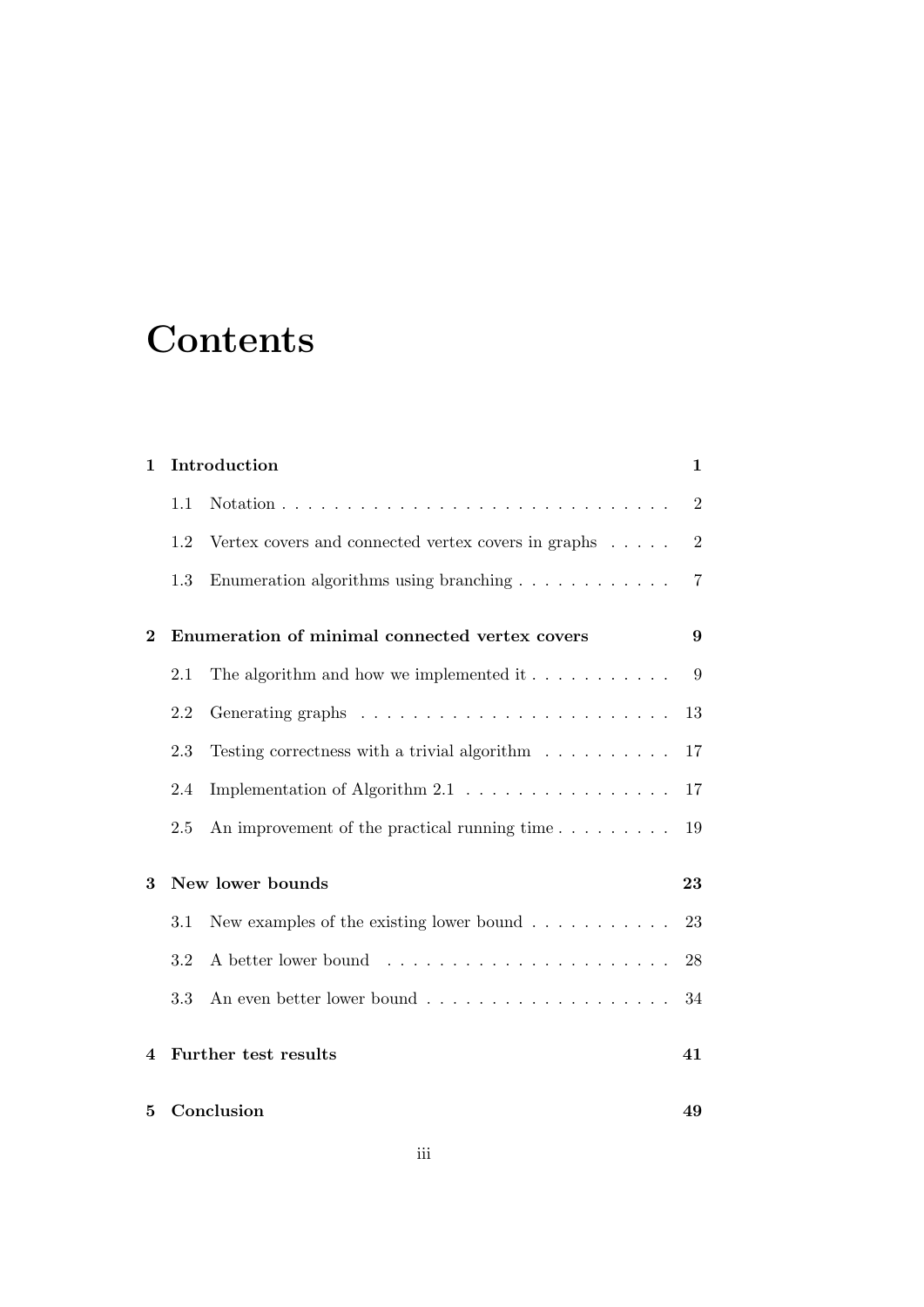#### iv CONTENTS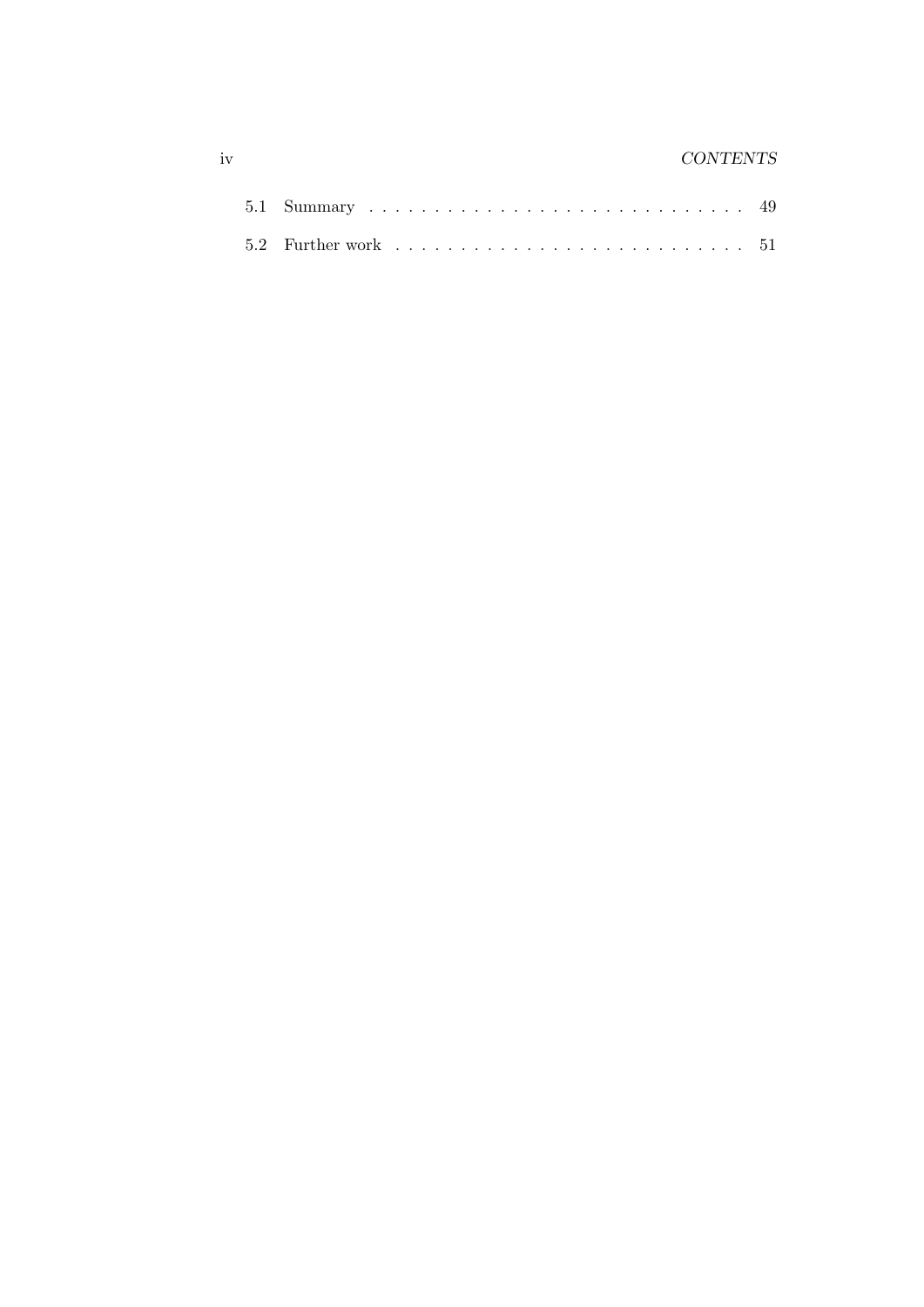### Chapter 1

## Introduction

Graphs are important mathematical structures that are used to model many real-life problems. They can, for instance, be used to model relations between objects in a network. An example of this is the friendship structure on a social media, where the vertices in the graph represent people, or profiles, and edges represent friendships between people. Graphs can also be used to model a highway system between major cities where there is an edge between the vertices representing cities for each interstate highway between them. Such graphs can also have directed edges with a weight on each edge representing toll prices or the length of the highway. In this thesis we will only look at undirected graphs in which edges have no orientation.

An important field of study in graph theory is the study of vertex covers. A vertex cover in a graph is a set of vertices that cover all the edges. In other words, each edge in the graph has at least one endpoint in the vertex cover. Vertex covers have numerous real-life applications. Imagine you are in charge of the police department in a small town where pickpockets are a growing problem. To catch all the pickpockets you have to make sure that there is always a police officer in the neighborhood. Imagine that the edges of the graph represent the streets of the town, and the vertices represent crossroads. Your task is to place police officers on crossroads in a way such that each road is under supervision of at least one police officer, ensuring that you will be able to catch all pickpockets. The crossroads where police officers are placed correspond to the vertex cover of the graph.

For the problem above, imagine that you also have a strict budget. To save money, you want to use as few police officers as possible, without letting any pickpockets get away. We want to find the vertex cover of the graph of smallest size, i.e., a *minimum vertex cover*. We seek to find the best possible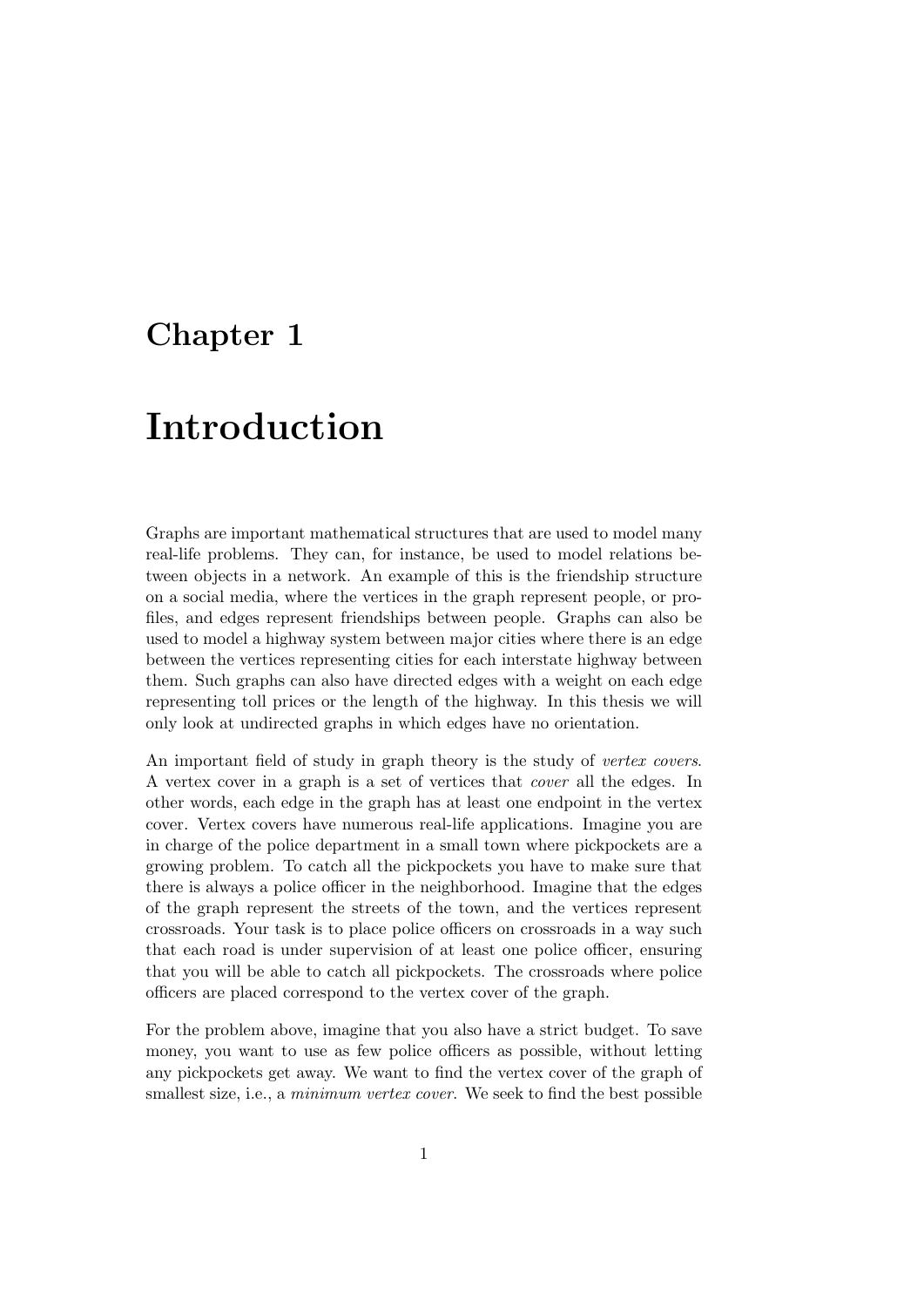solution among all feasible solutions. Finding a minimum vertex cover is a classical graph problem, and is an example of an NP-hard problem.

In this thesis we are not interested in the solution of finding small vertex covers. Instead we are interested in listing all vertex covers of a certain type and deciding the maximum number of them. Before we can explain these concepts further, we need some notation.

#### 1.1 Notation

We denote a graph by  $G = (V, E)$ , where V is the set of vertices and E is the set of edges in  $G$ . The *neighborhood* of a vertex  $u$  is the set of vertices that is adjacent to u and is denoted  $N_G(u)$ . The closed neighborhood of u is  $N[u] = N_G(u) \cup \{u\}$ . A vertex,  $u \in G$ , is a *cut vertex* if the removal of u separates the graph into several connected components. For a graph G and a subset  $U \subseteq G$  we denote  $G[U]$  to be the subgraph of G induced by U. We write  $G \setminus U$  to denote  $G[V(G) \setminus U]$  and  $G - u$  if  $U = \{u\}$ . A set  $U \subseteq V(G)$ is connected if  $G[U]$  is a connected graph. A set of vertices  $U \subseteq V(G)$  is a vertex cover if  $\forall (u, v) \in E(G)$  either  $u \in U$  or  $v \in U$ . A vertex cover is connected if  $U$  is a connected set. A (connected) vertex cover  $U$  is minimal if no proper subset of  $U$  is a (connected) vertex cover. A set of vertices is an independent set if there is no edges between any pair of these vertices. A set is independent if and only if its complement is a vertex cover.

### 1.2 Vertex covers and connected vertex covers in graphs

A vertex cover of a graph is a subset of vertices such that each edge of the graph is incident to at least one vertex in the vertex cover. More formally, in a graph  $G = (V, E)$ , a set of vertices  $U \subseteq V(G)$  is a vertex cover if U contains at least one endpoint of every edge. A vertex in  $U$  is said to *cover* all edges incident to it. The graph  $G \setminus U$  contains no edges, and hence  $V(G) \setminus U$  is an *independent set*. The illustration in Figure 1.1 shows two different vertex covers of a graph.

A minimum vertex cover is a vertex cover of smallest possible size in a graph. A *minimal vertex cover* is a vertex cover  $U$ , with the property that no proper subset of U is a vertex cover. Note that a minimal vertex cover is not necessarily minimum. But a minimum can always be found among all minimal vertex covers of a graph. In Figure 1.1 the graph to the left is an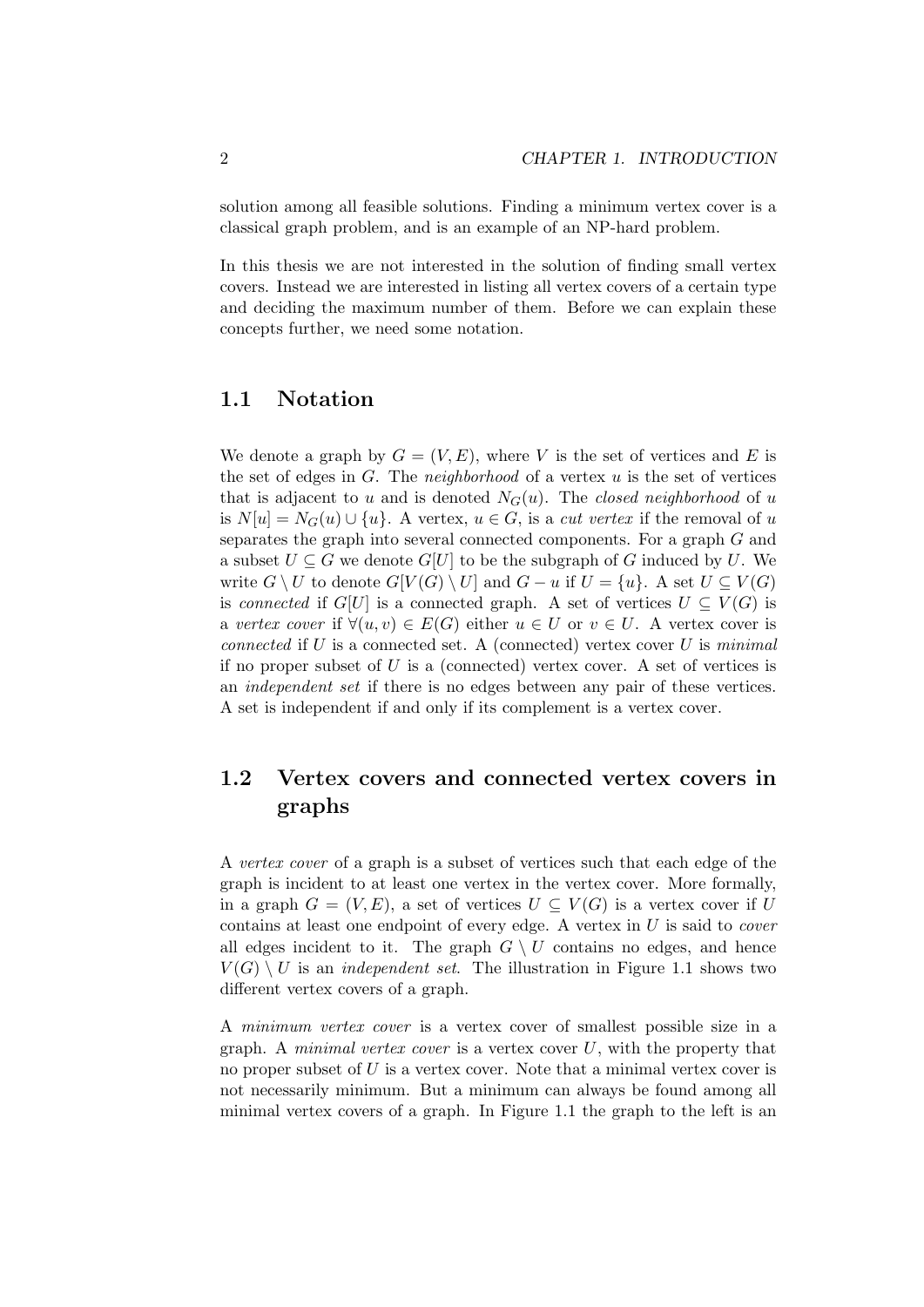

Figure 1.1: The red vertices indicate a minimal (to the left) and a minimum (to the right) vertex cover of a given graph.

example of a minimal vertex cover in a graph that is not minimum.

In the decision version of the vertex cover problem, we are given an instance  $(G, k)$ , and the objective is to check whether G has a vertex cover of size at most  $k$ . This problem is NP-complete, i.e., there is no polynomial time solution to this problem unless  $P = NP$ . But since the problem is in NP, a suggested solution to the vertex cover problem can be verified in polynomial time. The naive approach for solving the problem of finding a vertex cover of size at most  $k$  is to try all possible subsets of the graph and check whether it is a vertex cover. This is a time consuming operation, as the number of subsets is  $2^n$  for a graph with n vertices and hence constructing all sets has a running time of  $\mathcal{O}(2^n)$ . Since we know that a possible solution to the problem has to be of size at most  $k$ , it is sufficient to only try all possible subsets of size at most  $k$  in the graph, and check whether it is a vertex cover. The number of such subsets of a graph  $G = (V, E)$  is  $\mathcal{O}(|V|^k)$ , hence the naive approach has running time  $\mathcal{O}(|V|^k)$ . Since k is expected to be smaller than |V|, this approach has a better running time than  $\mathcal{O}(2^n)$ . However, there exist much better algorithms to solve this problem. The problem is known to be fixed parameter tractable (FPT), and it can be solved in time  $\mathcal{O}(1.2738^k + (k|V|))$  [4]. Note that this running time is exponential only in k, which can be expected to be much smaller than  $|V|$ . Hence such an algorithm is efficient for small  $k$ , regardless of the size of the graph input.

Extremal graph theory is a wide area that studies extreme values of graph parameters for graphs which often has certain properties. Extremal problems are at the very heart of graph theory [2, 1]. Finding the maximal number of objects in a graph given some restrictions has also very important algorithmic applications. For example, the running time of a naive approach will immediately decrease if we find a better upper bound. For many important hard problems we do not have better algorithms than the naive approach. Many exponential time algorithms start from a set of such objects for generating other results [6]. In this thesis we are interested in the maximum number of minimal vertex covers a graph can have, and listing all such sets. For this purpose, let us first note the connection between vertex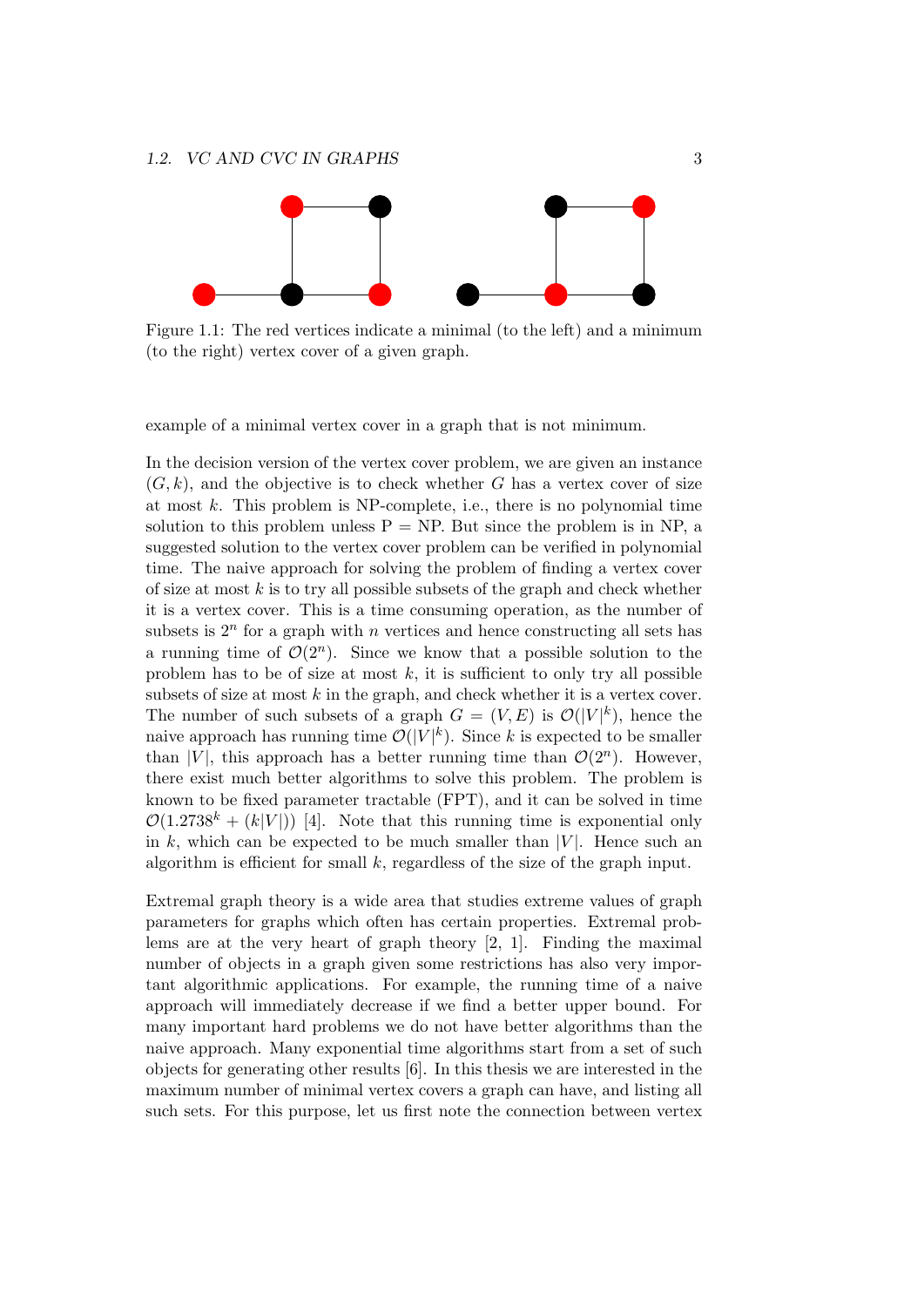covers and independent sets.

An independent set in a graph is a set of vertices such that for any pair of vertices in the set there is no edge connecting the two. A maximal independent set is an independent set that is not a subset of any other independent set. In other words, there is no vertex outside the independent set that may join it because it is maximum with respect to the independent set property. As we will prove in the next observation, a set is independent if and only if its complement is a vertex cover. Thus, if  $I$  is a maximal independent set, then the set  $V \setminus I$  is a minimal vertex cover.

**Observation 1.1.** A set  $I \subseteq V$  is a maximal independent set of  $G = (V, E)$ if and only if  $V \setminus I$  is a minimal vertex cover of G.

*Proof.* Assume I is a maximal independent set. Then for every  $e \in E(G)$ , e has at least one endpoint not in I, thus  $V \setminus I$  is a vertex cover. Suppose that  $V \setminus I$  is not a minimal vertex cover. Then there exists a vertex u in  $V \setminus I$  such that  $V \setminus (I \cup \{u\})$  also is a vertex cover. This means that u can not have any neighbors in I, since then there would be at least one edge not covered. Hence, all neighbors of u are in  $V \setminus I$ . But then  $I \cup \{u\}$  is also an independent set, which contradicts the maximality of I.

Assume S is a minimal vertex cover such that every  $e \in E(G)$  has at least one endpoint in S. There are no edges between vertices outside of S and the set  $V \setminus S$  is an independent set. Suppose that  $V \setminus S$  is not a maximal independent set. This means that there is a vertex u such that  $(V \setminus S) \cup \{u\}$ is also an independent set. But then  $S \setminus \{u\}$  is also a vertex cover. This contradicts the minimality of S, hence the set  $V \setminus S$  must be a maximal independent set.  $\Box$ 

Earlier work by Miller and Muller [10] , and by Moon and Moser [11] stated that the maximum number of maximal independent sets a graph on  $n$  vertices can have is  $3^{n/3}$ . This bound is tight as a disjoint union of  $n/3$  triangles has exactly  $3^{n/3}$  maximal independent sets. Any maximal independent set in this graph is formed by choosing one vertex from each triangle. There are three vertices to choose from in each triangle, and the number of triangles is  $n/3$ . Since the choice of a vertex in each triangle is independent from the other triangles, the number of maximal independent sets in the graph is  $3^{n/3}$ . Following from Observation 1.1, the maximum number of minimal vertex covers a graph on  $n$  vertices can have is equal to the maximum number of maximal independent sets. Thus it follows that the bound on the maximum number of minimal vertex covers in graphs is the same as the bound on the maximum number of maximal independent sets in graphs.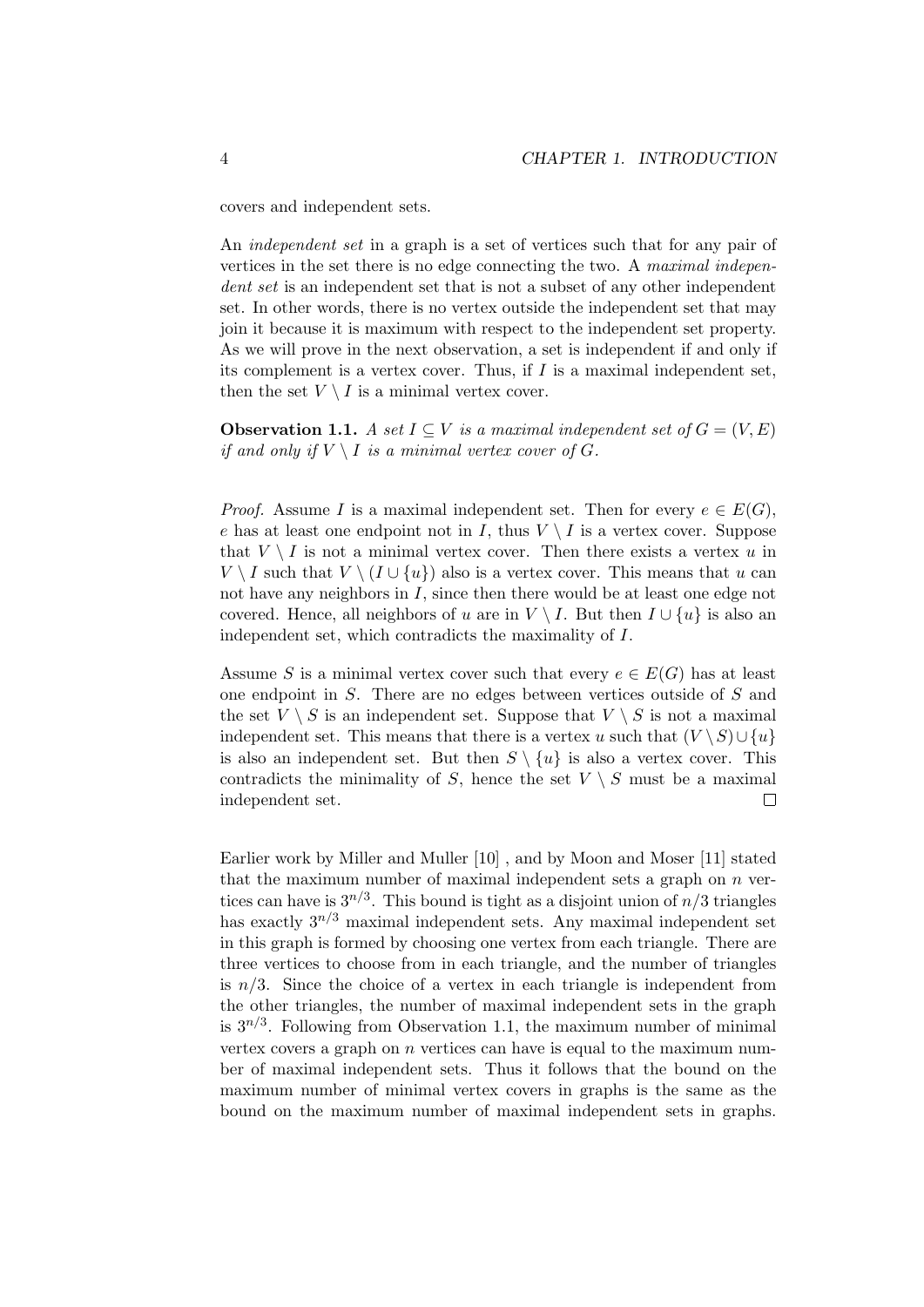We give the example graph that has  $3^{n/3}$  minimal vertex covers in Figure 1.2.



Figure 1.2: A graph having  $3^{n/3}$  minimal vertex covers.

This is one of the most classical and well known examples of enumerating objects in graphs. Within a polynomial factor of the upper bound proved by Moon and Moser, this can easily extend to an algorithm that enumerates all minimal vertex covers in graphs. An example of this is the algorithm by Tsukiyama [13]. Better bounds than  $3^{n/3}$  have been proved for special graph classes. One example of this is enumerating maximal independent sets in triangle-free graphs. The tight bound of  $2^{n/2}$  is proved with combinatorial arguments by Hujtera and Tuza [8] and algorithmically by Byskov [3].

A connected vertex cover is a vertex cover U such that the subgraph induced by  $U$  is connected. From a practical view, we can imagine in our example with police officers, that each officer should be able to see another officer at all times for security reasons. The same observations about minimal and minimum vertex covers also hold for connected vertex covers. A minimum connected vertex cover is the connected vertex cover of smallest possible size. A minimal connected vertex cover is a connected vertex cover U such that no proper subset of  $U$  is a connected vertex cover. In the illustration in Figure 1.3 the red vertices in the graph to the left is an example of a minimal connected vertex cover which is not minimum. All minimum connected vertex covers must be in the set of all minimal connected vertex covers of a graph.



Figure 1.3: Minimal and minimum connected vertex covers of a graph.

As we saw above, enumeration of minimal vertex covers are well studied. However, the problem of enumerating minimal connected vertex covers has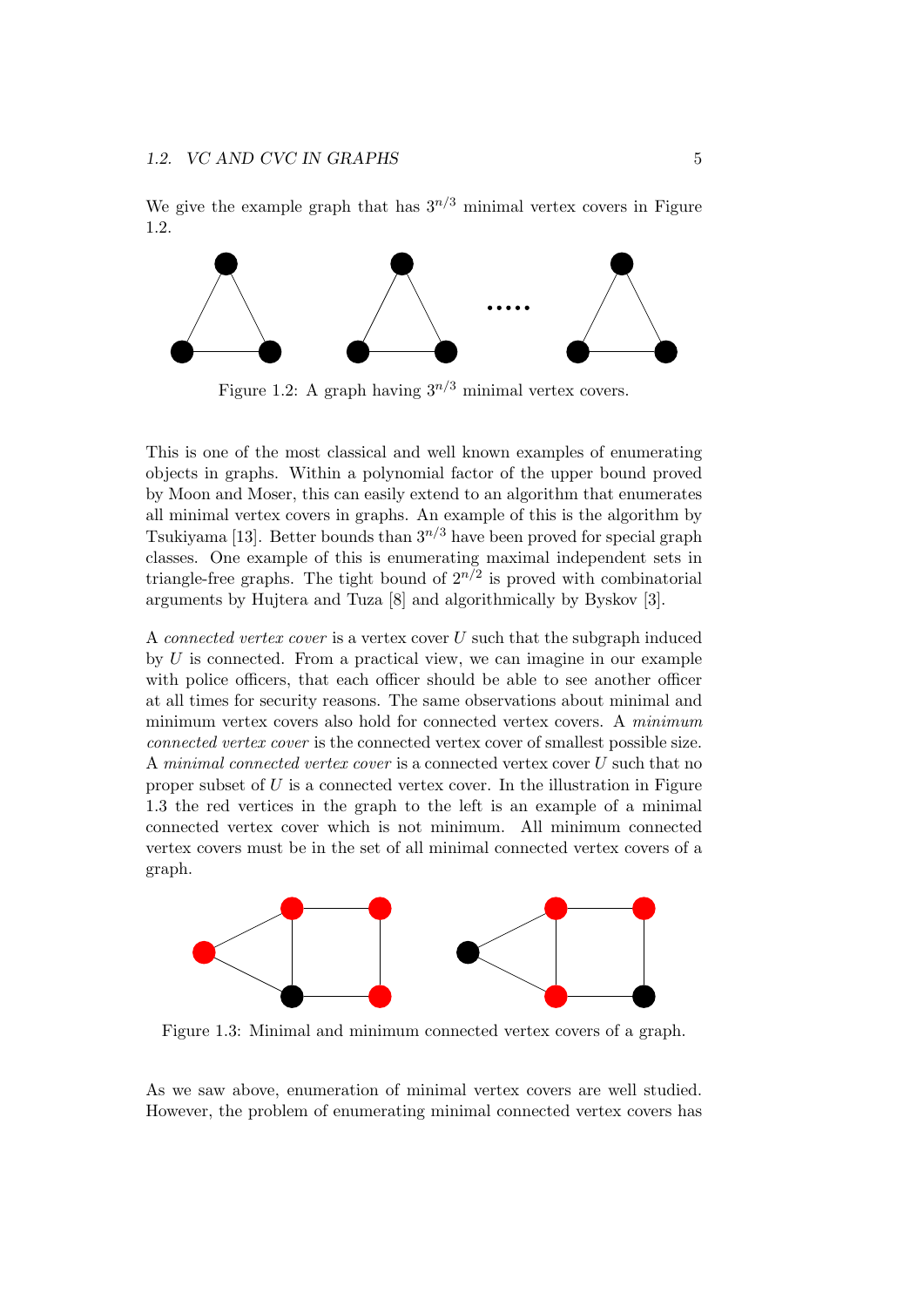not been given the same attention. A recent paper by Golovach, Heggernes and Kratsch [7] studies exactly this problem. The authors give an algorithm for enumerating all minimal connected vertex covers in time  $\mathcal{O}(1.8668^n)$ . This also provides an upper bound of  $1.8668<sup>n</sup>$  on the number of minimal connected vertex covers a graph can have. They also provide a lower bound, which is a graph that has  $3^{(n-1)/3} \sim 1.4422^n$  minimal connected vertex covers. This graph is shown in Figure 1.4 with a universal vertex joining  $(n-1)/3$  triangles. This leaves a gap between the lower bound of 1.4422<sup>n</sup> and the upper bound of  $1.8668<sup>n</sup>$  minimal connected vertex covers in general graphs.



Figure 1.4: A graph having  $3^{(n-1)/3}$  minimal connected vertex covers: u has to belong to every connected vertex cover, and exactly two vertices have to be selected from each triangle.

In general, a lower bound on the number of objects in a graph is given by an example graph having exactly that many objects. For the number of minimal connected vertex covers, we have seen that the lower and upper bounds are quite far apart. The main purpose of this thesis is to try to narrow this gap. We know that the real upper and lower bounds must be the same, although we do not know these. So either our upper bound is too high, or there are example of graphs with more than  $1.4422^n$  minimal connected vertex covers. Most probably, both of these statements are true, and the bounds meet somewhere in between.

By implementing the algorithm by Golovach et al. [7] and running many tests, we hope to find better lower bound examples, and perhaps to bring down the running time of the algorithm as well.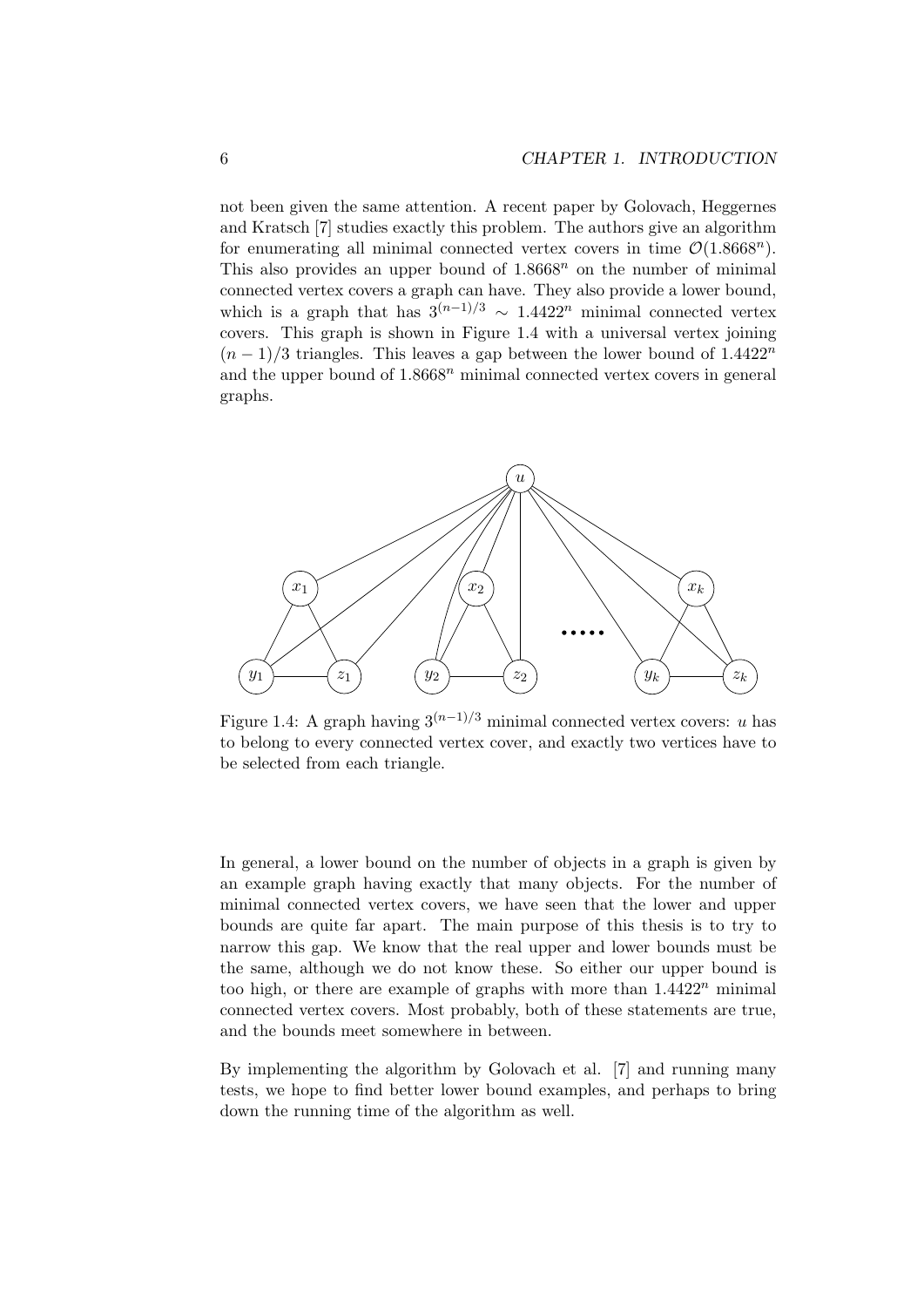#### 1.3 Enumeration algorithms using branching

In theoretical computer science, we have decision problems which are problems that can be posed as yes-no questions on the input, and optimization problems where the goal is to find the best possible solution from all feasible solutions to a problem. In addition, we have extremal problems where we seek to find how many different configurations of a certain type can occur in a graph, satisfying some properties. Closely related to this, are enumeration problems. While optimization algorithms seek to find the best solution given some constraints, the goal of enumeration algorithms is to enumerate all solutions to a given problem.

Branching is a simple and powerful algorithmic technique, and can be used to enumerate objects. Most branching algorithms run through all possible solutions and thus have exponential running time. The method builds on the idea of backtracking, and tries to build all feasible solutions by making decisions along the way, such as deciding whether a vertex should be included in the solution or not. Such an algorithm, say  $Alg(G, S)$ , branches into several subproblems, i.e., recursive calls,  $Alg(G \setminus U_1, S \cup Y_1)$ ,  $Alg(G \setminus$  $U_2, S \cup Y_2$ , ...,  $Alg(G \setminus U_l, S \cup Y_l)$  that are solved one by one. It is important that  $U_i$  is non-empty so that the problem shrinks at every step. At each recursive call, we generate solutions that are supersets of S. In the beginning we usually call the algorithm with  $Alg(G, \emptyset)$  so that all solutions are generated. Every time the algorithm branches, it generates new and smaller subproblems. Vertices that already have been branched on are not part of new instances. The execution of a branching algorithm can be viewed as a search tree traversed by the algorithm until a solution is discovered in one of its leaves. Each recursive call is a node in the search tree. The algorithm stops when G is empty, or when S is a solution to the problem. These are the leaves of the search tree. For a given problem, all solutions will be contained in one of the leaves in the search tree. Some subproblems are discarded, and will also be leaves in the search tree. Therefore, the number of leaves in the search tree will often be larger than the number of solutions the algorithm outputs. We measure the size of an subproblem by the number of vertices in the graph. Branching algorithms can be used to find and list all possible solutions to a problem. The solutions are obtained in the leaves of the search tree.

For an enumeration algorithm, the number of solutions that are generated go hand in hand with the running time of the algorithm, which is related to the number of nodes in the search tree. Since the total number of nodes in a tree, where every tree node branches, is at most twice the number of leaves, the number of leaves in the search tree gives both an upper bound on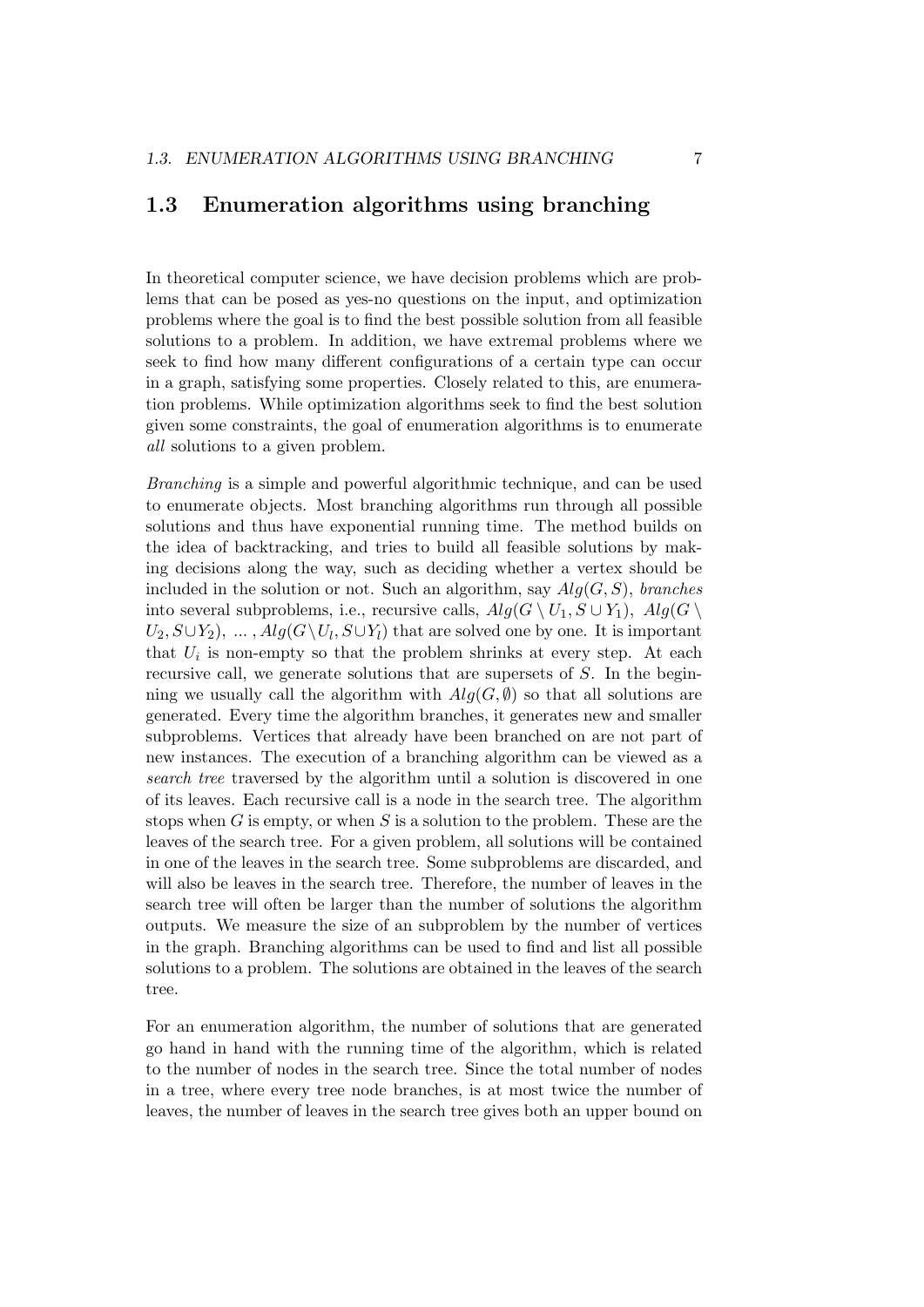the number of solutions that our enumeration problem can have, and it also gives the running time of the algorithm itself. Search trees are analyzed by measuring the decrease of the instance in each branching step. We create l new subproblems at each step, where the size of the instance in the subproblems is decreased by  $(c_1, c_2, ..., c_l)$ , where  $c_1 = |U_1|, c_2 = |U_2|, ..., c_l = |U_l|$ . This is called the branching vector. Given this, we can create the characteristic equation  $x^n = x^{c_1} + x^{c_2} + ... + x^{c_l}$ . The unique positive real root to this equation gives us the upper bound on the running time of the algorithm. If  $\alpha$  is the root, then the running time is  $\alpha^n \cdot poly(n)$ .

Recall that it might happen that some of the leaves in the search tree is not a solution to the problem, but rather a discarded set. As a consequence of this, the proved upper bound might be significantly higher than the maximum number of solutions that a graph can contain. Thus we search for examples of graphs on which we can find a large number of solutions. Such a graph with the proven number of solutions is called a *lower bound example*, and the proved number a lower bound.

Enumeration algorithms can be used to solve minimization problems, by listing all possible solutions and pick the smallest one. Although for some hard problems this is the fastest we know, usually we have a faster algorithm avoiding enumeration. In particular, as we have seen, the maximum number of minimal vertex covers a graph can have is known to be  $3^{n/3} \sim 1.4422^n$ . This result can easily extend to an algorithm that enumerates all minimal vertex covers in a graph within a polynomial factor of the bound. But the fastest algorithm to find a minimum vertex cover runs in time  $\mathcal{O}(1.1889^n)$ [12]. We see a similar situation also for connected vertex covers: The result that we will study in this thesis shows that there are at most  $\mathcal{O}(1.8668^n)$ minimal connected vertex covers in a graph. However, finding a minimum connected vertex cover can be done in time  $\mathcal{O}(1.7088^n)$  [5].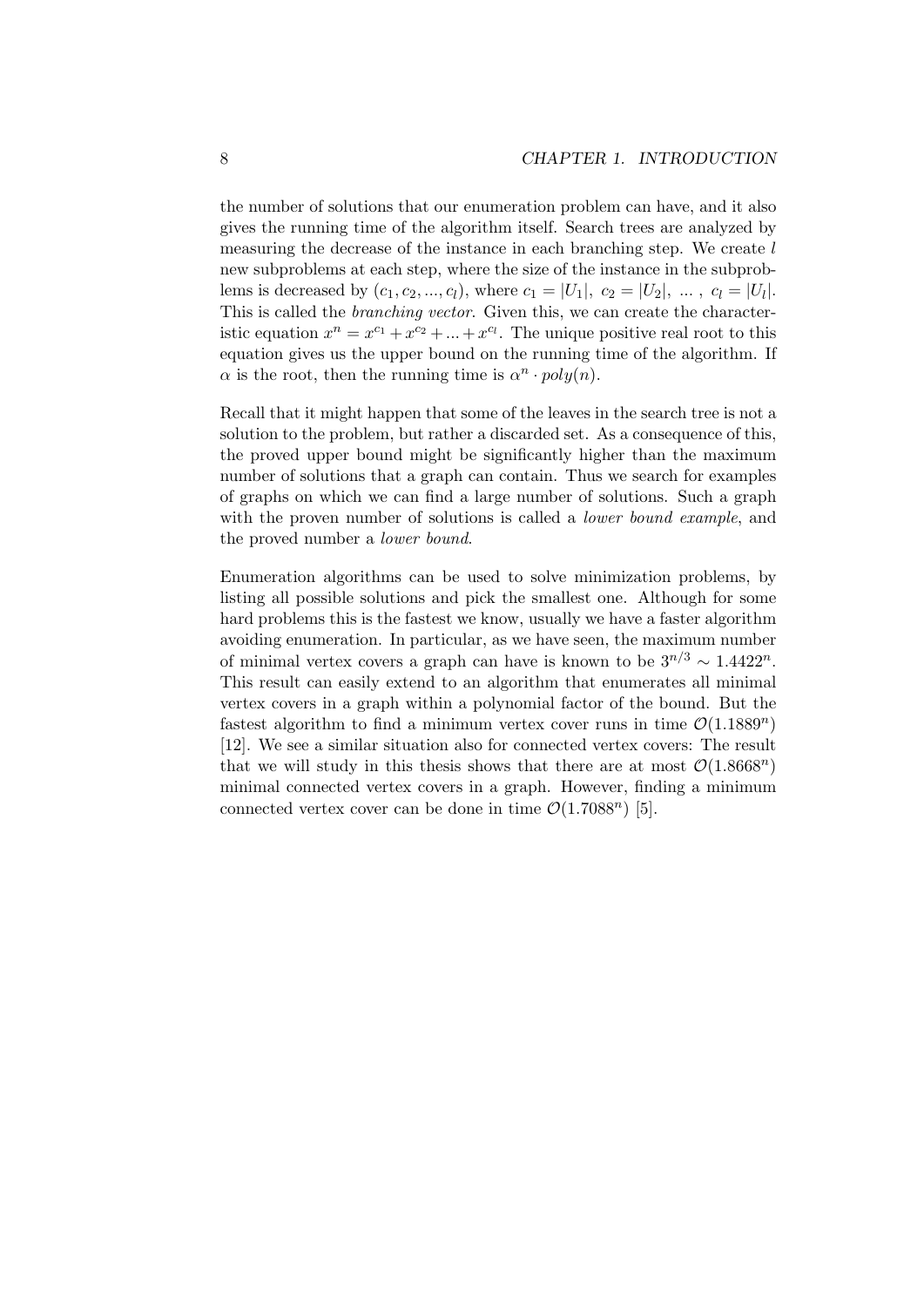### Chapter 2

# Enumeration of minimal connected vertex covers

In this chapter we give the details of the algorithm by Golovach et al. [7] for enumerating minimal connected vertex covers in a graph. We will also give the details of our implementation of the algorithm, how we generated graphs, and discuss how we chose to test its correctness. We did some small changes to the algorithm to improve its practical running time. We will give the details of this improvement in the last section.

### 2.1 The algorithm and how we implemented it

Let G be the graph whose minimal connected vertex covers we want to enumerate. The algorithm given in the paper by Golovach et al. [7] for enumerating all minimal connected vertex covers of a graph takes as input a set S of selected vertices and a set F of free vertices, where  $S, F \subseteq V$ , and  $G = (V, E)$ . The goal is to generate all minimal connected vertex covers of G that are supersets of S. The algorithm branches on a subset of free vertices and either selects some of them to be included in the minimal connected vertex cover, or forbids some of them to be selected by discarding them. Initially we call the algorithm with the empty set as the selected vertices and the whole vertex set  $V$  as the free vertices. In this way, all vertices of G are initially free to be selected, and all minimal connected vertex covers will be generated.

We will now describe the algorithm displayed in Algorithm 2.1 step by step. In the first step the algorithm checks whether  $S$  is a minimal connected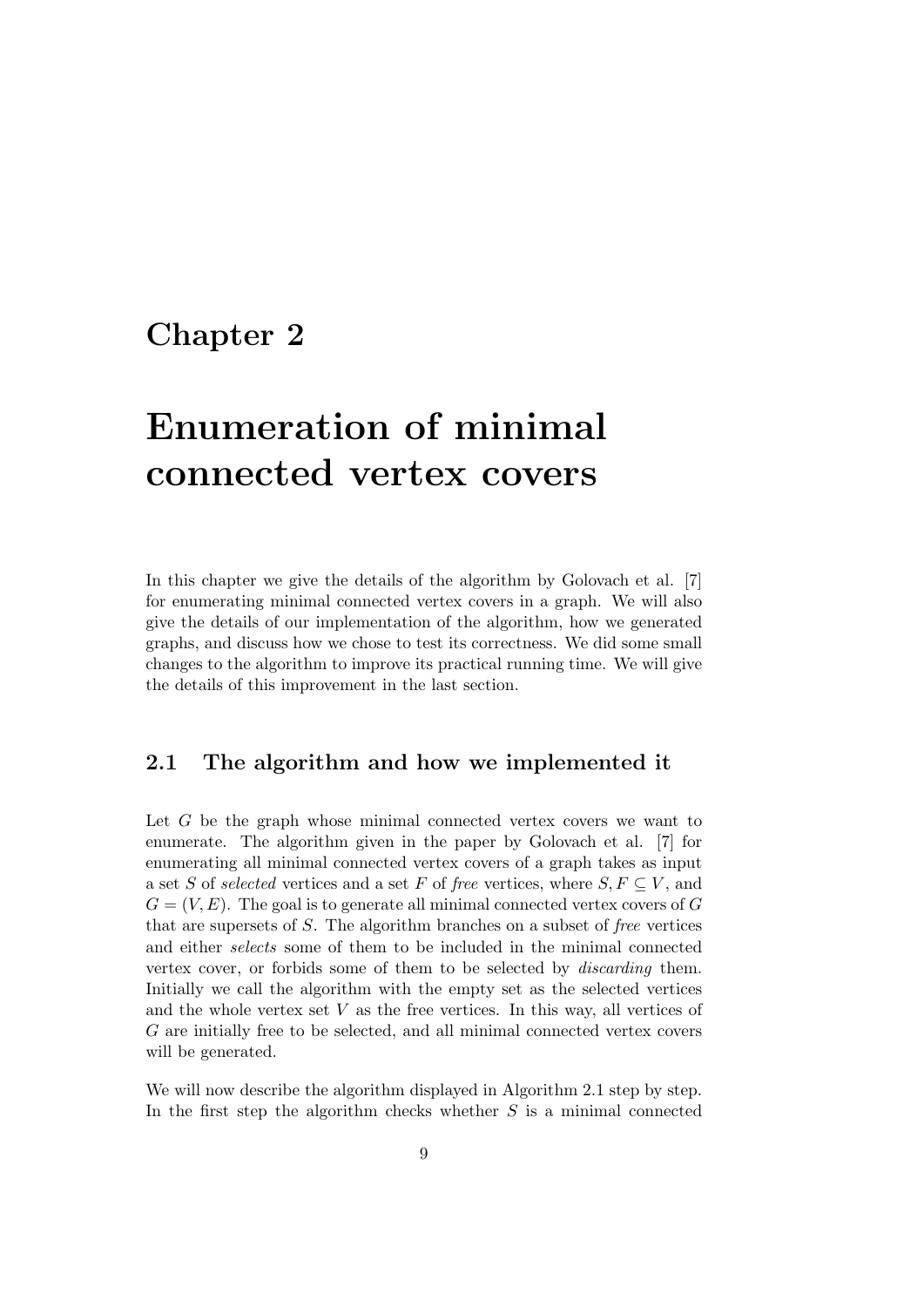Algorithm 2.1 Algorithm for enumerating minimal connected vertex covers

|     | 1: procedure $\text{ALG}(S, F)$                                    |
|-----|--------------------------------------------------------------------|
| 2:  | if $S$ is a minimal connected vertex cover of $G$ then             |
| 3:  | return $S$                                                         |
| 4:  | end if                                                             |
| 5:  | if $F = \emptyset$ then                                            |
| 6:  | return                                                             |
| 7:  | end if                                                             |
| 8:  | <b>if</b> There are two adjacent free vertices $u, v \in F$ then   |
| 9:  | $\text{Alg}(S \cup \{u\}, F \setminus \{u\})$                      |
| 10: | $\text{Alg}(S \cup N_G(u), F \setminus N_G[u])$                    |
| 11: | end if                                                             |
| 12: | <b>if</b> $F$ is an independent set <b>then</b>                    |
| 13: | let s be the number of components of $G[S]$                        |
| 14: | for every non-empty set $X \subseteq F$ of size at most $s - 1$ do |
| 15: | <b>if</b> $S \cup X$ is a minimal connected vertex cover then      |
| 16: | return $S \cup X$                                                  |
| 17: | end if                                                             |
| 18: | end for                                                            |
| 19: | end if                                                             |
|     | 20: end procedure                                                  |

vertex cover of  $G$ . If so, return  $S$  and stop. This is the first rule and the base case of the algorithm. If the algorithm returns S at this step, we are at a leaf in our search tree. If S is not a minimal connected vertex cover, the algorithm continues to the second rule. The second rule of the algorithm checks whether  $F$  is an empty set. If  $F$  is in fact an empty set then stop. When  $F$  is empty, we have processed all free vertices in  $G$ , and we are at a leaf in the search tree. Note that we will not obtain a solution to our problem in this leaf and at this point the algorithm will discard  $S$  since there are no more free vertices to select. The third step, which is the only branching rule of the algorithm, branches as follows: If there exist two adjacent free vertices  $u$  and  $v$  in  $F$ :

- select u and remove it from F, i.e set  $S' = S \cup \{u\}$  and  $F' = F \setminus \{u\}$ , and recursively call the algorithm with input  $S'$  and  $F'$ .
- discard u and select all its neighbors, i.e set  $S' = S \cup N_G(u)$  and  $F' = F \setminus N_G[u]$ , and recursively call the algorithm with input S' and  $F'.$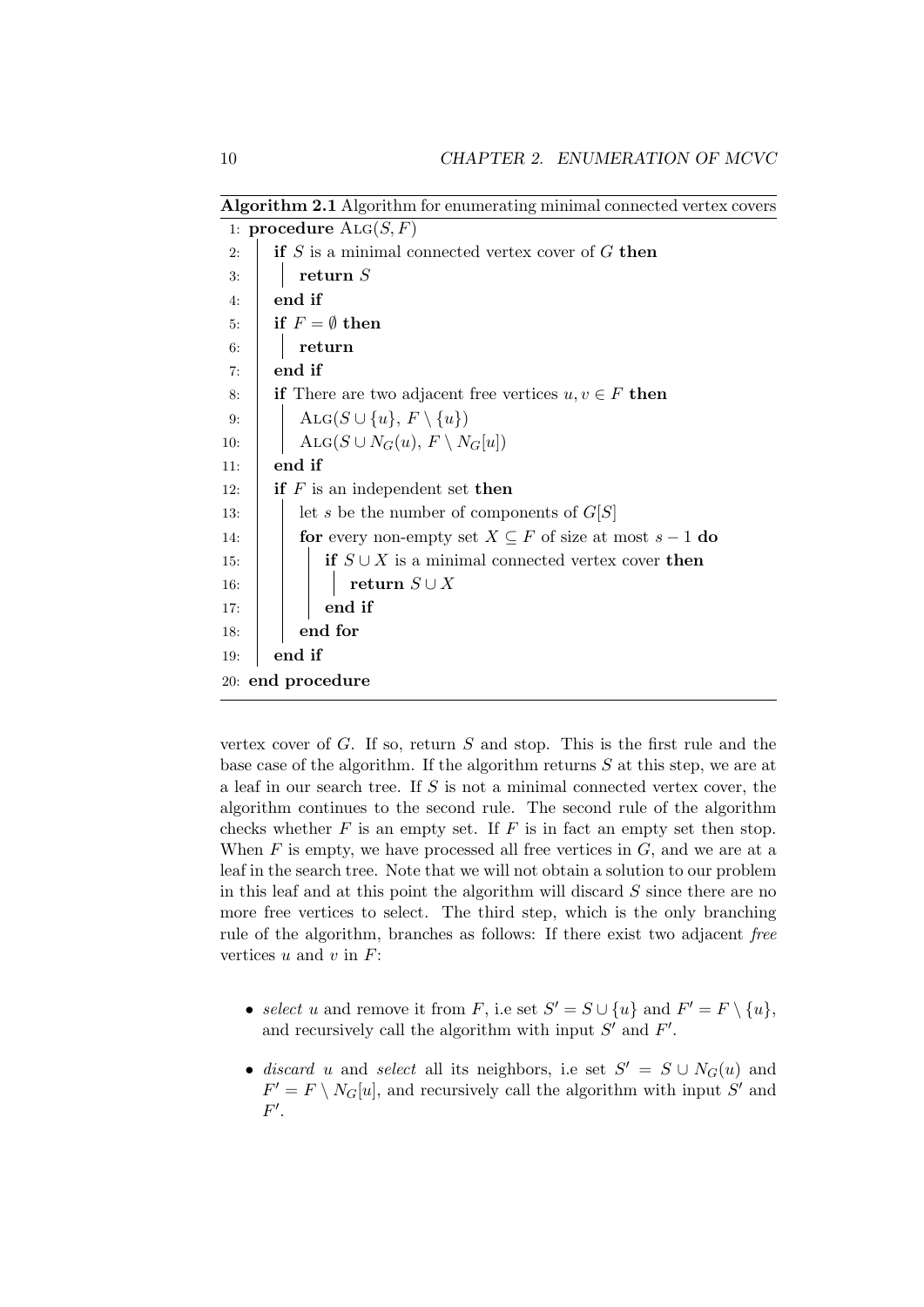Let us explain why these two branching rules are correct. If we have two adjacent free vertices in  $F$ ,  $S$  can not be a vertex cover since it does not cover all edges of G. At least one endpoint of every edge in G must belong to any vertex cover. This means that either  $u$  must be added to  $S$ , or all of the neighbors of u must be added to S. The first branching rule selects u by adding it to the set  $S$  and removing it from  $F$ . In this branch, the size of the problem shrinks by one. The second branching rule discards  $u$  by removing it from  $F$ . We know that there is at least one edge between  $u$  and another vertex in  $F$  that needs to be covered for  $S$  to be a vertex cover. This vertex is v. The algorithm therefore selects all neighbors of u by adding them to  $S$ and removing them from  $F$ . The branching rules in step 3 have a branching vector  $(1, 2)$ , since we remove one vertex, u, in the first branch, and at least two in the second branch,  $u$  and  $v$ .

When there are no more adjacent free vertices and  $F$  becomes an independent set, the algorithm continues in a different way. To analyze the running time, we first analyze the number of nodes in the search tree when  $F$  is an independent set. This is exactly the same number as if the algorithm would stop when  $F$  is an independent set. If the algorithm would be over at this point, then the number of leaves would be given by the  $(1, 2)$  branching vector, which gives the branching number  $\alpha \approx 1.61803$ .

The last step of the algorithm checks whether  $F$  is an independent set. We know that S can not be a minimal connected vertex cover, or else it would have been returned in the first step of the algorithm. This means that we have to select some more vertices from  $F$ . Since  $F$  is independent, we know that all of the edges in  $G$  is covered and  $S$  is a vertex cover of  $G$ . Thus we have to select some of the vertices of  $F$  to ensure connectivity of the minimal connected vertex cover that  $S$  is a subset of. Let  $U$  be a minimal connected vertex cover of G where  $U = S \cup X$  and  $X \subseteq F$ . Each vertex in X is a cut vertex of  $G[U]$  since the set S is not connected. Since  $G[S]$  has s connected components, we have to include at most  $s - 1$  vertices from X to ensure the connectivity of  $G[U]$ , hence  $|X| \leq s-1$ . Each node in the search tree where F is an independent set has a set of children that are leaves. In the paper it is computed that the total number of children is  $\mathcal{O}(1.86676^n)$ , where  $n = |F|$ .

The running time of the algorithm relies on polynomial time computations at every node in the tree. So we must show that all steps for an instance can be done in polynomial time. To verify that a set is a vertex cover can be done in polynomial time, since the vertex cover problem is shown to be NP-complete. Checking connectivity is done in linear time using breadth first search or depth first search. The only complicated step is checking minimality. We will now show that this can be done in polynomial time.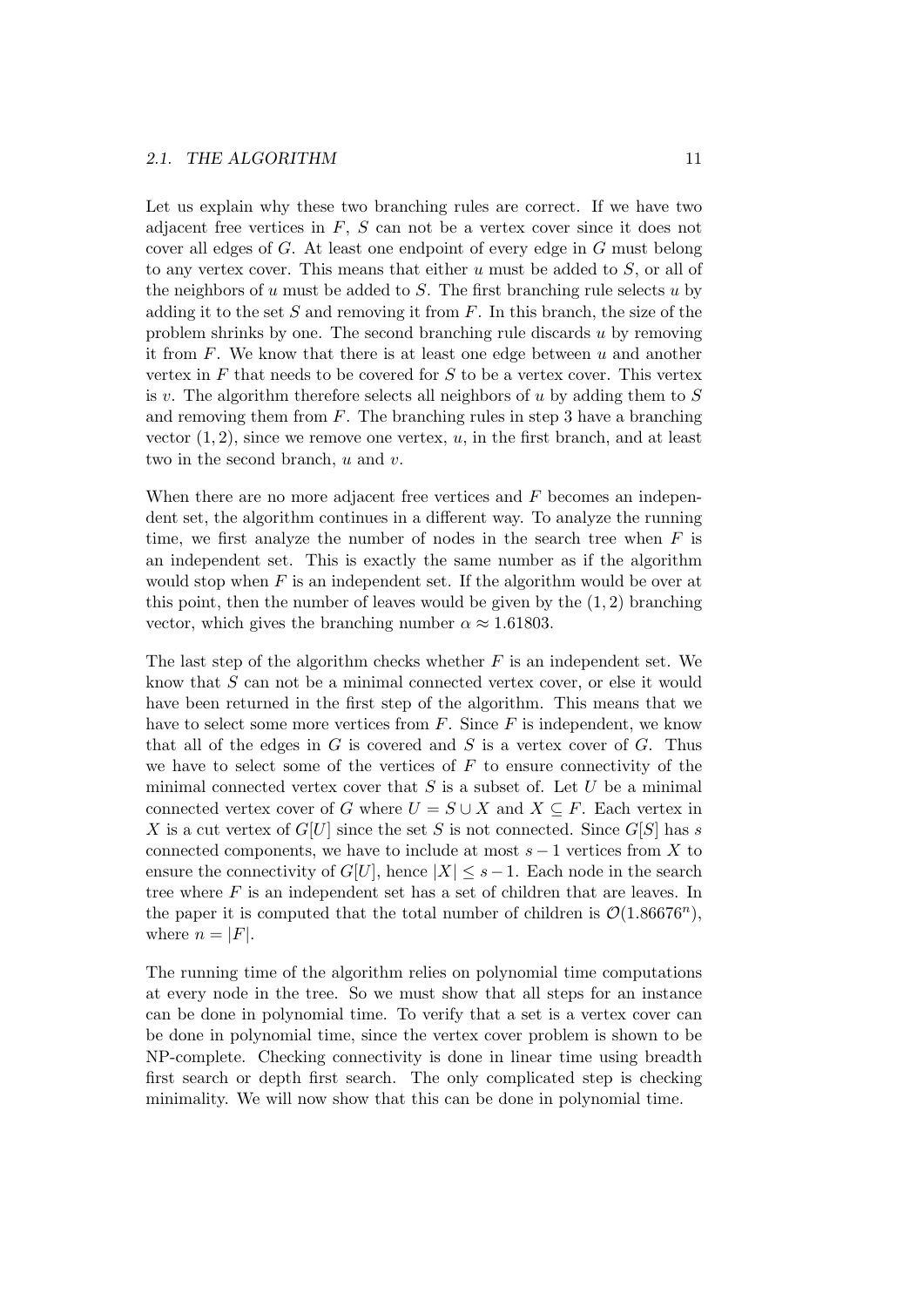When checking whether  $S$  is a *minimal* connected vertex cover, the naive way to do this is to generate the power set of S, and for all subsets test whether they are connected vertex covers. This is a time consuming operation as the number of subsets of S is  $2^{|S|}$ . We prove in Lemma 2.1 that if S is a connected vertex cover, it is sufficient to check only  $|S|$  subsets of S.

**Lemma 2.1.** Let  $S$  be a connected vertex cover, then  $S$  is a minimal connected vertex cover if  $\forall u \in S$ ,  $S \setminus \{u\}$  is not a connected vertex cover.

*Proof.* Let S be a connected vertex cover such that  $\forall u \in S$ ,  $S \setminus \{u\}$  is not a connected vertex cover. Assume for contradiction that S is not minimal. Then there must exist a set S', with  $|S'| \geq 2$ , such that  $S \setminus S'$  is a connected vertex cover. This is illustrated in Figure 2.1. Since  $S'$  is not a part of the connected vertex cover  $S \setminus S'$ , all edges in S' have to be covered by  $S \setminus S'$ . Thus, there can not be edges between vertices in  $S'$ , and  $S'$  is therefore an independent set. Let H be the graph  $G \setminus S$ . Then no vertices in S' can have an edge to a vertex in  $H$ , because edges between  $S'$  and  $H$  would not be covered when  $S'$  is removed.

Since both  $S \setminus S'$  and S are connected vertex covers, and S' has no neighbors outside of S, all vertices of  $S'$  are necessary for connectivity of  $G[S]$ . However, since  $S'$  is an independent set, every vertex of  $S'$  has a neighbor in  $S \setminus S'$ , otherwise S would not be connected. Since  $(S \setminus S') \cup \{u\}$  is a vertex cover but not a minimal connected vertex cover, u is a cut-vertex of  $G[S \setminus S' \cup \{u\}]$ . But then  $G[S \setminus S']$  is also disconnected which gives us the desired contradiction.  $\Box$ 



Figure 2.1: The red edges indicates edges that contradicts the assumption that  $S$  is a connected vertex cover.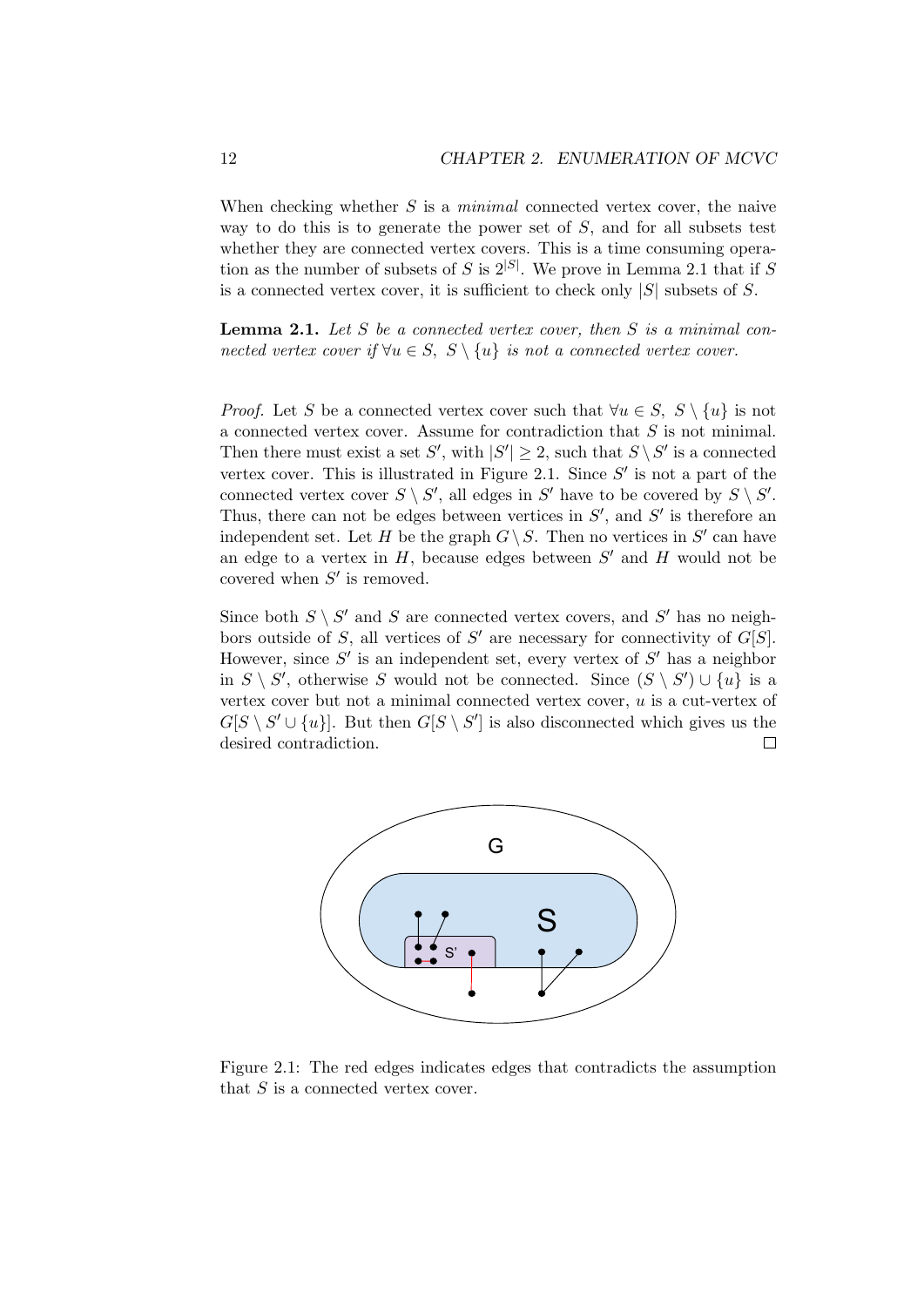#### 2.2 Generating graphs

To test our implementation of Algorithm 2.1 we first generated graphs. We implemented an algorithm that generates all graphs up to a given size to test whether there exist graphs with a higher number of minimal connected vertex covers than the lower bound given in the paper by Golovach et al. [7]. We were able to generate all graphs on 7 vertices before running out of memory. We also implemented a second algorithm that generates connected graphs of a given size with edges distributed randomly between the vertices. This way we were able to test our implimentation of Algorithm 2.1 on larger graphs.

We will first describe the algorithm for generating connected graphs with edges distributed randomly between vertices. The algorithm is illustrated in Algorithm 2.2 and takes both the number of vertices,  $n$ , and the number of edges, e, as input. The algorithm makes sure that the graph does not contain any self-loops or multiple edges. By setting the number of edges close to the number of vertices in the graph we end up with a sparse graph, and by setting it close to the maximum number of edges,  $\frac{n \cdot (n-1)}{2}$  where *n* is the number of vertices in the graph, we get a dense graph. The algorithm generates a graph with edges distributed randomly between the vertices. A graph with more than one component does not have any minimal connected vertex covers, and we had to ensure connectivity for the graphs we generated. Therefore, we made sure that the graps were connected before testing our implementation of Algorithm 2.1.

The first step of Algorithm 2.2 for generating graphs is to create  $n$  vertices in a list. For each of the n vertices it selects a vertex  $v$  and tries to create an edge between them. We say that an edge,  $(u, v)$ , is valid if  $u \neq v$  or the edge is not already in the list of edges. If the chosen  $(u, v)$  edge is not valid, we continue to select a random vertex v until the  $(u, v)$  edge is a valid edge, and add it as an edge in the graph. When all  $n$  vertices are processed, we are left with a connected graph G. The remaining  $e - n$  edges of G are distributed as follows. Select two random vertices  $u$  and  $v$ . While  $u$  and  $v$ are the same vertex, or there already exists an edge between  $u$  and  $v$ , select two new random vertices u and v, and when the  $(u, v)$  edge is valid, add it as an edge in the graph.

We generated graphs with up to 60 vertices and 900 edges. These are not dense graphs, but based on our test results we observed that when increasing the number of edges, the number of minimal connected vertex covers and the number of discarded sets converged towards the number of vertices in the graph. This will be discussed more in the next chapter.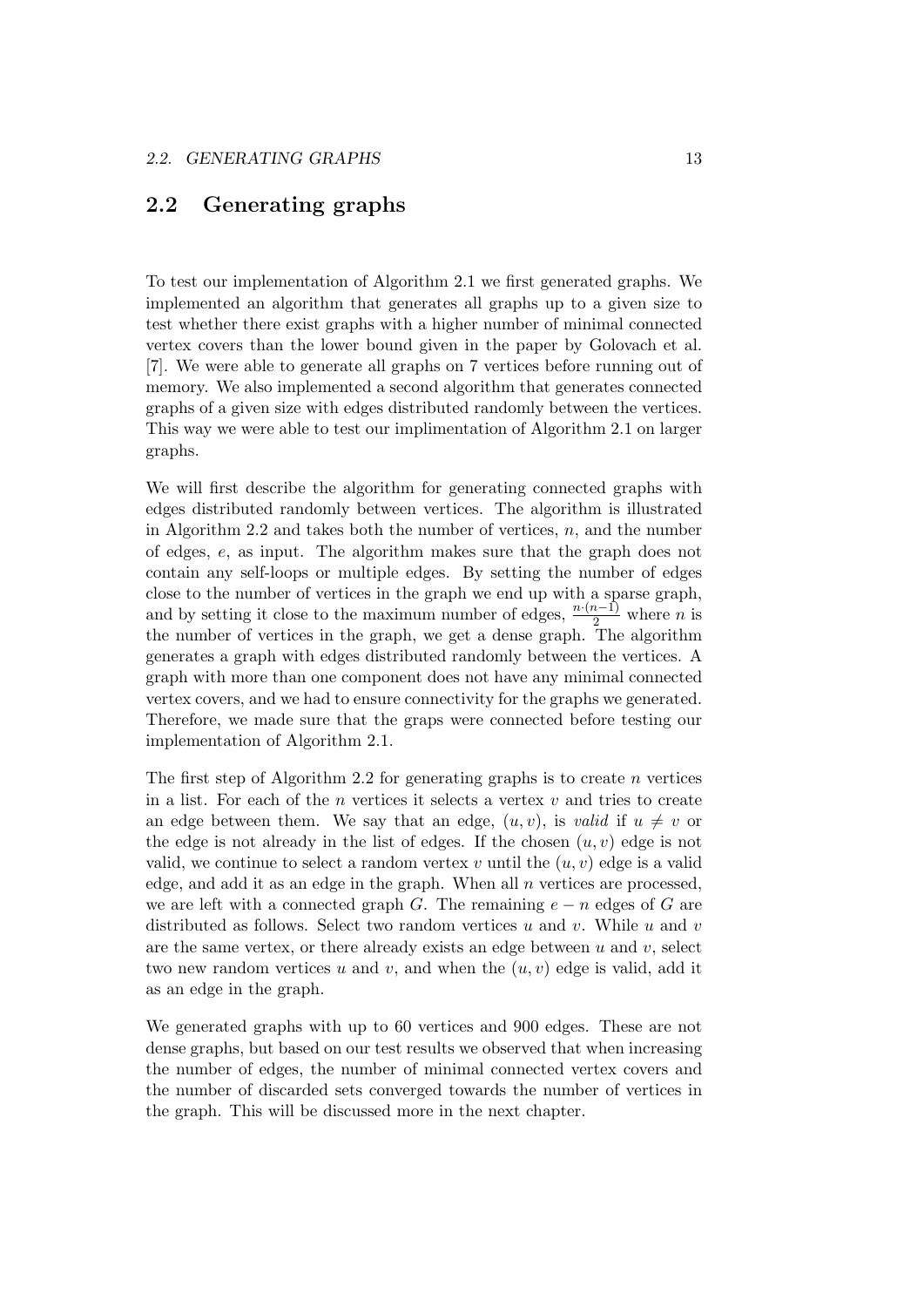|                                 | <i>A</i> ASOTIVIIIII 2.2 AISOTIVIIIII IOI SUIUTAVIIIS COIIIICUCU STAPIID |  |  |  |
|---------------------------------|--------------------------------------------------------------------------|--|--|--|
| 1: procedure $\text{ALG}(n, e)$ |                                                                          |  |  |  |
| 2:                              | Create <i>n</i> vertices as an adjacency list $A$                        |  |  |  |
| 3:                              | <b>for</b> every vertex u from $0n-1$ <b>do</b>                          |  |  |  |
| 4:                              | $v =$ random vertex between $0n-1$                                       |  |  |  |
| 5:                              | while u equals v or there exists an $(u, v)$ edge do                     |  |  |  |
| 6:                              | $v =$ random vertex between $0n - 1$                                     |  |  |  |
| 7:                              | end while                                                                |  |  |  |
| 8:                              | Add $(u, v)$ edge to A                                                   |  |  |  |
| 9:                              | $e=e-1$                                                                  |  |  |  |
| 10:                             | end for                                                                  |  |  |  |
| 11:                             | for $i$ from $0$ to $e$ do                                               |  |  |  |
| 12:                             | $u, v =$ random vertices between $0n-1$                                  |  |  |  |
| 13:                             | while u equals v or there exists an $(u, v)$ edge do                     |  |  |  |
| 14:                             | $u, v =$ random vertices between $0n-1$                                  |  |  |  |
| 15:                             | end while                                                                |  |  |  |
| 16:                             | Add $(u, v)$ edge to A                                                   |  |  |  |
| 17:                             | end for                                                                  |  |  |  |
| 18:                             | return A                                                                 |  |  |  |
| 19: end procedure               |                                                                          |  |  |  |
|                                 |                                                                          |  |  |  |

Algorithm 2.2 Algorithm for generating connected graphs

As mentioned, the goal of this thesis is to try to narrow the gap between the lower and the upper bound on the number of minimal connected vertex covers in graphs. To find graphs with a higher number of minimal connected vertex covers than the existing lower bound of  $1.4422^n$ , we generated all graphs up to 7 vertices and ran our implementation of Algorithm 2.1 on these graphs. Algorithm 2.3 generates all graphs up to a given number of vertices. The algorithm takes as input  $n$ , the number of vertices of the largest graphs to generate, and a list  $E$  of all possible pairs of the  $n$  vertices. Thus, to run the algorithm we first have to find all subsets of the n vertices of size 2. The algorithm outputs a set  $G_{all}$  of all graphs with at most n vertices. The first step of the algorithm is to add the empty set to  $G_{all}$ . It proceeds by iterating over all possible pair of vertices. For each  $(u, v)$  pair, create an edge between them and include the  $(u, v)$  edge in all previously generated graphs, and add them to  $G_{all}$ . When the algorithm terminates, we will have generated all graphs with at most  $n$  vertices.

The set of graphs returned by Algorithm 2.3 grows exponentially as  $n$  increases. There are  $\frac{(n-1)n}{2}$  possible edges in a graph of n vertices that does not contain any self-loops or multiple edges. A set with  $\frac{(n-1)n}{2}$  members has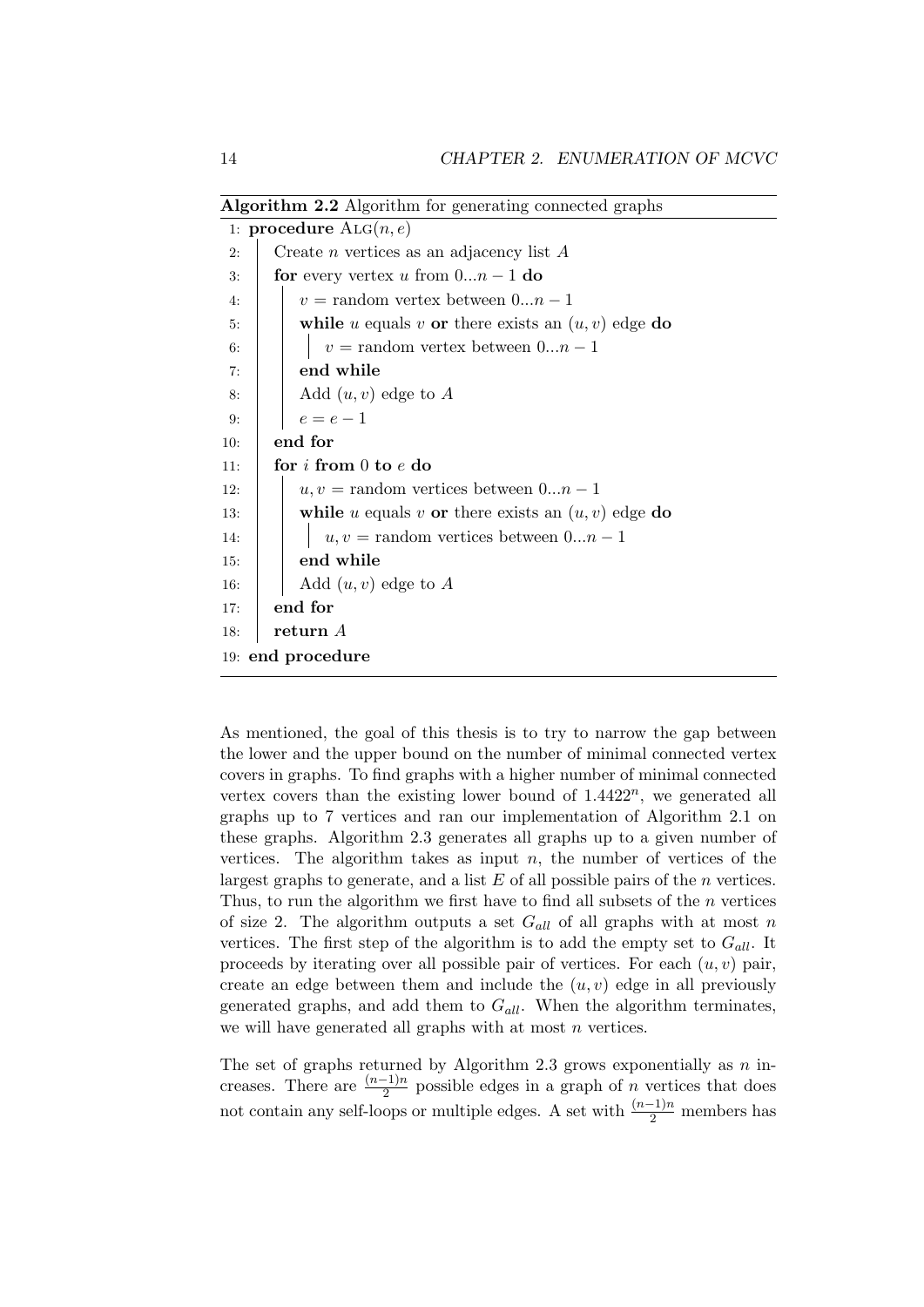Algorithm 2.3 Algorithm for generating all graphs up to size  $n$ 

|     | 1: procedure $\text{Alg}(n, E)$          |
|-----|------------------------------------------|
| 2:  | create a set $G_{all}$                   |
| 3:  | add the empty set to $G_{all}$ ,         |
| 4:  | for all $(u, v)$ edges in E do           |
| 5:  | create a new list of subsets, $G'_{all}$ |
| 6:  | for subset S in $G_{all}$ do             |
| 7:  | add S to $G'_{all}$                      |
| 8:  | create a new subset $S' = S$             |
| 9:  | $S' = S' \cup (u, v)$                    |
| 10: | add $S'$ to $G'_{all}$                   |
| 11: | end for                                  |
| 12: | set $G_{all} = G'_{all}$                 |
| 13: | end for                                  |
| 14: | return $G_{all}$                         |
|     | 15: end procedure                        |

 $2^{\frac{(n-1)n}{2}}$  subsets. The algorithm generates all possible subsets of the edges in E, and so there are  $2^{\frac{(n-1)n}{2}}$  graphs in the set  $G_{all}$ , which the algorithm outputs. Therefore, the algorithm enumerates all graphs in time  $\mathcal{O}(2^{\frac{(n-1)n}{2}})$ .

The first three iterations of Algorithm 2.3 when  $n = 3$  are illustrated in Figure 2.2. We chose to leave out the very first step of the algorithm when adding the empty set to the list of all graphs returned by the algorithm. Since the graphs containing just one single edge are isomorphic, the minimal connected vertex covers of the graphs will also be isomorphic, thus Algorithm 2.1 will output the same number of minimal connected vertex covers for all of the graphs. The same observation holds for the graphs that only have two edges. If we could avoid generating isomorphic graphs then the running time of the algorithm would decrease and we would not run out of memory when trying to generate all graphs up to size 8. Since the number of nonisomorphic graphs are smaller than the number of isomorphic graphs, we would be able to generate graphs larger than 7 vertices.

When we tested graphs up to 7 vertices, we discovered two graphs that we could use to create new example graphs. These example graphs have the same number of minimal connected vertex covers as the existing lower bound of  $3^{(n-1)/3} \sim 1.4422^n$ . We will give the details of the new example graphs in the next chapter. This observation strengthened our assumption that the existing lower bound is too low, and gave us the motivation to run tests on larger graphs.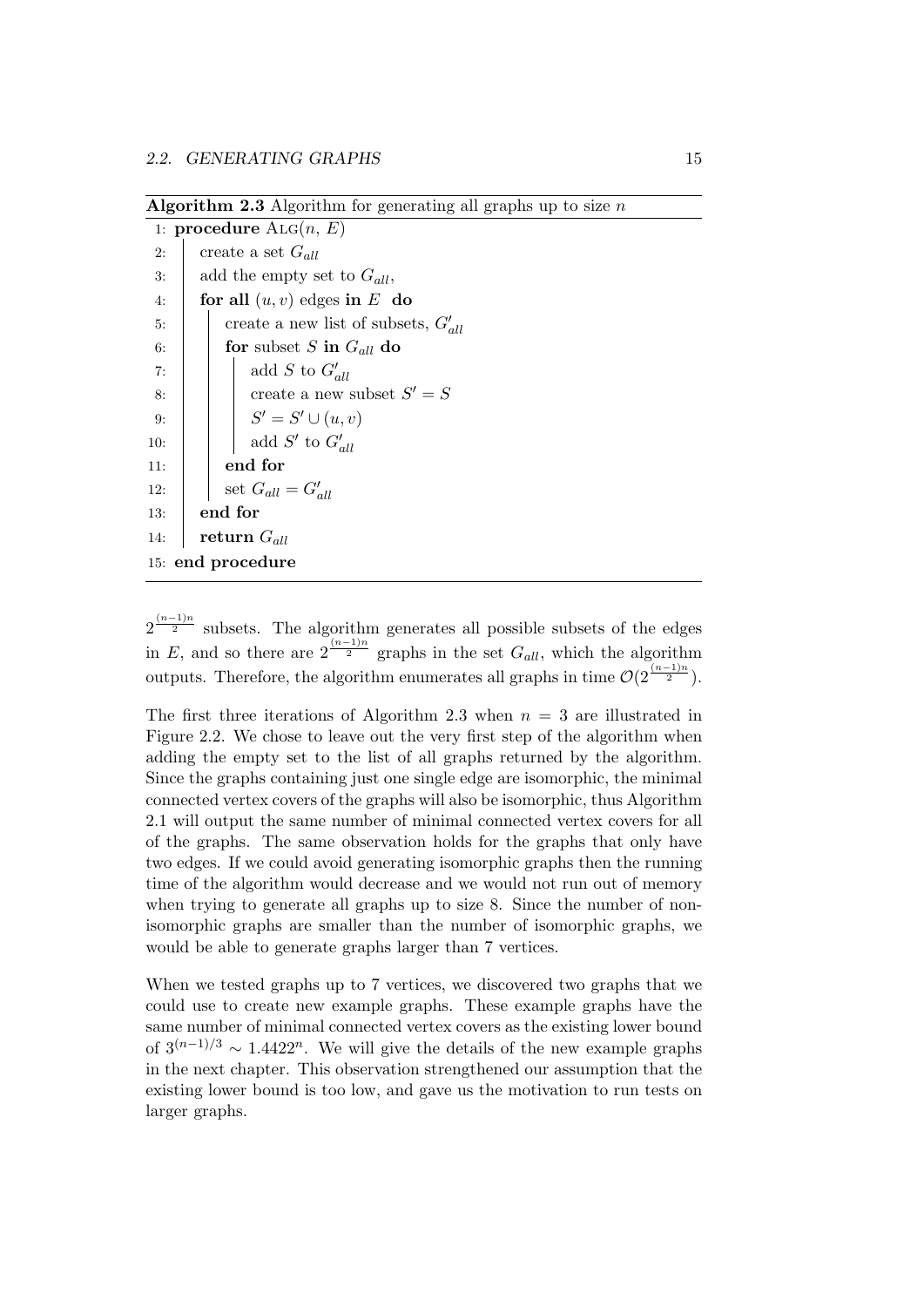

Figure 2.2: All graphs of size at most 3.

There exist tools that generate non-isomorphic graphs up to  $n$  vertices when  $n$  is small. One of them is called **geng**, and is part of a package called **gtools**, that is distributed by McKay and Piperno [9]. After testing all graphs up to 7 vertices by using Algorithm 2.3, we were curious if generating larger graphs would result in discovering graphs that could be used to prove a better lower bound. Therefore, we used geng to generate all graphs up to size 11. Geng is implemented in the programming language  $C$ , and outputs the graphs in a compressed format called graph6. To be able to use this data, we used a second tool from gtools to interpret the format, and output the graphs in a format we could read into our Java application.

According to tests run by McKay and Piperno [9], it would take 285 hours to generate all graphs up to 12 vertices, and we decided to stop at graphs of 11 vertices. In fact, as we will describe in the next chapter, with graphs of 10 vertices, we managed to construct an example graph with a higher number of minimal connected vertex covers than the lower bound of  $1.4422<sup>n</sup>$  proved in the paper by Golovach et al. [7]. This graph gave a theoretical basis for finding an example graph with 18 vertices, which has an even higher number of minimal connected vertex covers than the new example graph we constructed based on the graph with 10 vertices. Again, based on this graph, we theoretically proved that there exists a graph on 44 vertices that can be used to construct an example graph with an even higher lower bound. This is proved both by constructing the graph itself and by testing it with our implementation of Algorithm 2.1 in the next chapter.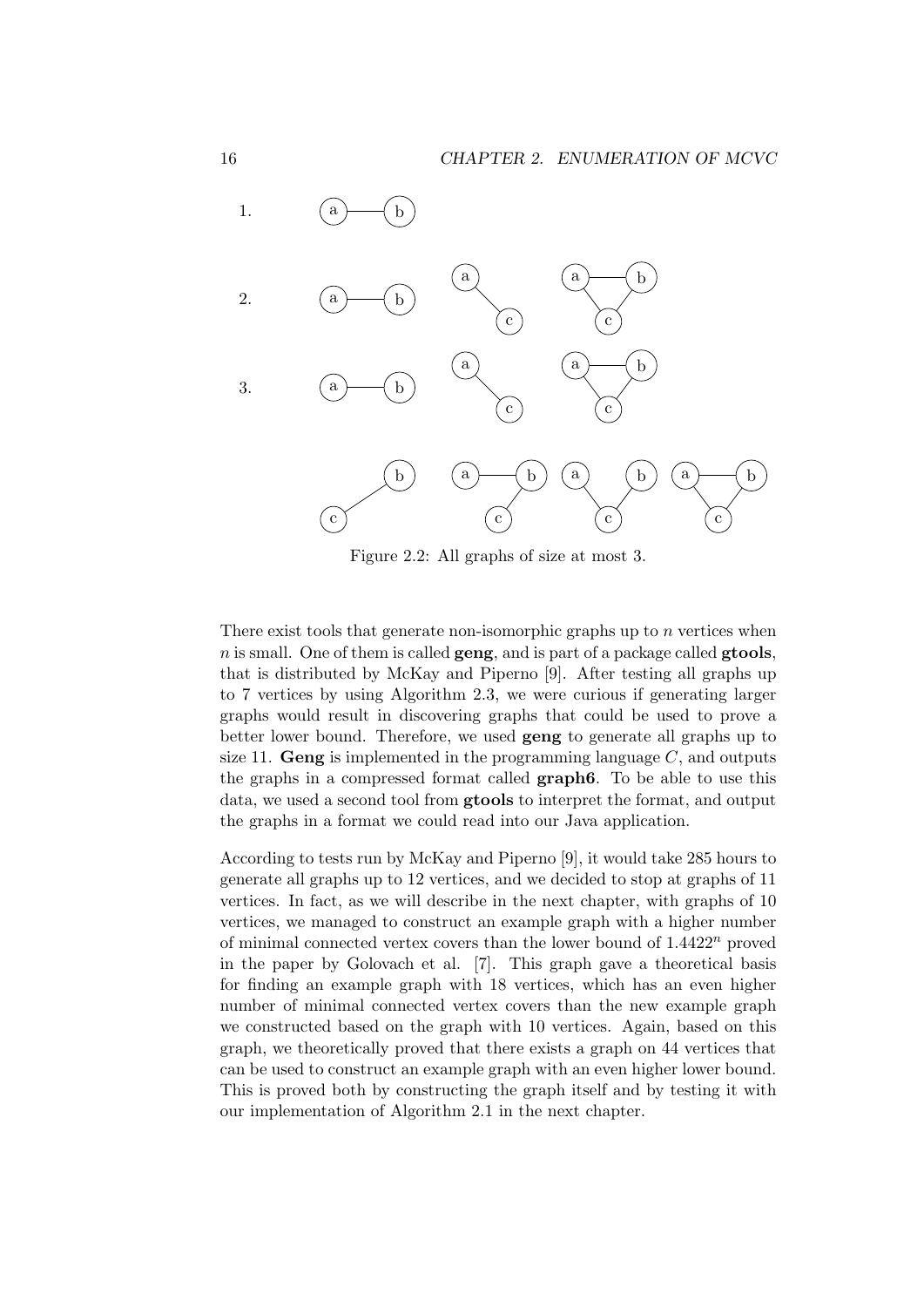#### 2.3 Testing correctness with a trivial algorithm

Before testing our implementation of Algorithm 2.1 for enumerating minimal connected vertex covers, we had to be sure that our implementation was in fact correct. It could happen that although the algorithm in general is correct, some details are missing or are incorrect. It could also happen that during the implementation, some mistakes can occur. Such a mistake might not be easy to detect by just looking at the output. This would require manually checking that all generated sets are correct. It would be even more difficult to find out whether some sets are missing.

To overcome these issues, we implemented a very trivial, and of course slow, algorithm to generate all vertex subsets of a graph and test whether each of them is a minimal connected vertex cover.

The trivial way to enumerate all minimal connected vertex covers of a graph  $G$  is by constructing all possible subsets of  $G$ , and checking whether each of these is a minimal connected vertex cover. This algorithm has a running time of  $\mathcal{O}(2^n \cdot poly(n))$  as the number of subsets for a graph on n vertices is  $2^n$ . To test the correctness of our implementation of Algorithm 2.1 we implemented the trivial algorithm, and compared the output with the output of our implementation of Algorithm 2.1. With a running time of  $\mathcal{O}(2^n \cdot$  $poly(n)$ , we were only able to test graphs up to a certain size. For graphs larger than 20 vertices, the trivial algorithm became too slow. Although, we tested our algorithm enough to be sure of its correctness.

#### 2.4 Implementation of Algorithm 2.1

We chose to implement Algorithm 2.1 in Java. The graphs generated by Algorithm 2.2 varied from being very dense to very sparse, depending on how many edges we chose to include in the graph compared to the number of vertices. Therefore we chose to represent the graphs by adjacency-lists as opposed to adjacency-matrices. The sets  $S$  and  $F$  which the algorithm takes as input are represented as ArrayLists, where initially we call the algorithm with  $F$  being the whole vertex set of the input graph  $G$ , and  $S$  being an empty set. As opposed to arrays, when creating an ArrayList it is optional to specify its size, and ArrayLists can grow and shrink their size dynamically. This is beneficial for us, since we are adding vertices to  $S$ , and removing vertices from  $F$ . For each solution  $S$  generated by the implementation of Algorithm 2.1, we test whether it in fact is a minimal connected vertex cover. To do so we have to access the graph fast, and so we chose to represent G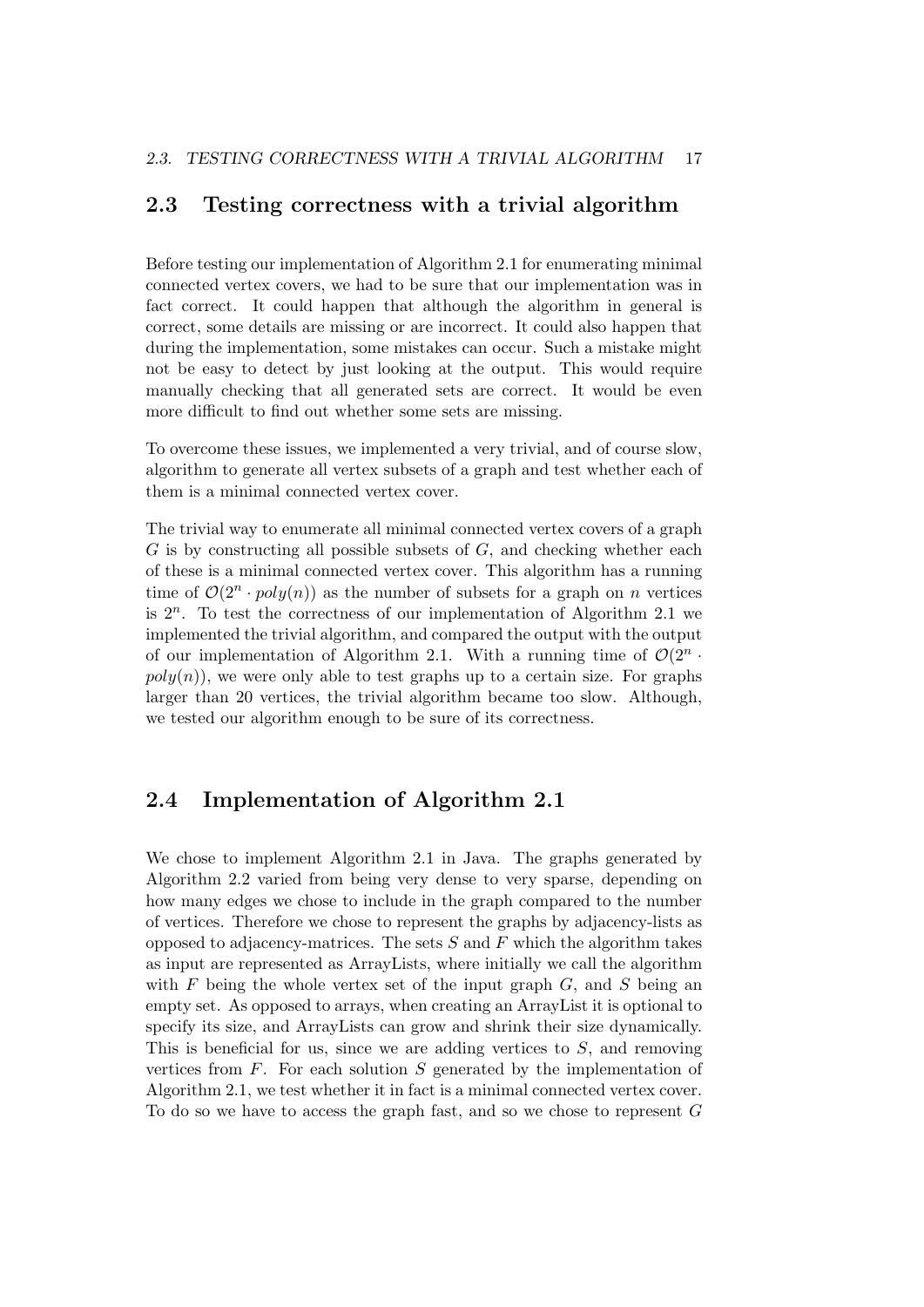as a constant field. This way  $G$  will be immutable, and can not be changed. We also have to access  $G$  when checking whether  $F$  is an independent set.

When checking whether  $S$  is a vertex cover, we iterate through all vertices of G, and for each vertex u we check whether  $u \in S$  or all of its neighbors  $v, v \in S$ . If this holds for all vertices of G we check whether S is connected by running a depth first search. This procedure is given in Algorithm 2.4.

Algorithm 2.4 Algorithm for testing whether a set is a connected vertex cover

|     | 1: procedure $\text{Alg}(S, G)$                                                       |
|-----|---------------------------------------------------------------------------------------|
| 2:  | // Check whether $S$ is a vertex cover                                                |
| 3:  | for each vertex $u$ in $G$ do                                                         |
| 4:  | for each v in $N_G(u)$ do                                                             |
| 5:  | if $u \notin S$ and $v \notin S$ then                                                 |
| 6:  | return False                                                                          |
| 7:  | end if                                                                                |
| 8:  | end for                                                                               |
| 9:  | end for                                                                               |
| 10: | //Check that $S$ is a connected set                                                   |
| 11: | let $St$ be a stack                                                                   |
| 12: | $St.\text{push}(S[0])$ // push the first vertex of S to the stack                     |
| 13: | while $St$ is not empty do                                                            |
| 14: | $u = St.pop()$                                                                        |
| 15: | for each $v \in N_G(u)$ do                                                            |
| 16: | if $v \in S$ and is not labeled as discovered then                                    |
| 17: | label $v$ as discovered                                                               |
| 18: | $St.\text{push}(v)$                                                                   |
| 19: | end if                                                                                |
| 20: | end for                                                                               |
| 21: | end while                                                                             |
| 22: | <b>if</b> there exists a vertex in $S$ which is not labeled as discovered <b>then</b> |
| 23: | return False                                                                          |
| 24: | end if                                                                                |
| 25: | return True                                                                           |
|     | 26: end procedure                                                                     |

In Lemma 2.1 in Section 2.1 we proved that when checking minimality of a connected vertex cover it is sufficient to only check  $n$  subsets of a graph on  $n$  vertices. Checking minimality of a connected vertex cover  $S$  is done by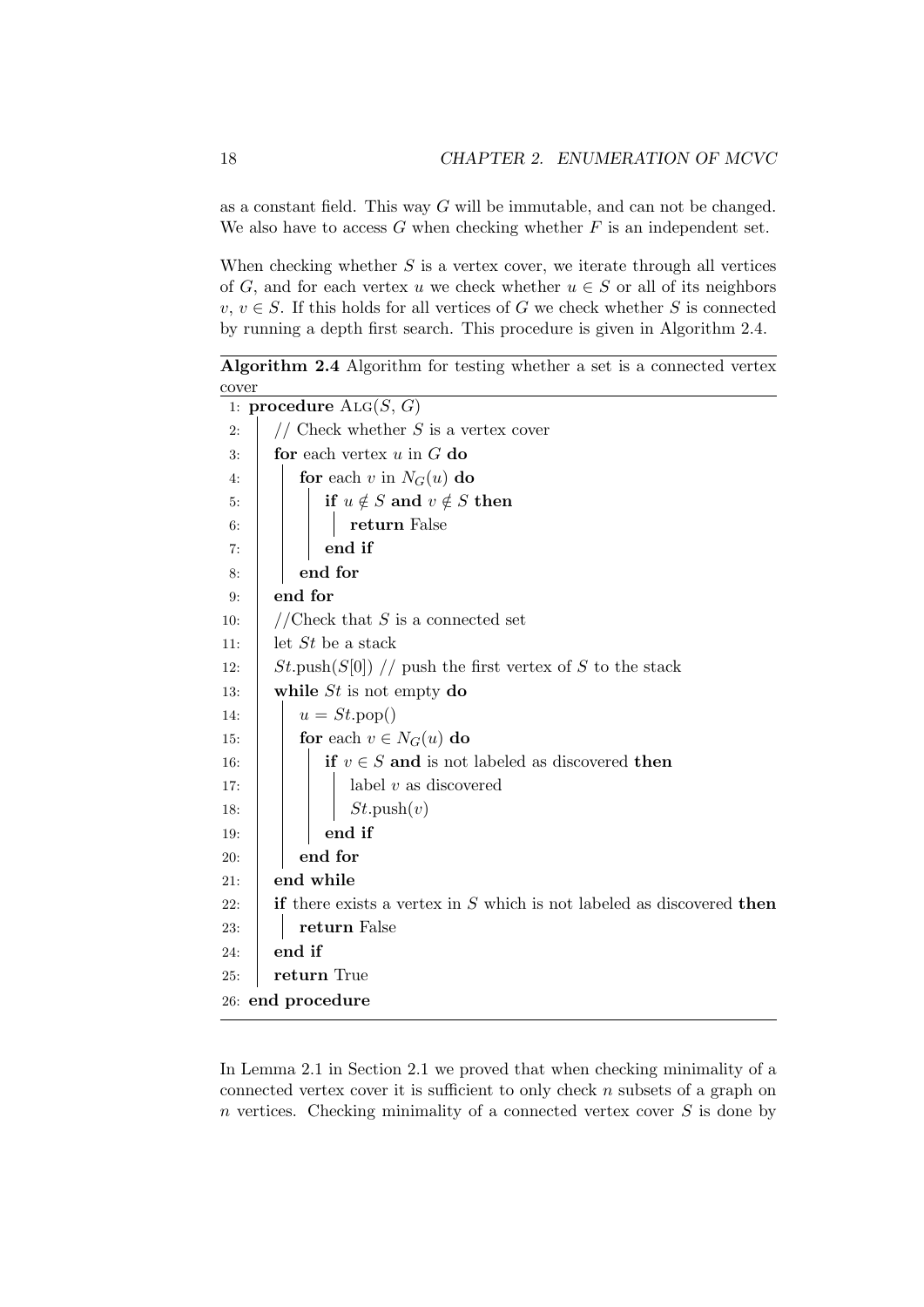verifying that it is not possible to remove any vertex u from S, and  $S \setminus \{u\}$ being a connected vertex cover. This would result in S having a proper subset that is a connected vertex cover, and therefore  $S$  can not be minimal. We give the algorithm for checking minimality in Algorithm 2.5.

Algorithm 2.5 Algorithm for testing minimality of a connected vertex cover 1: procedure  $\text{Alg}(S, G)$ 2: **for** each  $u \in S$  do 3:  $\begin{array}{|c|c|c|} \hline \end{array}$   $S'=S\setminus\{u\}$ 4:  $\parallel$  if S' is a connected vertex cover then 5: | | | **return** False  $6:$  end if  $7:$  end for 8: **return** True 9: end procedure

#### 2.5 An improvement of the practical running time

We did some small adjustments to our implementation of Algorithm 2.1 to make it run faster. Instead of testing whether the set  $S$  is a minimal connected vertex cover, we first check whether  $S$  is a connected vertex cover. The problem with the original formulation in the algorithm is that if  $S$  is not a minimal connected vertex cover, the algorithm continues to work on S. However, if S is a connected vertex cover but not minimal then it can be immediately discarded at this point. If  $S$  is a connected vertex cover, we also have to check whether  $S$  is minimal. If  $S$  is minimal, we return S and stop, else we discard S and stop. This small adjustment is given in Algorithm 2.6. By implementing this adjustment, we prevent the algorithm from working on connected vertex covers that never will be minimal, and as we will see, the practical running time of the algorithm decreased.

How much time do we save by immediately discarding a connected vertex cover S after checking whether it is minimal? If a set is a connected vertex cover, but not minimal, the algorithm will not branch on S because the set F has to be an independent set and can not have any adjacent free vertices. Thus, the algorithm will eventually discard S and the size of our search tree will stay unchanged, but we still save some polynomial factor of time by implementing this small adjustment.

Let's say that  $S$  is a connected vertex cover, but not minimal. Then there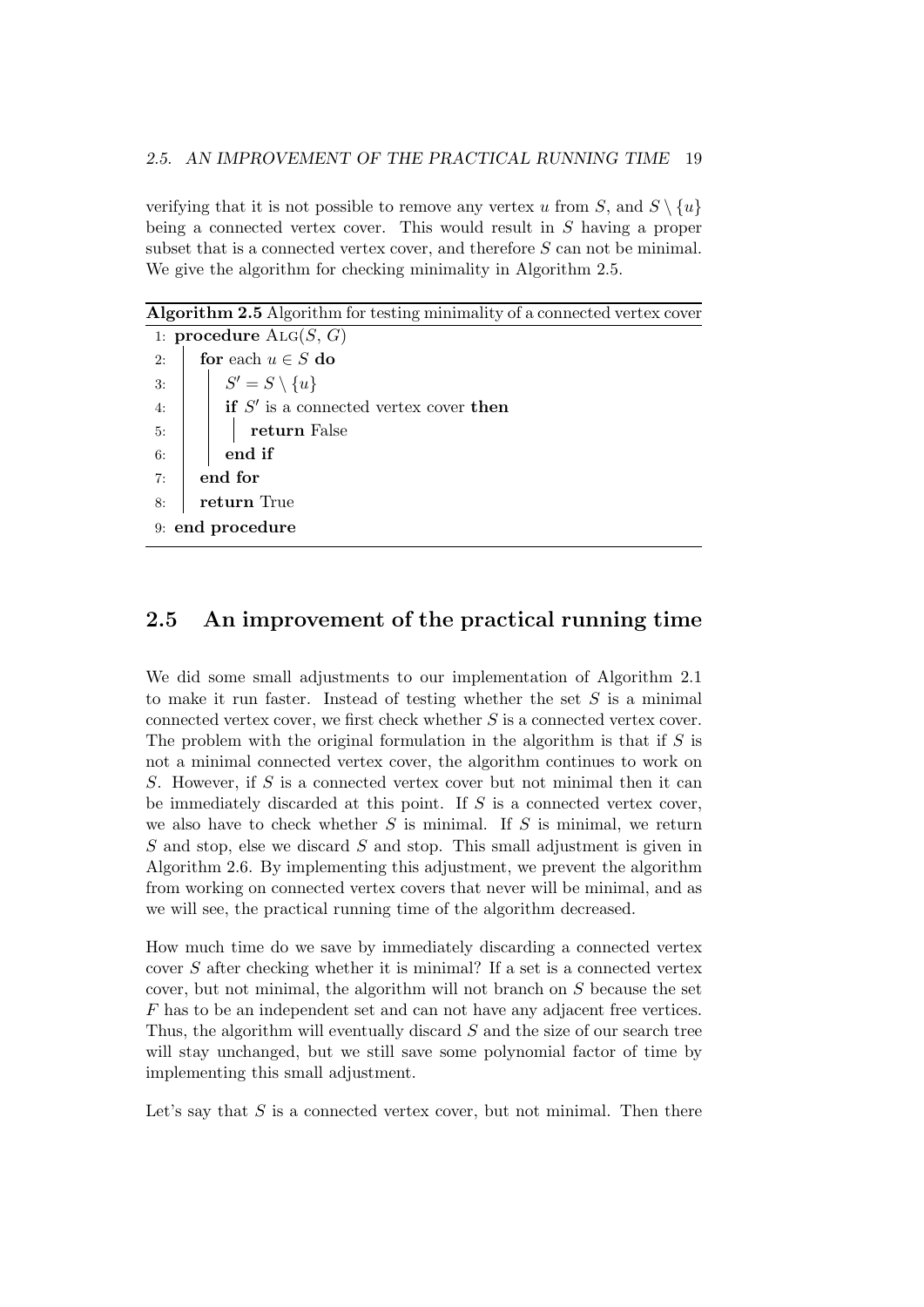can not be any adjacent free vertices in  $F$  since the edge between them would not be covered and this contradicts that  $S$  is a vertex cover. This means that the if-statement on line 8 in Algorithm 2.1 is false, and the algorithm does not branch on  $S$ . Since  $S$  is a vertex cover,  $F$  must be an independent set, otherwise there are edges in  $F$  not covered by  $S$ . This means that the ifstatement on line 12 in Algorithm 2.1 is true. Recall that in Algorithm 2.1, we let s be the number of connected component in the induced subgraph  $G[S]$ . Since S is a connected vertex cover, the number of components of  $G[S]$  is equal to one. The algorithm proceeds by constructing all non-empty subsets of S of size at most  $s-1$ . Since  $s=1, s-1$  is equal to zero and the algorithm will not construct any non-empty subsets of S. Thus at this point the algorithm eventually discards  $S$ . By discarding the connected vertex cover S immediately after we know it is not minimal, we are clearly saving some time. With this small improvement of the algorithm we prevent the algorithm to execute the following when  $S$  is a connected vertex cover but not minimal:

- Searching for non-adjacent free vertices in F
- Checking whether  $F$  is an independent set
- Counting the number of components in  $G[S]$

Let us analyze the time spent by executing these three steps. Searching for adjacent vertices in F can easily be done in time  $\mathcal{O}(|F|^2)$ . We can in the same way check whether  $F$  is an independent set, by iterating through pair of vertices in  $F$  and making sure that there does not exist an edge between any such pairs. Counting the number of components in  $G[S]$  is done by running a depth first search on the subgraph  $G[S]$ , which has a linear running time in the size of the graph. As proved above, all of these operations are done in a total of  $\mathcal{O}(n^2)$ , i.e., we save such a factor of the running time by immediately discarding S.

| <b>Algorithm 2.6</b> Improvement of Algorithm 2.1 |                                                |  |  |  |  |  |  |  |
|---------------------------------------------------|------------------------------------------------|--|--|--|--|--|--|--|
|                                                   | 1: procedure $\text{Alg}(S, F)$                |  |  |  |  |  |  |  |
| 2:                                                | if $S$ is a connected vertex cover of $G$ then |  |  |  |  |  |  |  |
| 3:                                                | if $S$ is minimal then                         |  |  |  |  |  |  |  |
| 4:                                                | return $S$                                     |  |  |  |  |  |  |  |
| 5:                                                | end if                                         |  |  |  |  |  |  |  |
| 6:                                                | Stop                                           |  |  |  |  |  |  |  |
| 7:                                                | end if                                         |  |  |  |  |  |  |  |
|                                                   |                                                |  |  |  |  |  |  |  |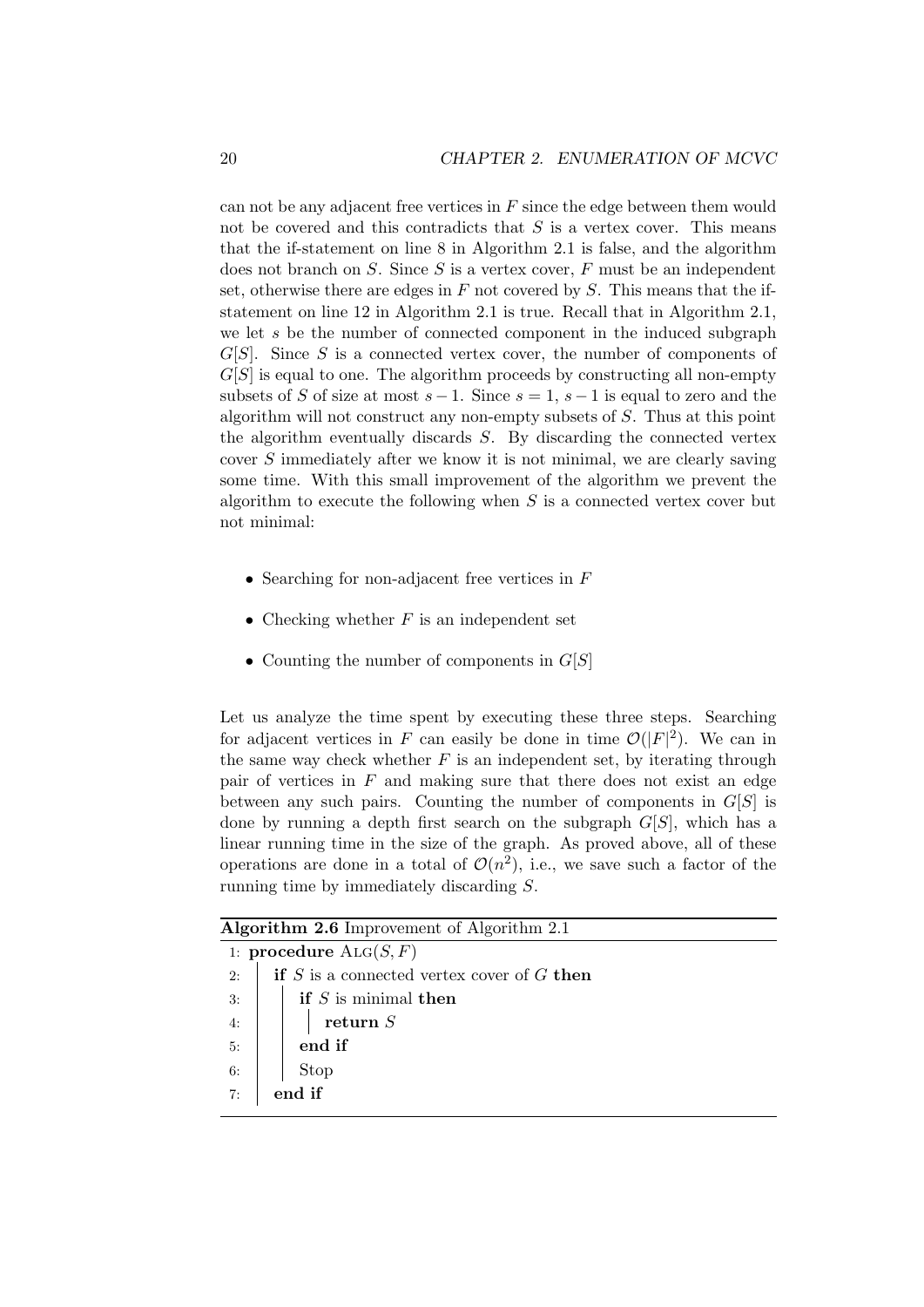In the plot given in Figure 2.3 we can see the average number of minimal connected vertex covers and the average running time for our implementation of Algorithm 2.1. The red curve is the running time before we implemented the small adjustment we mentioned above, and the brown curve is the running time of our implementation after we included the adjustment. Both of the implementations are tested on the exact same graphs, and therefore the number of minimal connected vertex covers is equal for both of the test runs. The tuples on the x-axis of the plot represent the number of vertices and edges respectively in the graphs we tested. We generated 10 graphs of each size, i.e., each fixed number of vertices and edges, using Algorithm 2.2 for generating random connected graphs, and returned the average number of minimal connected vertex cover and the average running time. The running times in the plot are scaled up by a factor of 2000.



Figure 2.3: Average number of minimal connected vertex covers and running time of our implementation of Algorithm 2.1 with and without the improvemenet.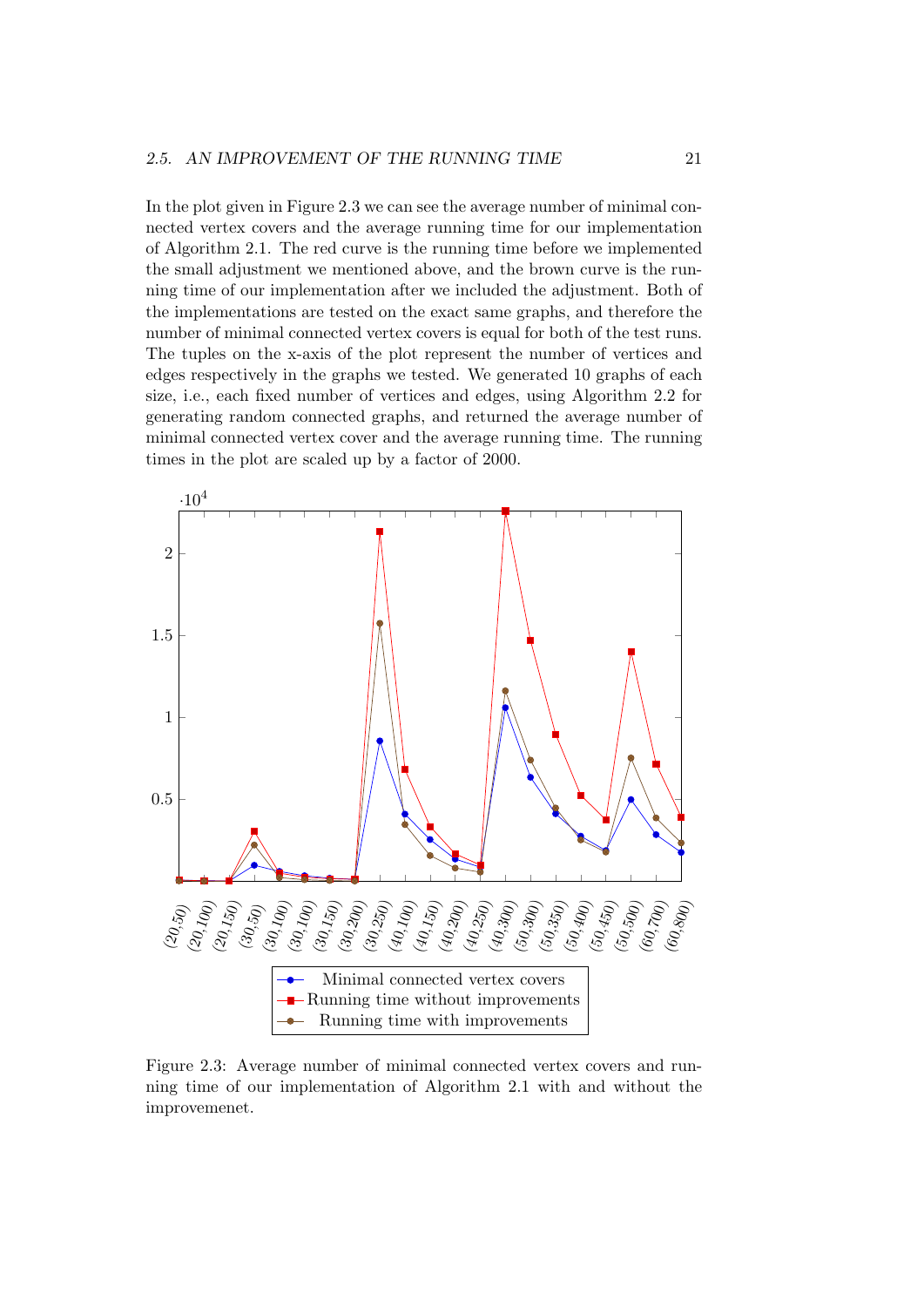The plot in Figure 2.3 leaves a gap between the two practical running times. In fact, we can see a significant drop in the practical running time of Algorithm 2.1 after implementing the improvements. We especially see an improvement of the practical running time on sparse graphs, as these graphs have a higher number of minimal connected vertex covers than denser graphs, as we will see in Observation 4.1 in Chapter 4. The three maximal points of the plot represents the number of minimal connected vertex covers and the running time of our implementation of Algorithm 2.1 on three sparse graphs. The first one a graph with  $|V| = 40$  and  $|E| = 100$ , the second one a graph with  $|V| = 50$  and  $|E| = 300$  and the last one a graph with  $|V| = 60$ and  $|E| = 700$ .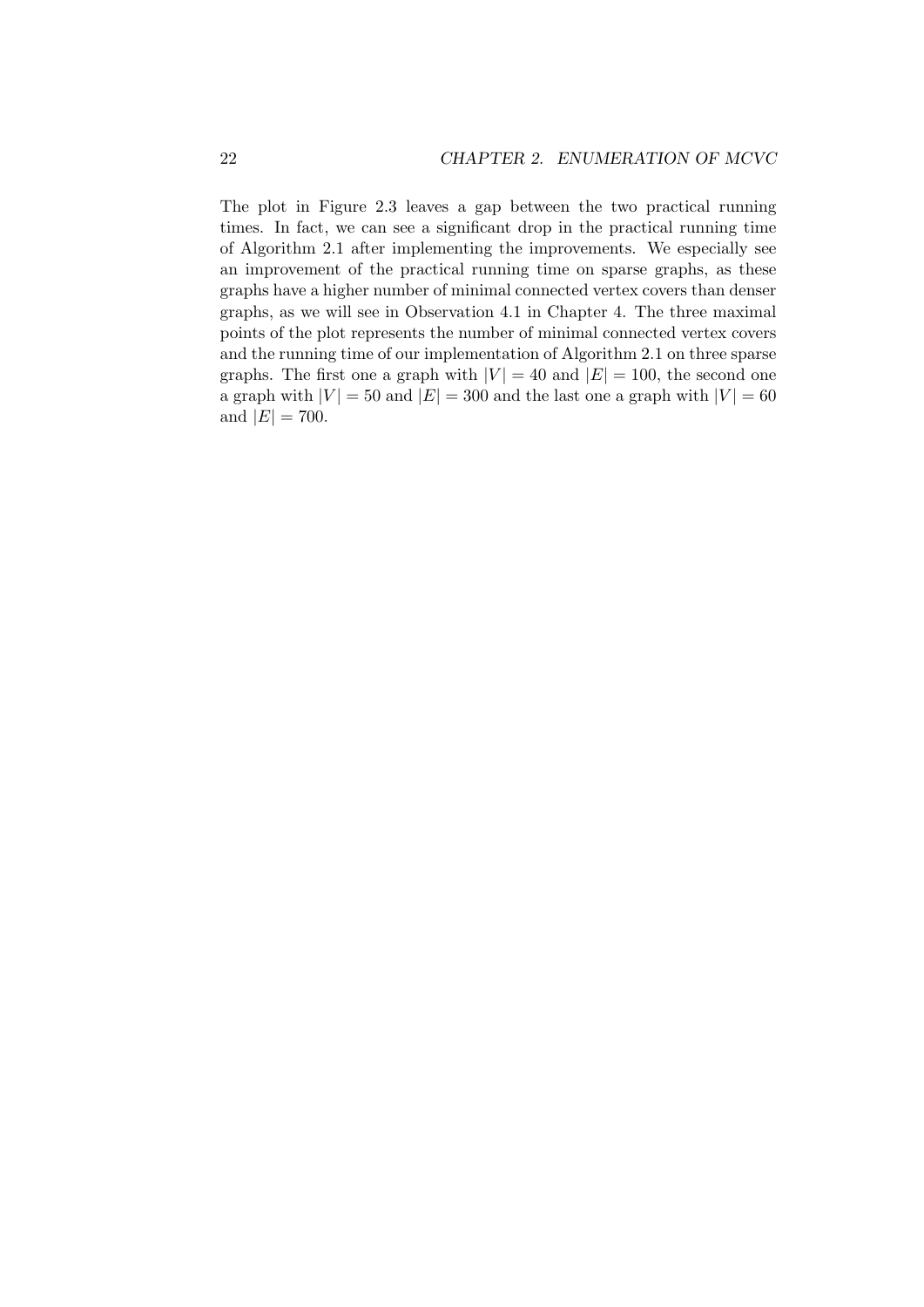### Chapter 3

## New lower bounds

In this chapter we present interesting new discoveries we made regarding the lower bound on the maximum number of minimal connected vertex covers that a graph can have. We started out with testing all graphs up to a certain size using our implementations. With practical tests we found a graph on 10 vertices with 34 minimal connected vertex covers, which we used to generate new lower bound examples with  $1.4747^n$  minimal connected vertex covers. Even more importantly, inspired by this example, we constructed new graphs with an even higher number of minimal connected vertex covers, and on these manually constructed examples we were able to prove a lower bound of first  $1.5034^n$  and then  $1.51978^n$  minimal connected vertex covers.

#### 3.1 New examples of the existing lower bound

The paper by Golovach et al. [7] provides a lower bound on the maximum number of minimal connected vertex covers of a graph. They give as an example a graph that has  $3^{(n-1)/3} \sim 1.4422^n$  minimal connected vertex covers. This graph is given in Figure 1.4. We did not know of any better lower bounds for the maximum number of minimal connected vertex covers on graphs in general up until we started our work. In fact, the graph given in the paper is until now the only lower bound example that has been known. The example graph G from the paper by Golovach et al. [7] consists of  $k = (n-1)/3$  disjoint triangles,  $\{x_1, y_1, z_1\}, \{x_2, y_2, z_2\}, \ldots, \{x_k, y_k, z_k\}.$  The triangles are connected by an additional vertex  $u$  that is adjacent to every vertex in G. Every minimal connected vertex cover of G must contain u for connectivity, and exactly two vertices from each triangle. Since we have 3 ways of picking 2 vertices out of 3, each triangle has 3 minimal connected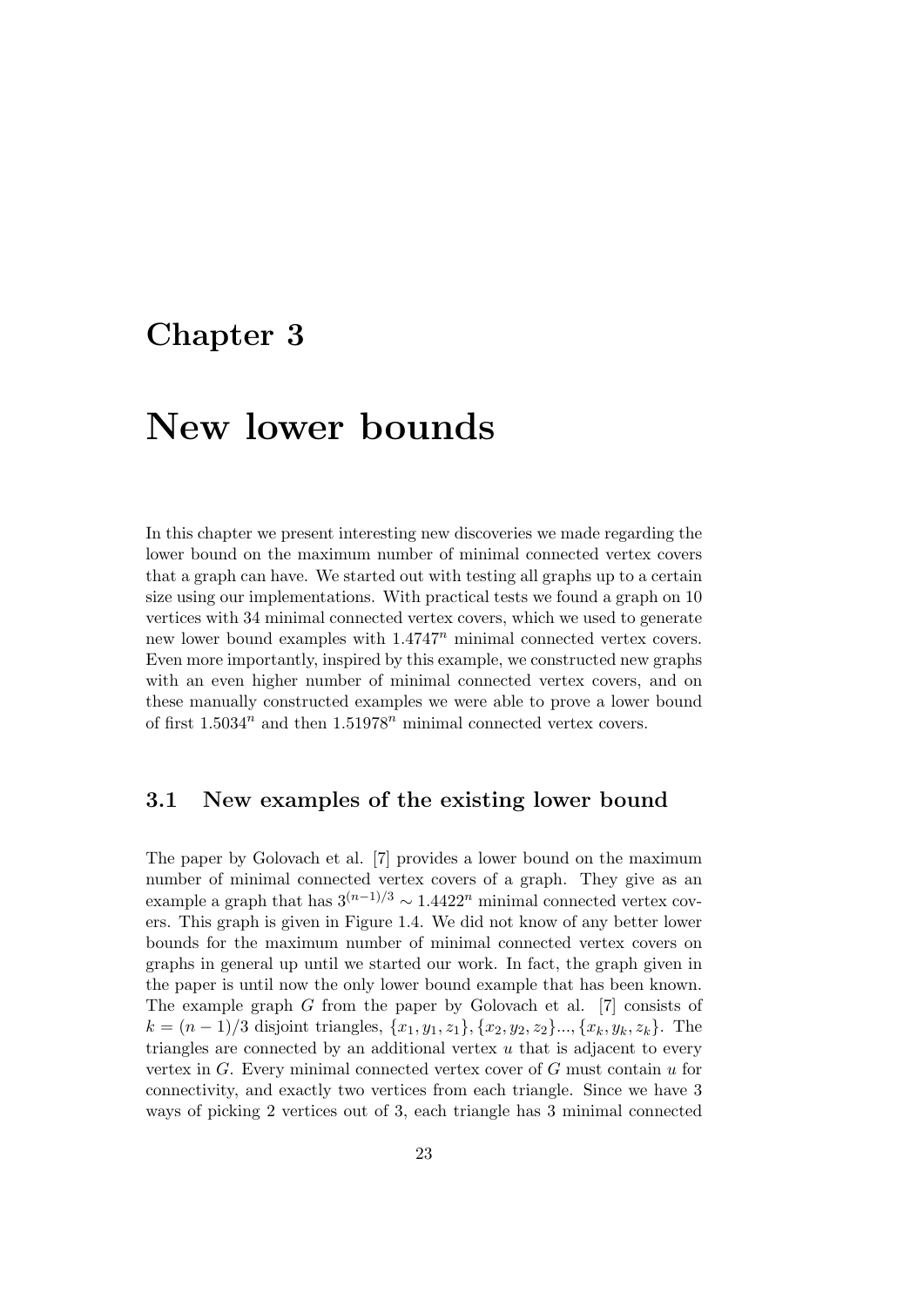vertex covers. As the 2 vertices from each triangle are picked independently of the other triangles, G has exactly  $3^{(n-1)/3}$  minimal connected vertex covers. We start by showing that there exist graphs that manage to achieve this lower bound, that are not isomorphic to the graph given in Figure 1.4.

When we generated all graphs up to 7 vertices by using Algorithm 2.3 we discovered two graphs on 7 vertices with 10 minimal connected vertex covers that we were able to construct new lower bound examples from. The two graphs given in Figure 3.1 are examples of graphs that have 10 minimal connected vertex covers each. These are listed in Table 3.1.

In general, if we want to find a new lower bound example in the same way as the graph in Figure 1.4 is constructed, we would have to find another graph on 3 vertices with 3 minimal connected vertex covers, or a graph on 6 vertices with 9 connected vertex covers, so that we could have many disjoint copies of this graph and add a new vertex for connectivity to obtain the same bound  $3^{(n-1)/3} = 9^{(n-1)/6} \sim 1.4422^n$ .

Let's say that a graph G has a vertex  $v$  such that  $v$  belongs to every minimal connected vertex cover of  $G$ . Then we could make a new graph  $G'$  by taking k copies of G, and glueing these copies at vertex v. In other words,  $G'$  has only one copy of  $v$ , but it has  $k$  copies of all the other vertices. Vertex  $v$ is adjacent to all copies of its neighbors, and the rest of the adjacencies in the copies of G are exactly like they are originally in  $G$ . Observe that in  $G'$ , v must be in every minimal connected vertex cover to ensure connectivity. Every copy of  $G$  has exactly  $p$  minimal connected vertex covers that contain v. Thus in total, G' has  $p^k$  minimal connected vertex covers. If G has t vertices and *n* is the size of  $G'$ , then  $k = \frac{(n-1)}{(t-1)}$ , and our bound is  $p^{(n-1)/(t-1)}$ .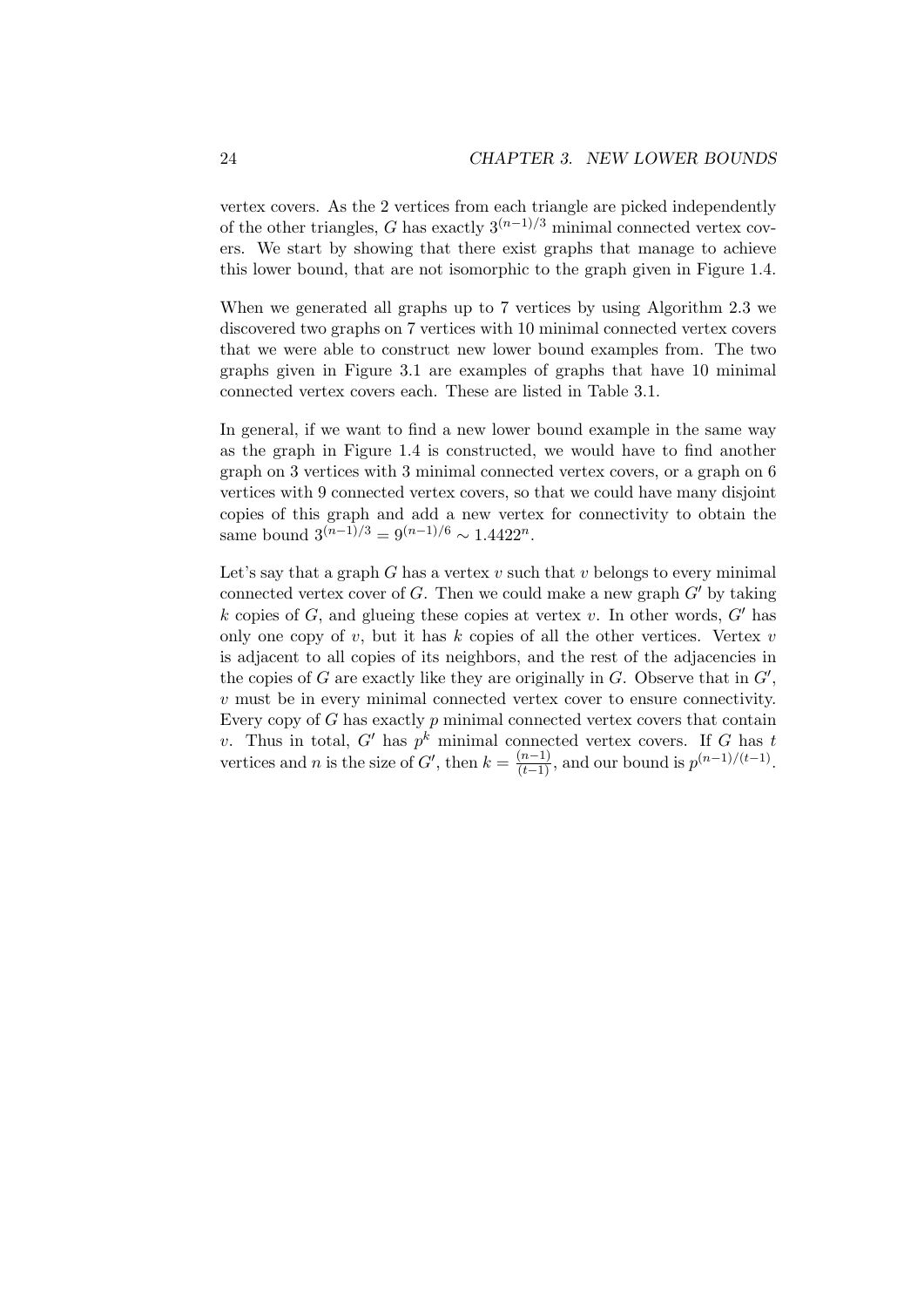

Figure 3.1: Examples of graphs on 7 vertices having 10 minimal connected vertex covers each.

When generating all graphs up to 7 vertices we did not find any graphs containing a vertex  $v$  as described above. However, each of the graphs in Figure 3.1 has 7 vertices and 10 minimal connected vertex covers, and a vertex  $v$  that is included in 9 of them. Our idea is to use this vertex  $v$ to create an infinite family of graphs with the same number of minimal connected vertex covers as the example graph given in Figure 1.4 with ∼  $1.4422<sup>n</sup>$  minimal connected vertex covers.

We list all minimal connected vertex covers of the graphs in Figure 3.1 in Table 3.1. Observe that in graph  $(a)$ , the vertices  $a_1$  and  $a_7$  belong to almost every minimal connected vertex cover. This is the same for vertex  $b_2$ in graph  $(b)$ . In fact, these vertices are a part of nine out of ten minimal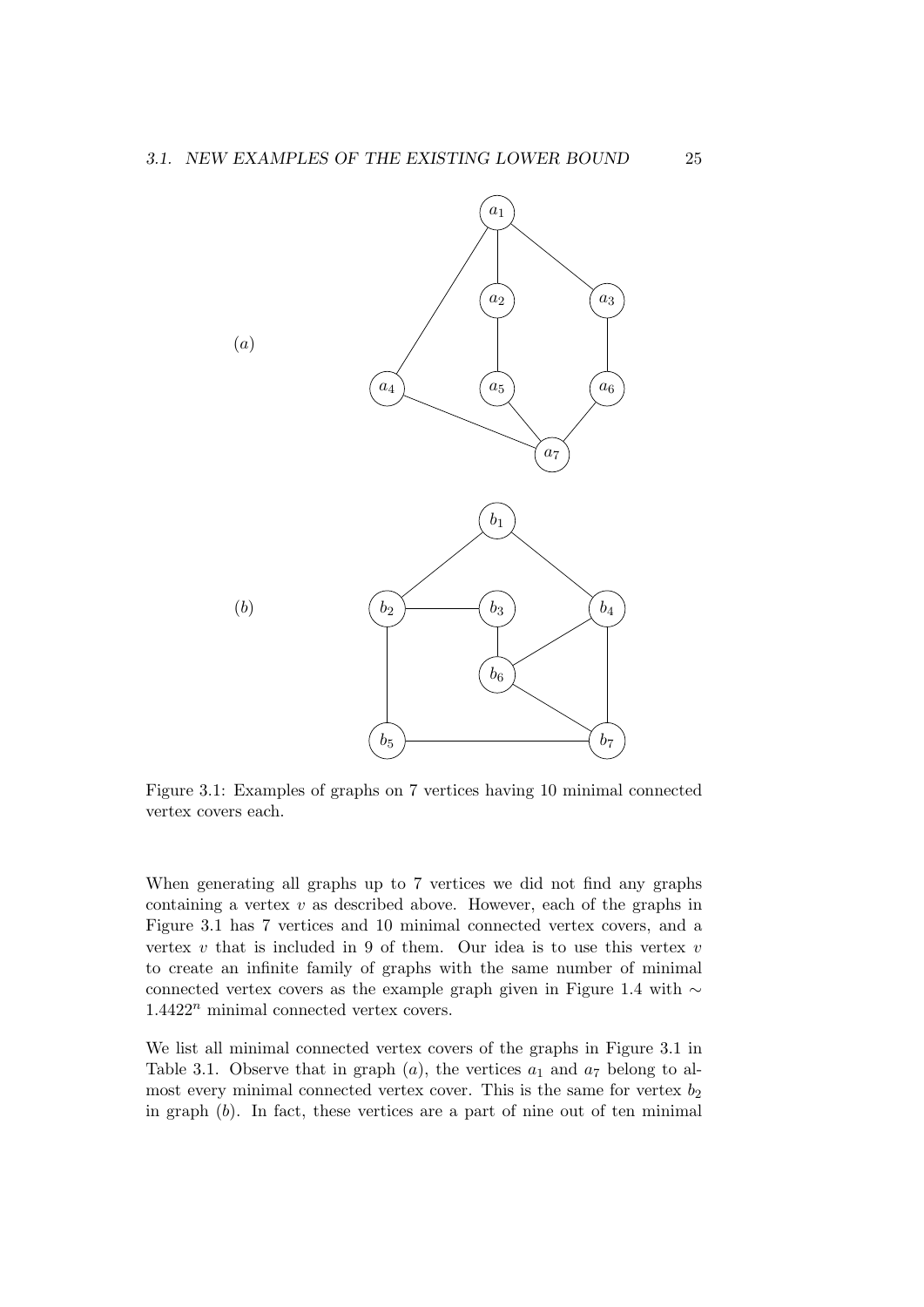| Graph $(a)$                      | Graph $(b)$                      |
|----------------------------------|----------------------------------|
| ${a_1, a_2, a_3, a_4, a_5, a_6}$ | $\{b_1, b_2, b_3, b_5, b_7\}$    |
| ${a_1, a_2, a_3, a_4, a_7}$      | ${b_1, b_2, b_3, b_6, b_7}$      |
| ${a_1, a_2, a_3, a_5, a_7}$      | ${b_1, b_2, b_4, b_5, b_6}$      |
| $\{a_1, a_2, a_3, a_6, a_7\}$    | ${b_1, b_2, b_4, b_6, b_7}$      |
| $\{a_1, a_2, a_4, a_6, a_7\}$    | $\{b_1, b_2, b_5, b_6, b_7\}$    |
| ${a_1, a_2, a_5, a_6, a_7}$      | ${b_1, b_3, b_4, b_5, b_6, b_7}$ |
| $\{a_1, a_3, a_4, a_5, a_7\}$    | ${b_2, b_3, b_4, b_5, b_6}$      |
| $\{a_1, a_3, a_5, a_6, a_7\}$    | ${b_2, b_3, b_4, b_5, b_7}$      |
| ${a_1, a_4, a_5, a_6, a_7}$      | ${b_2, b_3, b_4, b_6, b_7}$      |
| ${a_2, a_3, a_4, a_5, a_6, a_7}$ | ${b_2, b_4, b_5, b_6, b_7}$      |

Table 3.1: List of all minimal connected vertex covers of the graphs in Figure 3.1.

connected vertex covers. Using this information, we provide a new lower bound example, which is a graph that has  $9^{(n-1)/6} = 3^{(n-1)/3}$  minimal connected vertex covers. We give the new example graph,  $G'$ , in Figure 3.2.  $G'$ consists of k disjoint copies of the vertices  $\{a_2, a_3, a_4, a_5, a_6, a_7\}$  from graph (a) in Figure 3.1, together with a vertex  $a_1$  which is adjacent to all copies of  $a_2, a_3$  and  $a_4$  in  $G'$ .



Figure 3.2: A new example graph,  $G'$ , having  $3^{(n-1)/3}$  minimal connected vertex covers.

Let us explain why we got this bound. The idea is similar to what we explained when G has a vertex that belongs to every minimal connected vertex cover. In our example, there is no such vertex. But still, we have a vertex that belongs to enough minimal connected vertex covers, and we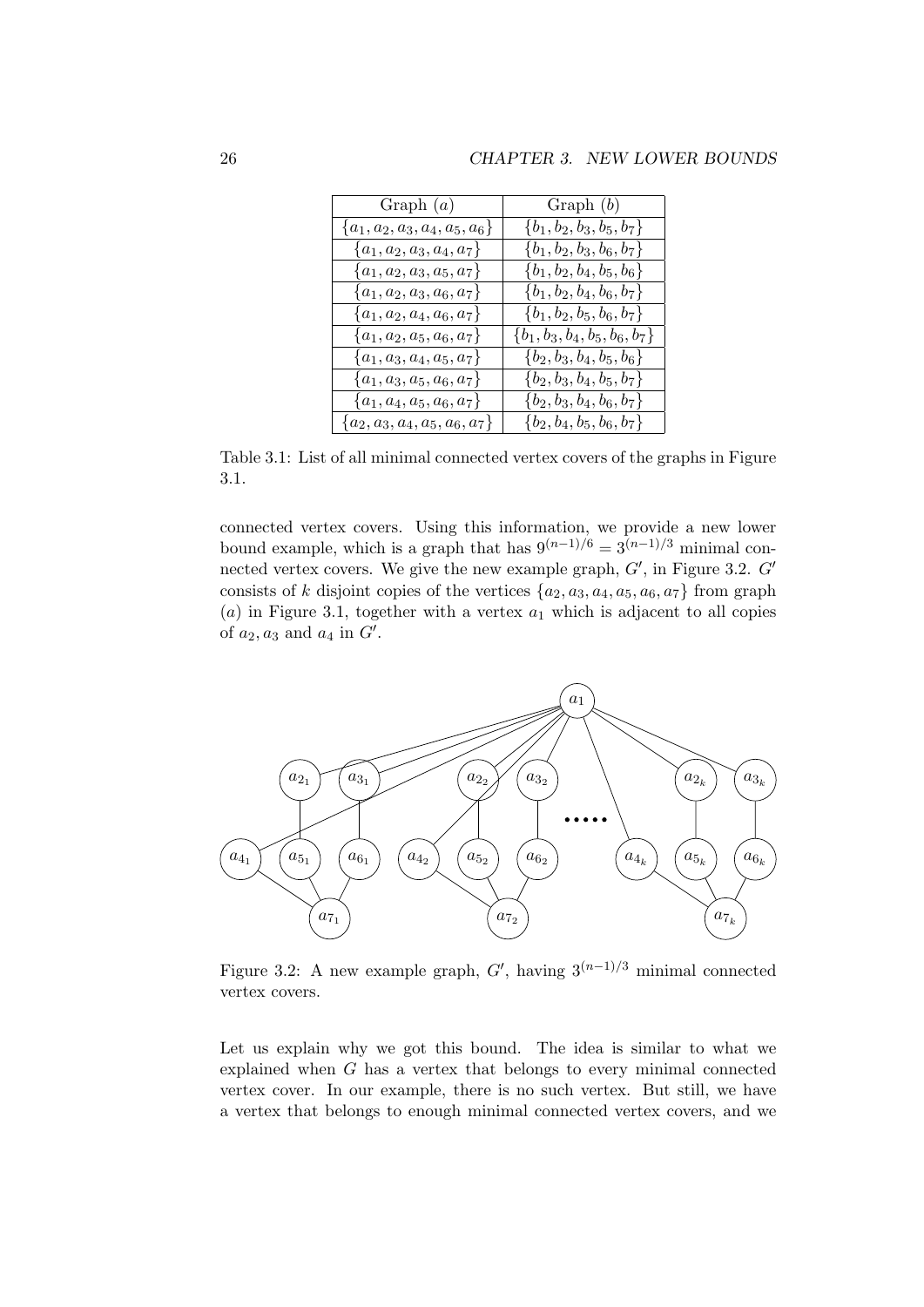can use the same idea. In particular, if a vertex  $v$  belongs to  $p$  minimal connected vertex covers of  $G$  we can use the same idea to create  $G'$  exactly as described before. In this way we will get  $p^{(n-1)/(t-1)}$  minimal connected vertex covers in total, although we might lose some of the minimal connected vertex covers of each copy of G.

In our example vertex  $a_1$  belongs to 9 out of 10 minimal connected vertex covers, so we can use the same approach to prove our bound. For connectivity,  $a_1$  has to belong to every minimal connected vertex cover of  $G'$ . Since  $a_1$  belongs to 9 out of 10 minimal connected vertex covers in  $G$ , we have 9 independent choices for each copy of Graph  $(a)$ . Observe that the 10th minimal connected vertex cover of Graph  $(a)$  can not be used in this process. In fact, it is enough that only one copy uses  $a_1$  in a minimal connected vertex cover and we could hope that we could have 10 possibilities in the remaining copies. However, as soon as  $a_1$  is in a minimal connected vertex cover of  $G'$ , the 10'th minimal connected vertex cover of Graph  $(a)$  is not a minimal connected vertex cover anymore.

In particular, if vertex  $a_1$  belongs to a minimal connected vertex cover in one of the copies in  $G'$ , the set  $\{a_2, a_3, a_4, a_5, a_6, a_7\}$  can not belong to any minimal connected vertex cover  $S$  of  $G'$ . This is because if we remove vertex  $a_7$ , we end up with a set that in fact is a minimal connected vertex cover of  $G'$ , and the minimality of the set S does not hold. Nor can the 10th minimal connected vertex cover of Graph  $(a)$  be included in any of the minimal connected vertex covers of  $G'$  where  $a_1$  is not included, as this set will not be a connected set. We have now proved that each copy of Graph (a) has 9 minimal connected vertex covers including  $a_1$ , and by multiplying the number of minimal connected vertex covers in each copy by the number of copies, we see that G' has  $p^k = 9^{(n-1)/6}$  minimal connected vertex covers. This is equal to the lower bound provided in the paper by Golovach et al. [7];  $3^{(n-1)/3} \sim 1.4422^n$ .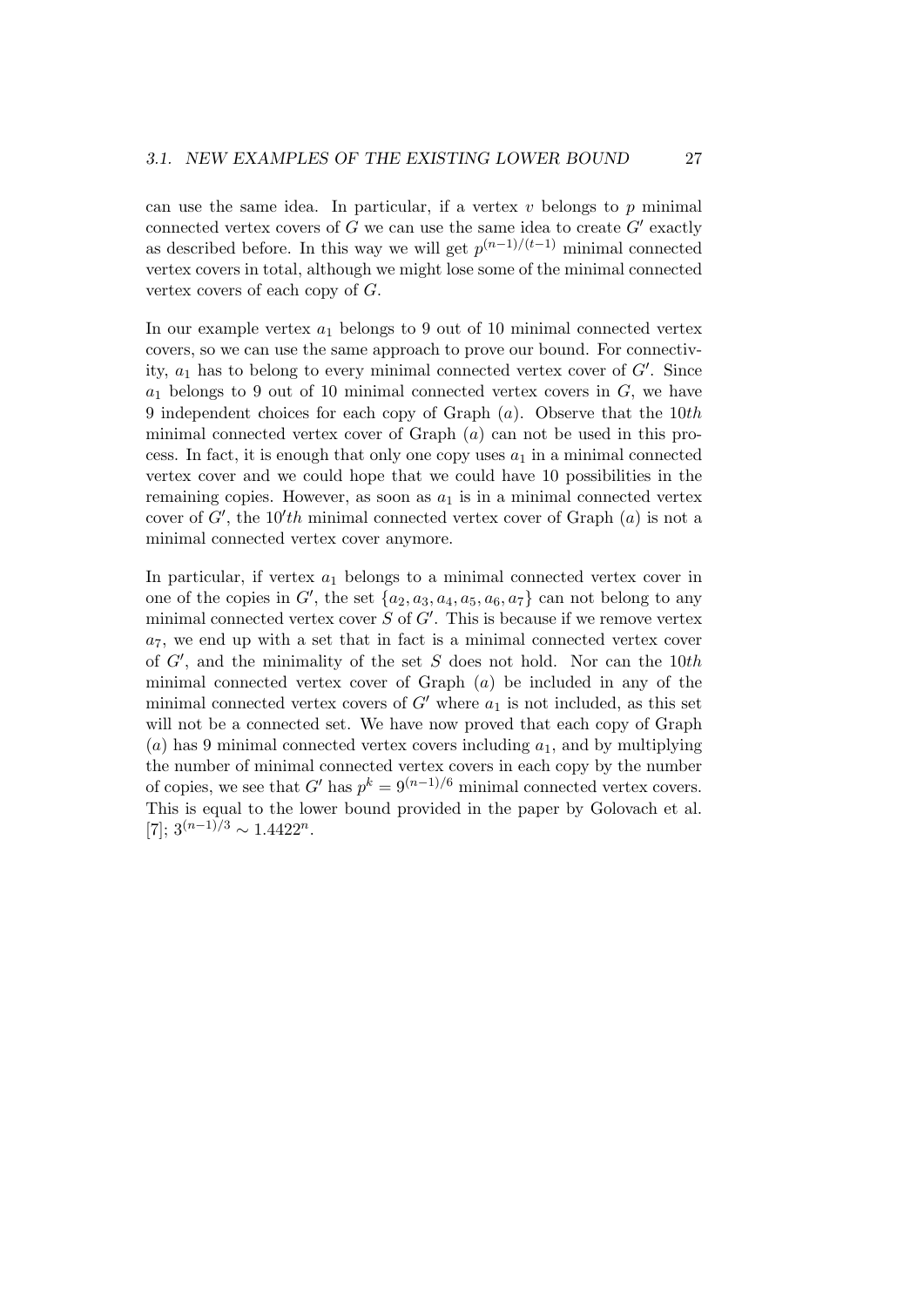

Figure 3.3: Another new example graph having  $3^{(n-1)/3}$  minimal connected vertex covers.

We can use the same idea to construct a new lower bound example using Graph  $(b)$  in Figure 3.1. We give this graph in Figure 3.3. In this example, the graph is glued at vertex  $b_2$ , and each copy of Graph  $(b)$  has 9 independent choices of minimal connected vertex cover, similar to graph  $G'$  in Figure 3.2.

In this section we were able to give two new example graphs of the lower bound of  $3^{(n-1)/3}$  minimal connected vertex covers on general graphs. Still, we have yet not proved that there exist graphs with a higher number of minimal connected vertex covers than the example graph given in the paper by Golovach et al. [7]. If a higher lower bound example exists, then it needs components that are larger than 7 vertices, as we up to this point tested all graphs of at most 7 vertices.

#### 3.2 A better lower bound

The discoveries we made in the previous section made us curious if there could exist larger graphs that prove a higher lower bound on the number of minimal connected vertex covers in graphs in general. After using the graph generating tool from the package gtools distributed by McKay and Piperno [9] we were able to generate all graphs up to size 11. Among these graphs, we found a graph with 10 vertices and 34 minimal connected vertex covers that we could generalize to give a new and better lower bound of  $1.4747^n$ .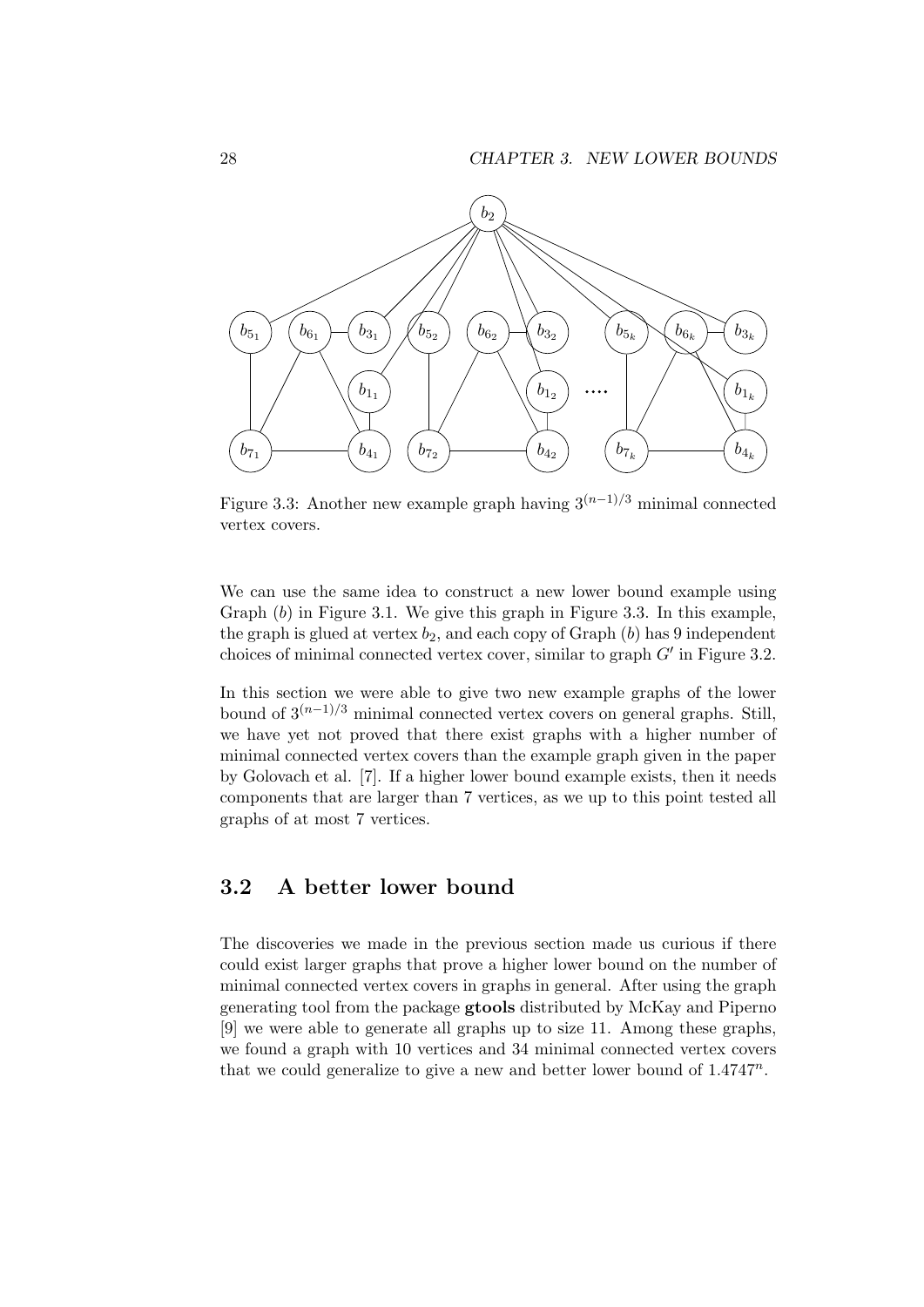#### 3.2. A BETTER LOWER BOUND 29

These graphs gave a basis to construct even better lower bound examples. In particular we were able to modify and expand these graphs to prove a lower bound of  $1.5034^n$ . Later in this chapter we will see that this new example graph of a better lower bound is a very sparse graph. This is not that surprising, as the graphs that prove the previously best known lower bound of  $1.4422<sup>n</sup>$  minimal connected vertex covers are also very sparse graphs. This section is devoted to presenting these lower bound examples. In the next section we will see that we can develop these results even further, to prove a lower bound of  $1.51978^n$ .



Figure 3.4: A graph on 10 vertices having 34 minimal connected vertex covers.

As already mentioned, first we discovered the graph in Figure 3.4. This is a very sparse graph. It consists of several 4-cycles glued together in the two vertices  $a$  and  $j$ . The graph has 10 vertices and 34 minimal connected vertex covers, and these are listed in Table 3.2.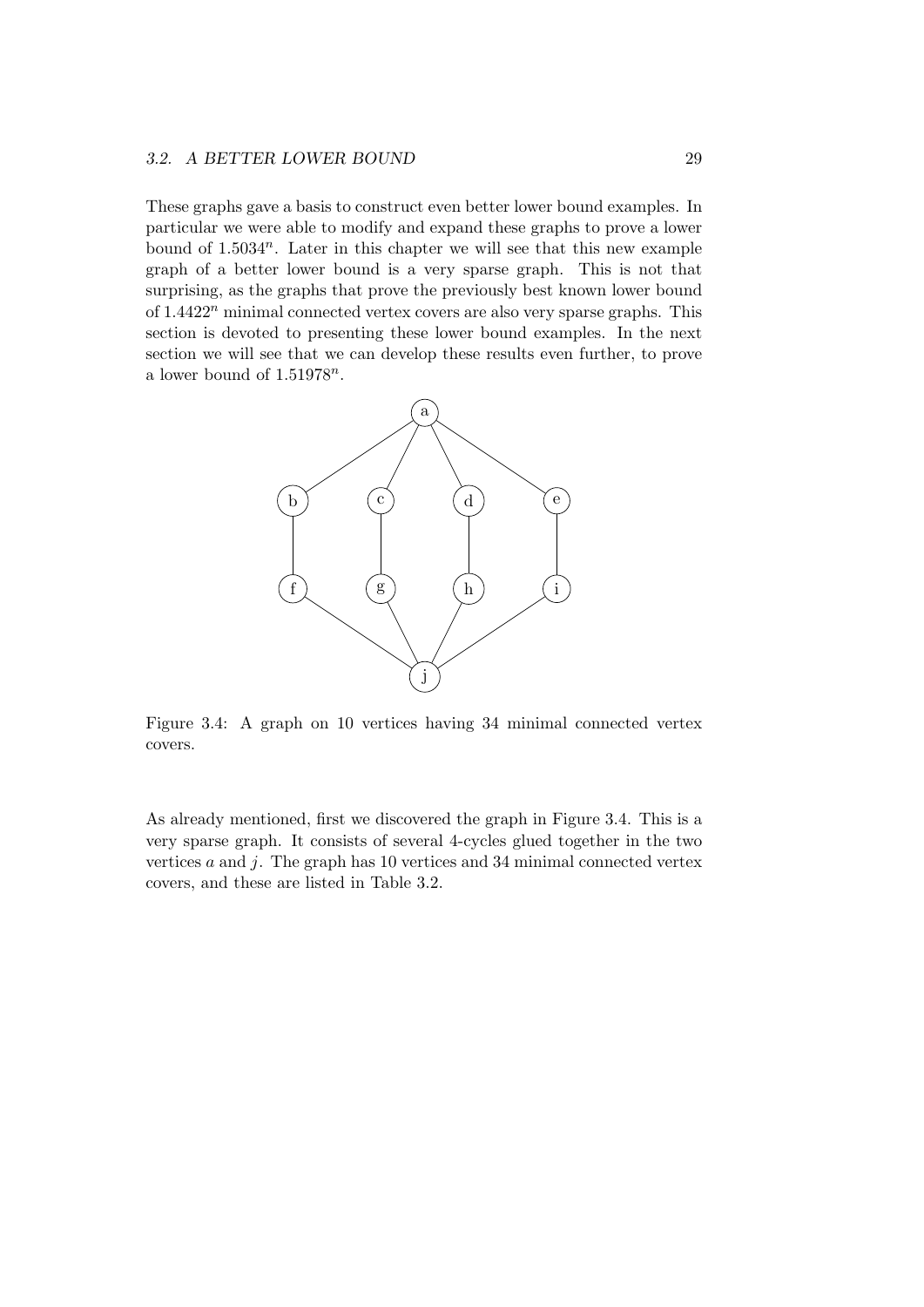| ${a,b,c,d,e,f,g,h,i}$ | $\{a,b,d,g,h,i,j\}$     |
|-----------------------|-------------------------|
| ${a,b,c,d,e,f,j}$     | $\{a,b,e,f,g,h,j\}$     |
| ${a,b,c,d,e,g,j}$     | $\{a,b,e,g,h,i,j\}$     |
| $\{a,b,c,d,e,h,j\}$   | $\{a,b,f,g,h,i,j\}$     |
| $\{a,b,c,d,e,i,j\}$   | ${a,c,d,e,f,g,j}$       |
| ${a,b,c,d,f,i,j}$     | ${a,c,d,e,f,h,j}$       |
| $\{a,b,c,d,g,i,j\}$   | ${a,c,d,e,f,i,j}$       |
| $\{a,b,c,d,h,i,j\}$   | ${a,c,d,f,g,i,j}$       |
| $\{a,b,c,e,f,h,j\}$   | $\{a,c,d,f,h,i,j\}$     |
| ${a,b,c,e,g,h,j}$     | $\{a,c,e,f,g,h,j\}$     |
| ${a,b,c,e,h,i,j}$     | $\{a,c,e,f,h,i,j\}$     |
| $\{a,b,c,f,h,i,j\}$   | ${a,c,f,g,h,i,j}$       |
| $\{a,b,c,g,h,i,j\}$   | ${a,d,e,f,g,i,j}$       |
| ${a,b,d,e,f,g,j}$     | ${a,d,e,f,g,h,j}$       |
| $\{a,b,d,e,g,h,j\}$   | ${a,d,f,g,h,i,j}$       |
| $\{a,b,d,e,g,i,j\}$   | ${a,e,f,g,h,i,j}$       |
| ${a,b,d,f,g,i,j}$     | $\{b,c,d,e,f,g,h,i,j\}$ |

Table 3.2: List of all minimal connected vertex covers of the graph in Figure 3.4.

Observe from Table 3.2 that both vertex  $a$  and vertex  $j$  each belongs to 33 out of 34 minimal connected vertex covers of this graph. Let us denote the graph of Figure 3.4 by  $G^*$ . By following the same procedure as described in the previous section, we can create a new graph  $G'$  by making k copies of  $G^*$ , and glueing each copy at vertex a. Each copy of  $G^*$  in  $G'$  has 33 minimal connected vertex covers, and G' has  $33^{(n-1)/9} \sim 1.4747^n$  minimal connected vertex covers in total. This gives us a higher bound than the lower bound provided in the paper by Golovach et al. [7];  $3^{(n-1)/3} \sim 1.4422^n$ .

In fact, we can generalize  $G^*$  to define a class of graphs to see if we can achieve even better lower bounds. Let us call  $G(x)$  the graph given in Figure 3.5.  $G(x)$  is obtained in a similar way as  $G^*$ . There are two high degree vertices in  $G(x)$ : a and b, with x neighbors each.  $N(a) = \{a_1, a_2, ..., a_x\}$  and  $N(b) = \{b_1, b_2, ..., b_x\}$ . In addition to the edges between a and its neighbors, and b and its neighbors, there are exactly x edges between  $N(a)$  and  $N(b)$ ; these edges are  $(a_1, b_1), (a_2, b_2), ..., (a_x, b_x)$ . Observe that  $G^*$  is in fact  $G(4)$ . We will show that the number of minimal connected vertex covers in  $G(x)$ is  $x \cdot 2^{(x-1)} + 2$ .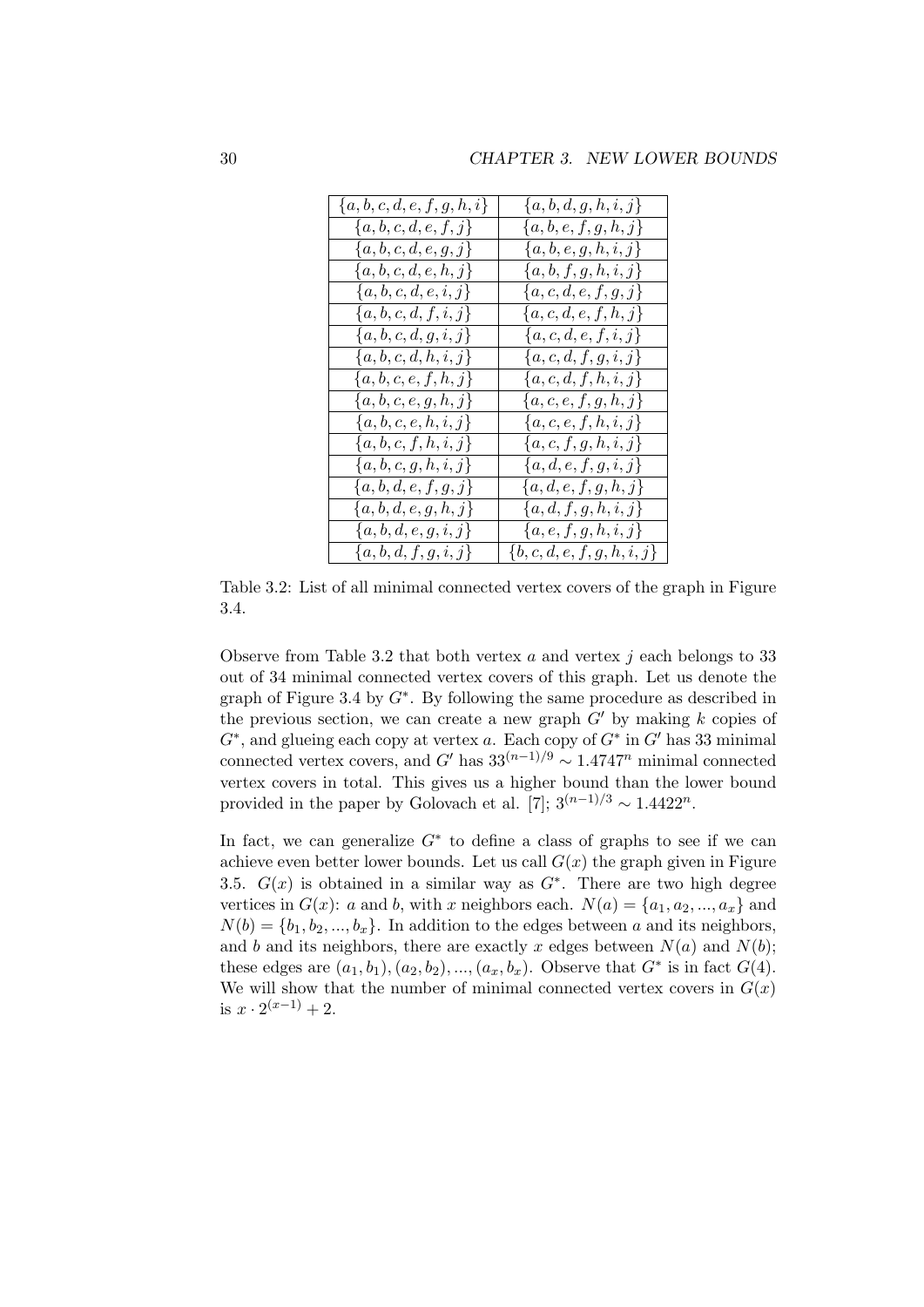

Figure 3.5: Graph  $G(x)$  with an even higher number of minimal connected vertex covers.

**Lemma 3.1.**  $G(x)$  has  $x \cdot 2^{(x-1)} + 2$  minimal connected vertex covers

Proof. Note that there are no minimal connected vertex covers which exclude both a and b, since such a set can not be connected. Since we are looking for connected vertex covers, if both  $a$  and  $b$  are in a vertex cover then they have to be connected by a path  $a_1b_1$ , or  $a_2b_2$ , or ... or  $a_xb_x$ . We have x possibilities for this. For each of these possibilities there are  $x - 1$ remaining edges that needs to be covered. Each edge can be covered by either of its endpoints. Thus we have  $2^{(x-1)}$  ways to cover these edges. This gives in total  $x \cdot 2^{(x-1)}$  minimal connected vertex covers in which both a and b appear. If a is not in a minimal connected vertex cover then all other vertices must be in, for connectivity and to cover all edges incident to  $N(a)$ . The same is true for when b is not in a minimal connected vertex cover. Thus we have in total  $x \cdot 2^{(x-1)} + 2$  minimal connected vertex covers.  $\Box$ 

We can check that the number of minimal connected vertex covers of  $G(4)$ is indeed  $4 \cdot 2^3 + 2 = 34$ .

Now, we want to see if we can achieve a better lower bound by glueing  $G(x)$ at vertex a, as we did with  $G(4)$ . Let us call  $G'(x)$  the graph which we obtain by taking a number of copies of  $G(x)$  from Figure 3.5 and glueing each copy at vertex a.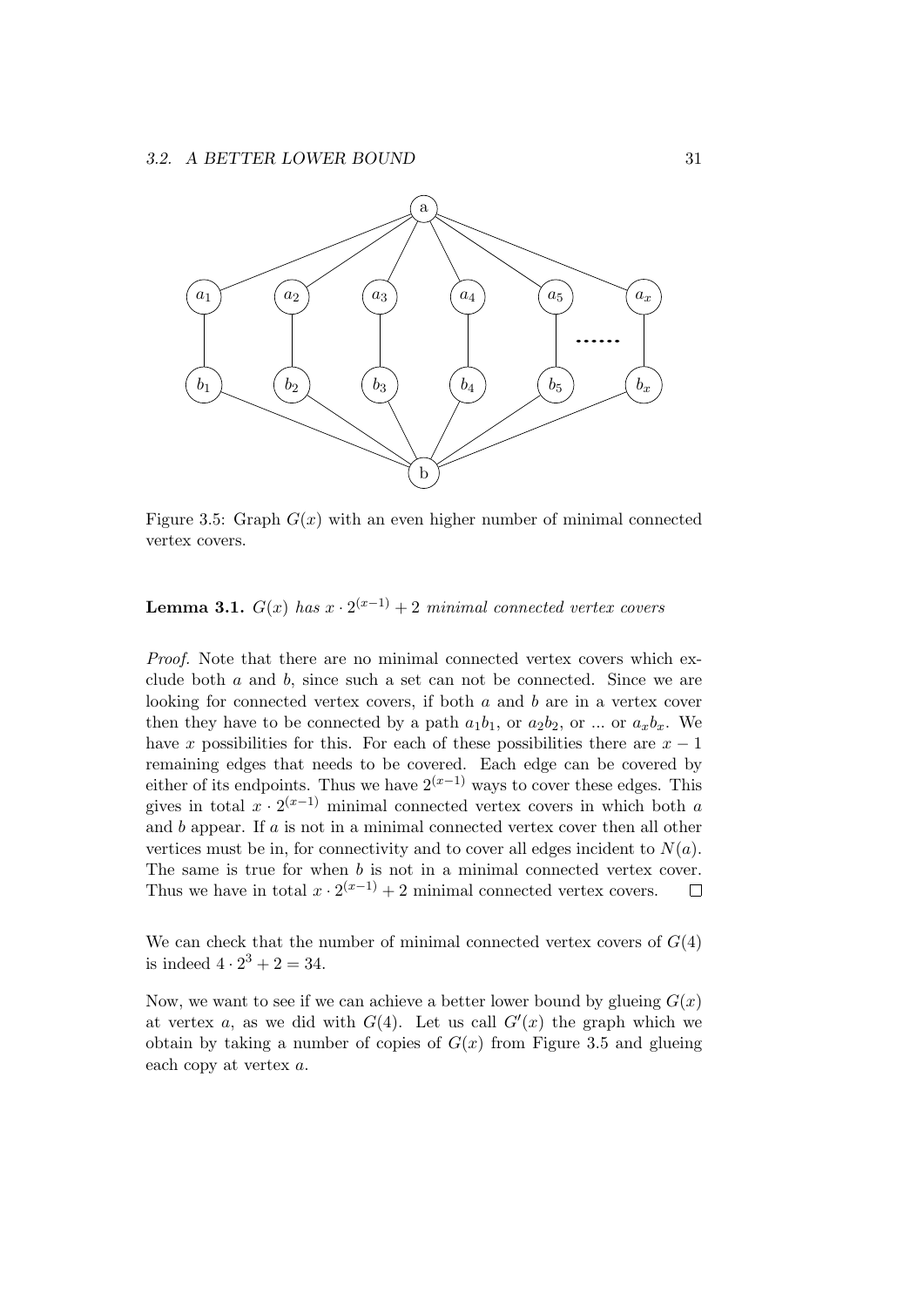**Lemma 3.2.**  $G'(x)$  has  $(x \cdot 2^{x-1} + 1)^{\frac{n-1}{2x+1}}$  minimal connected vertex covers.

*Proof.* Recall that when glueing copies of  $G(x)$  at vertex a, we lose one minimal connected vertex cover, namely the one that does not contain a. Thus each copy has  $x \cdot 2^{(x-1)} + 1$  minimal connected vertex covers. Since each copy of  $G(x)$  has  $2x+1$  vertices outside of a, we have in total  $n = (2x+1)\cdot k+1$ vertices in  $G'(x)$ , if we took k copies of  $G(x)$ . Thus we have  $k = \frac{n-1}{2x+1}$  copies of  $G(x)$ . This gives a total of  $(x \cdot 2^{(x-1)} + 1)^{\frac{n-1}{2x+1}}$  minimal connected vertex covers.  $\Box$ 

The number of minimal connected vertex covers in  $G'(x)$  keeps increasing as x grows. However, the function  $(x \cdot 2^{x-1} + 1)^{\frac{1}{2x+1}}$  has a single integer maximum when  $x = 8$ , as we can see in the plot of the function in Figure 3.6. The graph  $G'(8)$  consisting of copies of  $G(8)$  glued at vertex a gives us the best bound of  $(8 \cdot 2^7 + 1)^{\frac{n-1}{16+1}} \sim 1.5034^n$  minimal connected vertex covers. Thus, with  $G'(8)$  we have been able to substantially narrow the gap between the lower and upper bounds on the number of minimal connected vertex covers in graphs.



Figure 3.6: Plot of function  $F(x) = (x \cdot 2^{x-1} + 1)^{\frac{1}{2x+1}}$ .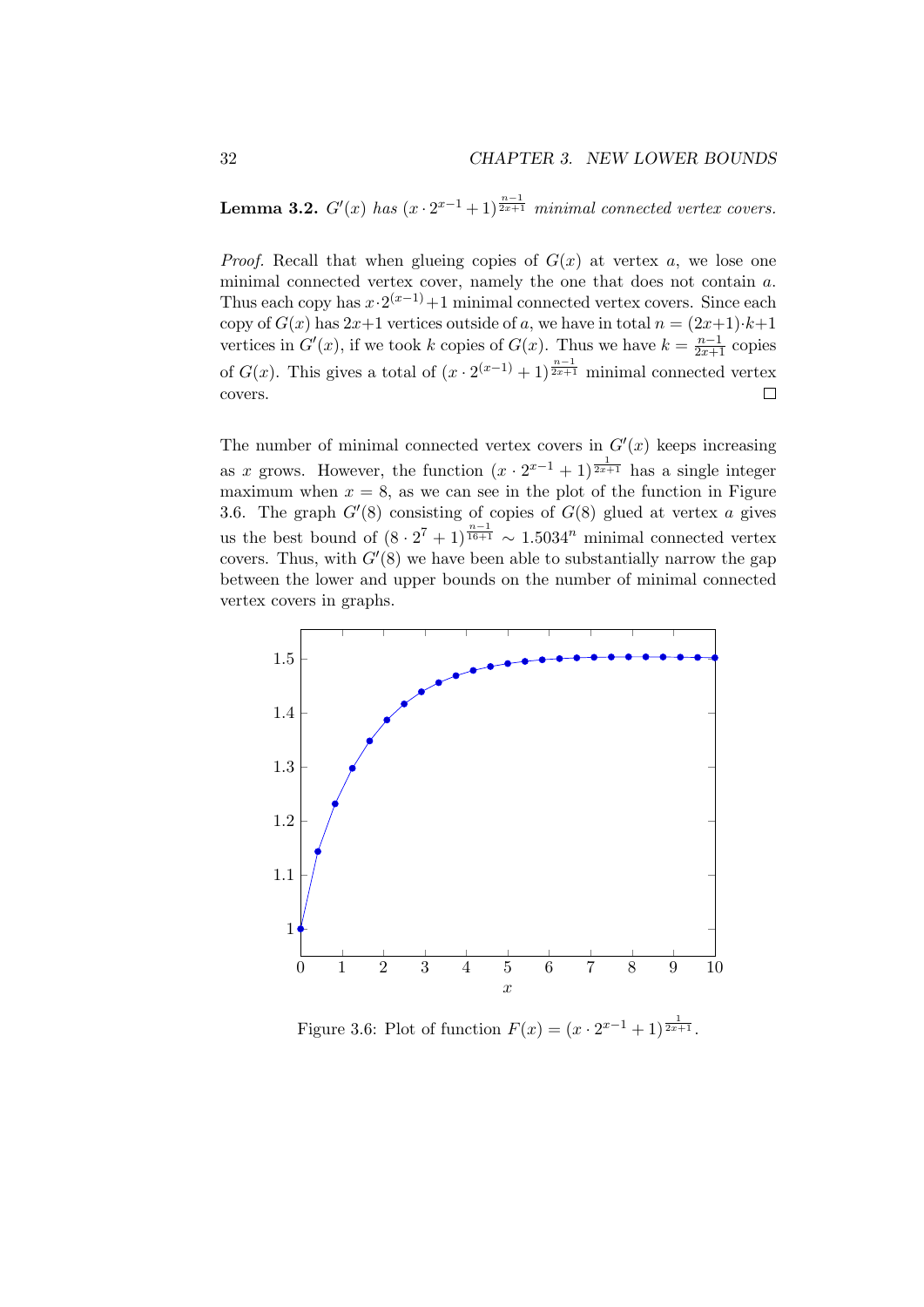**Corollary 3.1.** There are graphs with n vertices and  $1.5034<sup>n</sup>$  minimal connected vertex covers.

*Proof.*  $G'(8)$  is an example of such an graph.

We have shown that by increasing the number of edges between  $N_G(a)$ and  $N_G(j)$  we end up with an even better lower bound than the bound we discovered with the graph  $G(4)$  in Figure 3.4. By setting  $x = 8$ , we managed to provide a new example graph that has  $1.5034<sup>n</sup>$  minimal connected vertex covers. These discoveries made us curious if there are other ways we can expand the graph  $G(x)$  to reach an even higher lower bound.

Let  $G(x, y)$  be the graph shown in Figure 3.7. In this graph there are x vertices in the breadth, and y vertices in the depth. Observe that  $G(4)$ is equivalent to  $G(4,2)$ . These graphs have a higher number of minimal connected vertex covers than  $G(x)$ , but at the same time they have a lot more vertices. Each time we increase  $y$  by one, we add  $x$  new vertices to the graph. We will show that because of the large number of vertices, this graph will not help us prove a better lower bound than the graph  $G(x)$ .



Figure 3.7: Graph  $G(x, y)$ .

 $\Box$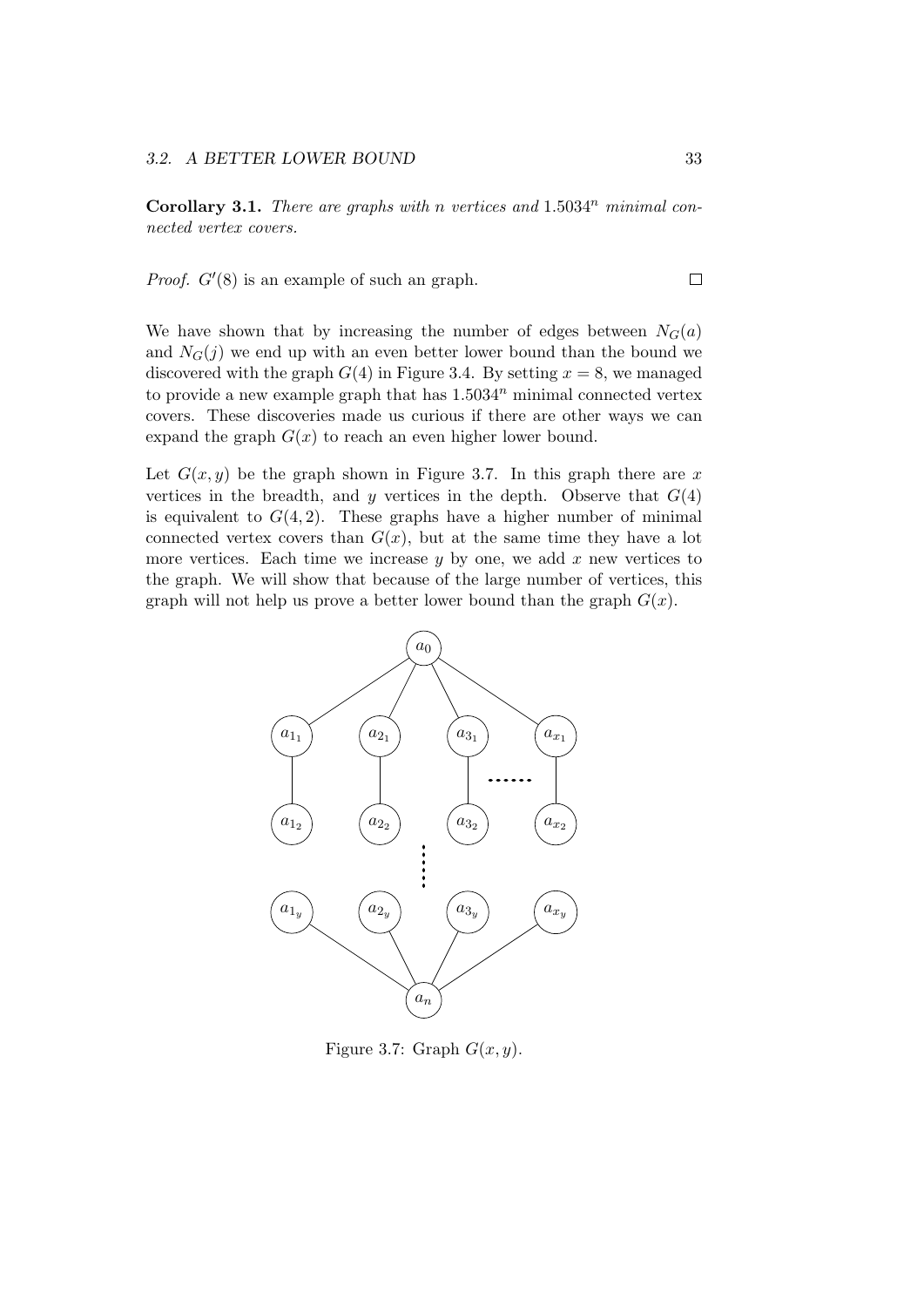**Lemma 3.3.**  $G(x, y)$  has  $x \cdot y^{(x-1)} + 2$  minimal connected vertex covers

*Proof.* As for  $G(x)$ , there are one minimal connected vertex cover which  $a_0$ does not belong to, and one which  $a_n$  does not belong to. There are also x ways to connect vertex  $a_0$  and  $a_n$ , for the connectivity of the minimal connected vertex cover. For the remaining vertices we also have to ensure connectivity for the minimal connected vertex covers in each path from  $a_0$  to  $a_n$ . There are therefore y possible ways of choosing vertices on each path to be a part of the minimal connected vertex cover. Since there are  $x - 1$  such paths left to cover, there are  $y^{(x-1)}$  possibilities for the remaining vertices. This leaves us with  $x \cdot y^{(x-1)} + 2$  minimal connected vertex covers in the graph in total.  $\Box$ 

Let's say the graph  $G(x, y)$  has p minimal connected vertex covers. Then the vertices  $a_0$  and  $a_n$  from Figure 3.7 belong to  $p-1$  minimal connected vertex covers each. This means that we can construct a new graph  $G'(x, y)$ by making k copies of the graph  $G(x, y)$  and glueing each copy at vertex  $a_0$ . Each copy of  $G(x, y)$  in  $G'(x, y)$  contains  $x \cdot y + 1$  vertices, therefore  $G'(x, y)$ has  $(x \cdot y^{(x-1)} + 1)^{\frac{n-1}{x \cdot y+1}}$  minimal connected vertex covers. The function has a single integer maximum when  $x = 8$  and  $y = 2$ . But  $G'(8, 2)$  is exactly  $G'(8)$ . This shows that we can not prove a better lower bound with the graph  $G(x, y)$ .

In this section we have shown that the graph  $G'(x)$  gives us a better lower bound than the lower bound proved in the paper by Golovach et al. [7];  $3^{(n-1)/3} \sim 1.4422^n$ . The graph  $G'(8)$  has  $1.5034^n$  minimal connected vertex covers. It turns out that there are other interesting ways to construct a new graph using the graph  $G(x)$  which gives us an even better lower bound than  $1.5034<sup>n</sup>$ . We will see these in the next section.

#### 3.3 An even better lower bound

We have seen that the graph  $G'(x, y)$  does not give us an example of a better lower bound than the graph  $G'(x)$ . The problem is that each copy of  $G(x, y)$ contains too many vertices, and so the exponent in the function  $(x \cdot y^{(x-1)} +$  $1)^{\frac{n-1}{x\cdot y+1}}$  gets too small compared to the expression  $x\cdot y^{(x-1)}+1$ . This is due to the dividend in the expression  $\frac{n-1}{x\cdot y+1}$ . But there are other ways of expanding the graph in the depth without introducing too many vertices compared to the number of minimal connected vertex covers. The graph  $H(x)$  in Figure 3.8 consists of four copies of the graph  $G(x)$  from Figure 3.5 glued together in the four vertices  $U, D, L, R$ . In Figure 3.8 an example is shown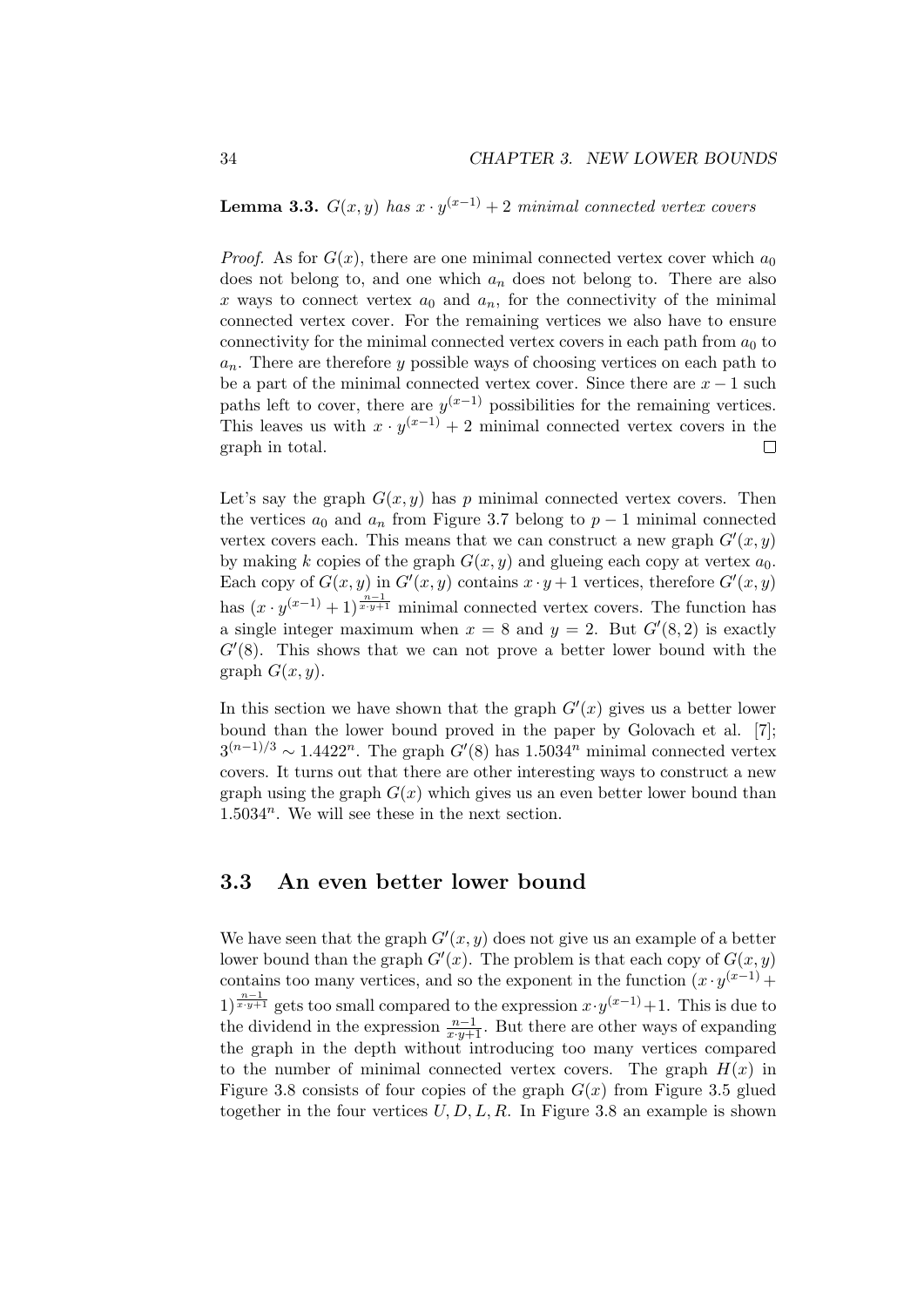with  $x = 4$ . In the graph  $H(x)$ , the integer x reflects the number of edges between the neighborhoods of the four vertices  $U, D, L, R$ . In particular, each vertex  $U, D, L, R$  has  $2x$  neighbors, and there are x disjoint paths of length 3 between each pair  $(U, L)$ ,  $(U, R)$ ,  $(D, L)$ ,  $(D, R)$ .



Figure 3.8: Graph  $H(x)$  with a large number of minimal connected vertex covers.

**Lemma 3.4.** Graph  $H(x)$  has  $2^{4x-1}x^3 + 2^{2x}x^2$  minimal connected vertex covers.

Proof. Note that there is no minimal connected vertex cover which excludes both vertex  $U$  and vertex  $D$ , since such a set can not be connected. The same argument holds for excluding either vertex  $L$  or vertex  $R$  together with any of the vertices  $U, L, R, D$ .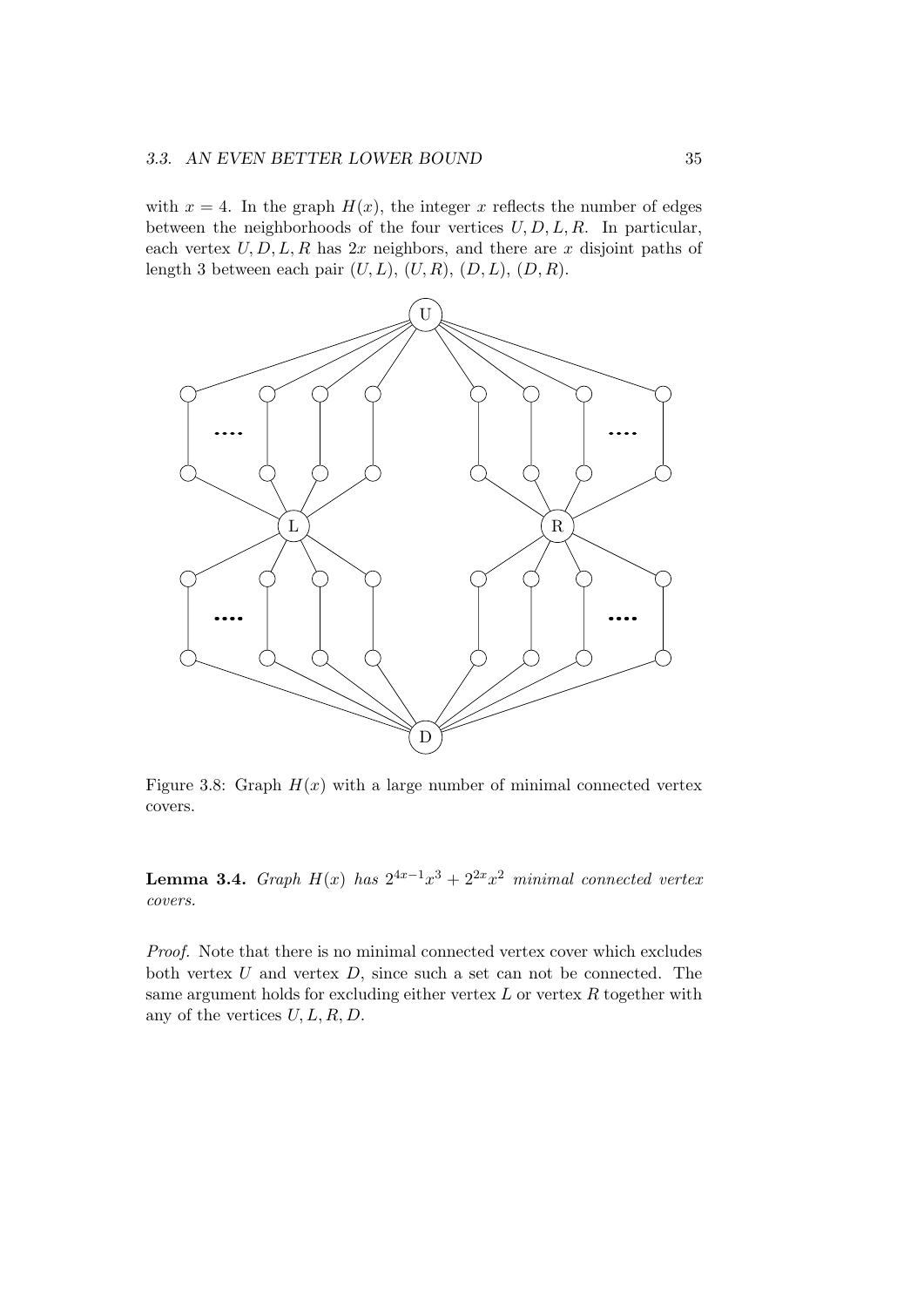We must count the number of minimal connected vertex covers where either U or D is missing. If U is missing, then all vertices in  $N(U)$  and all vertices adjacent to a vertex in  $N(U)$ , except U itself, must belong to every minimal connected vertex cover. There are x possible ways to connect  $L$  to  $D$ , and x possible ways to connect R to D. These vertices have to be connected for the connectivity of all minimal connected vertex covers. For the  $x - 1$  edges between  $N(L)$  and  $N(D)$  and the  $x-1$  edges between  $N(R)$  and  $N(D)$  there are  $2^{x-1} \cdot 2^{x-1}$  possible ways to cover all these edges. The same argument holds when vertex  $D$  is missing. This gives us in total:

$$
2(x \cdot x \cdot 2^{x-1} \cdot 2^{x-1})
$$

If all of  $U, D, L$  and  $R$  belong to a minimal connected vertex cover together, then there are  $2x \cdot x$  possible ways to connect vertex U and D. Let's say that  $L$  is a part of the path connecting  $U$  and  $D$ . Then we still have to ensure that  $R$  is connected to the rest of the minimal connected vertex cover. There are  $2x$  possible ways of doing this, either choosing a path from  $U$ , or a path from D. Let's say that we chose to connect R with a path going from R to U. Then there are  $2^x$  possible ways of covering all edges between  $N_G(R)$ and  $N<sub>G</sub>(D)$ . For the remaining edges in the three other component of the graph, there are  $2^{(x-1)}$  possible ways to cover all the edges. This gives us in total:

$$
2x \cdot x \cdot 2x \cdot 2^{x-1} \cdot 2^{x-1} \cdot 2^{x-1} \cdot 2^x
$$

The last case is when both  $U$  and  $D$  belong to the minimal connected vertex cover, but either  $L$  or  $R$  is missing. There must exist a path from  $U$  to  $D$ to ensure connectivity of the minimal connected vertex cover. There are  $2x$  possible ways to choose a path from U to either L or R and once that path is chosen, there are x possible ways to choose a path to  $D$ . Let's say that L is a part of this path. This means that R does not belong to any minimal connected vertex cover, and so the vertices in  $N(R)$  and all vertices adjacent to  $N(R)$ , except R itself, must belong to every minimal connected vertex cover. For the remaining  $x - 1$  edges between  $N(U)$  and  $N(L)$  and the  $x-1$  edges between  $N(D)$  and  $N(L)$  there are  $2^{x-1} \cdot 2^{x-1}$  possible ways of covering all these edges. This gives us in total:

$$
2x \cdot x \cdot 2^{x-1} \cdot 2^{x-1}
$$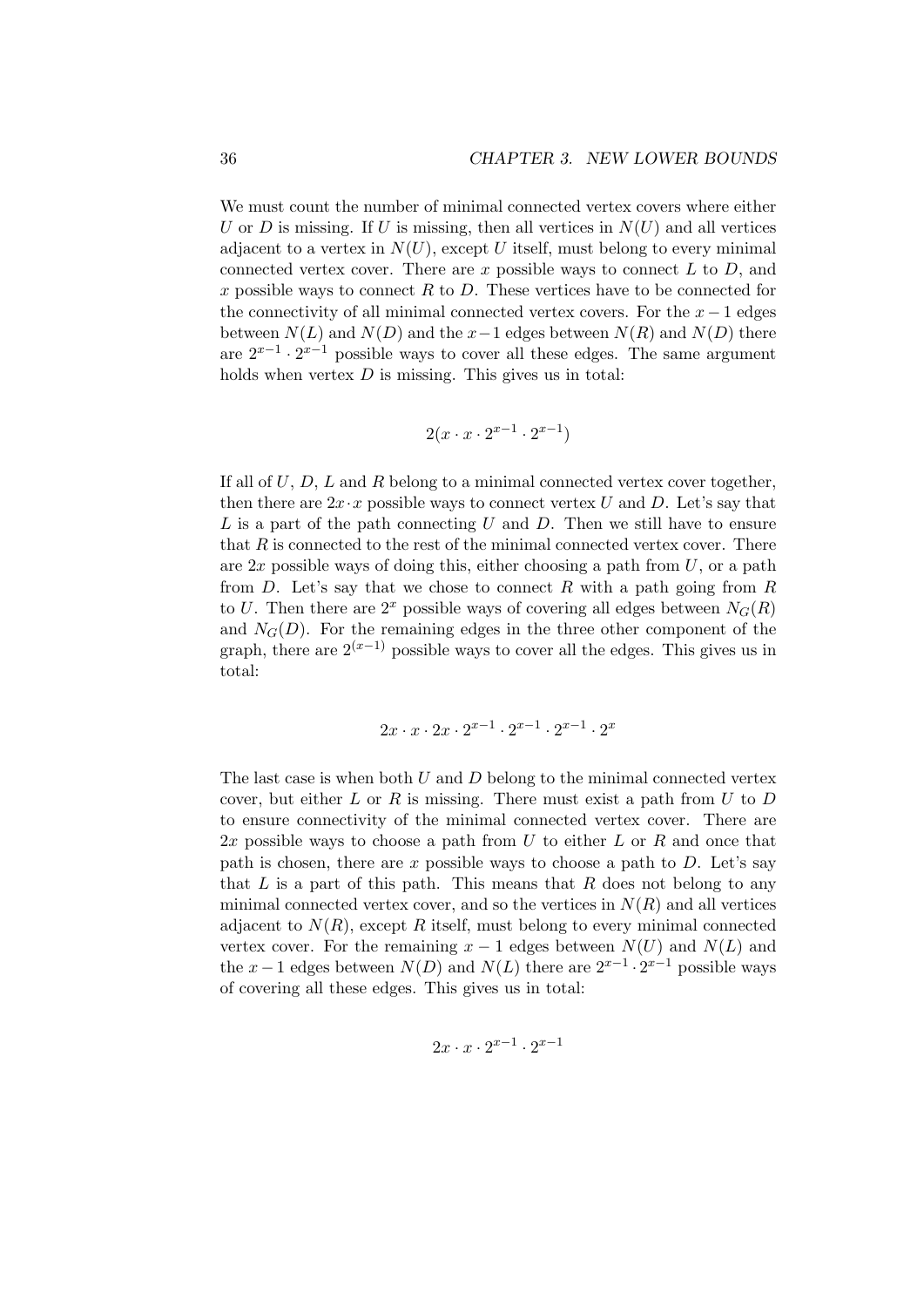Summing up all these expressions, the graph  $H(x)$  has:

$$
2(x^{2} \cdot 2^{2x-2}) + 4x^{3} \cdot 2^{4x-3} + 2x^{2} \cdot 2^{2x-2} = 2^{4x-1}x^{3} + 2^{2x}x^{2}
$$

minimal connected vertex covers.

Now, again we want to see if we can achieve a better lower bound by glueing infinite many copies of  $H(x)$  at a vertex which belongs to a large number of minimal connected vertex covers, as we did for the graphs in the previous section. Let us call  $H'(x)$  the graph which we obtain by taking a number of copies of  $H(x)$  and glueing them at vertex U.

**Lemma 3.5.**  $H'(x)$  has  $(4^{x-1}x^2(2^{2x+1}x+3))^{n-1/8x+3}$  minimal connected vertex covers.

*Proof.* Recall that when glueing copies of  $H(x)$  we lose a number of minimal connected vertex covers. In Lemma 3.4 we proved that there are  $x^2 \cdot 2^{(x-1)}$ .  $2^{(x-1)}$  minimal connected vertex covers which U does not belong to. Thus each copy of  $H(x)$  has  $x^2 \cdot 2^{(x-1)} \cdot 2^{(x-1)} + 4x^3 \cdot 2^{4x-3} + 2x^2 \cdot 2^{2x-2}$  minimal connected vertex covers. Since each copy of  $H(x)$  has  $8x+3$  vertices outside of U, we have in total  $n = (8x + 1) \cdot k + 1$  vertices in  $H'(x)$  if we took k copies of  $H(x)$ . Thus we have  $k = \frac{n-1}{8x+3}$  copies of  $H(x)$ . This gives a total of

$$
(x^2 \cdot 2^{2x-2} + 4x^3 \cdot 2^{4x-3} + 2x^2 \cdot 2^{2x-2})^{n-1/8x+3} = (4^{x-1}x^2(2^{2x+1}x+3))^{n-1/8x+3}
$$

minimal connected vertex covers.

The function from Lemma 3.4 has a single integer maximum when  $x = 5$ , which we can see from the plot in Figure 3.9. This gives us  $1.51978$  when solving the function for  $x = 5$ . Thus the number of minimal connected vertex covers in  $H'(5)$  is equal to 1.51978<sup>n</sup>. This gives a better lower bound than the lower bound proved in the previous section with the graph  $G'(x)$ with  $1.5034^n$  minimal connected vertex covers.

Based on previously proved lemmas, we give the new lower bound of  $1.51978<sup>n</sup>$ as a theorem.

 $\Box$ 

 $\Box$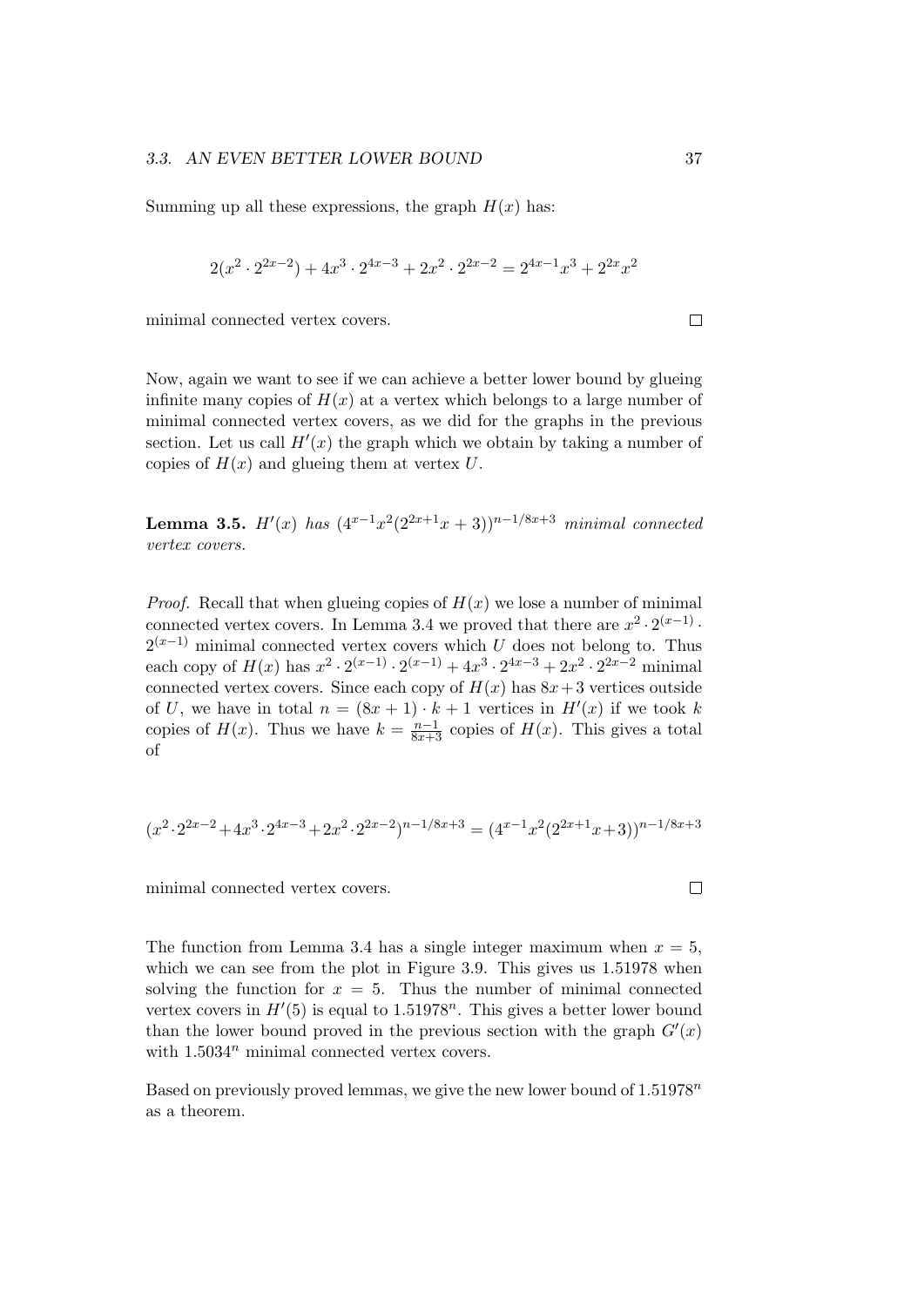$\Box$ 



Figure 3.9: Plot of function  $F(x) = (x^2 \cdot 2^{2x-2} + 4x^3 \cdot 2^{4x-3} + 2x^2 \cdot 2^{2x-2})^{1/8x+3}$ .

**Theorem 3.1.** There are graphs with n vertices and  $1.51978<sup>n</sup>$  minimal connected vertex covers.

*Proof.*  $H'(5)$  is an example of such a graph.

As an illustration, the graph  $H'(2)$  is given in Figure 3.10. Note that 2 is not the optimal value for  $x$ , as the graph  $H'(5)$  has a larger number of minimal connected vertex covers.

We tested the graph  $G(x)$  from  $x = 1$  to  $x = 10$ , and the graph  $G(x, y)$ with various values for  $x$  and  $y$  with our implementation of Algorithm 2.1. Our motivation for testing the graphs was to make sure that the algorithm returned the same number of minimal connected vertex covers as the theoretical proved functions. Also, we wanted to make sure that we have found the correct integer maximum for all of our functions and that there does not exist graphs with a higher number of minimal connected vertex covers for different values of  $x$ . The tests showed that the best value assigned to  $x$  for maximizing the function  $(x \cdot 2^{(x-1)} + 1)^{\frac{n-1}{2x+1}}$  is when  $x = 8$ . Also, the best value for x and y in  $G(x, y)$  for maximizing the function  $(x \cdot y^{(x-1)} + 1)^{\frac{1}{x \cdot y + 1}}$ is when  $x = 8$  and  $y = 2$ . This graph is equivalent to the graph  $G(8)$ , so the graph  $G(x, y)$  can not prove a better lower bound. We also tested the graph  $H(x)$  with  $x = 1$  to  $x = 6$ , which proved that the best value for x for maximizing the function  $(x^2 \cdot 2^{2x-2} + 4x^3 \cdot 2^{4x-3} + 2x^2 \cdot 2^{2x-2})^{1/8x+3}$  is when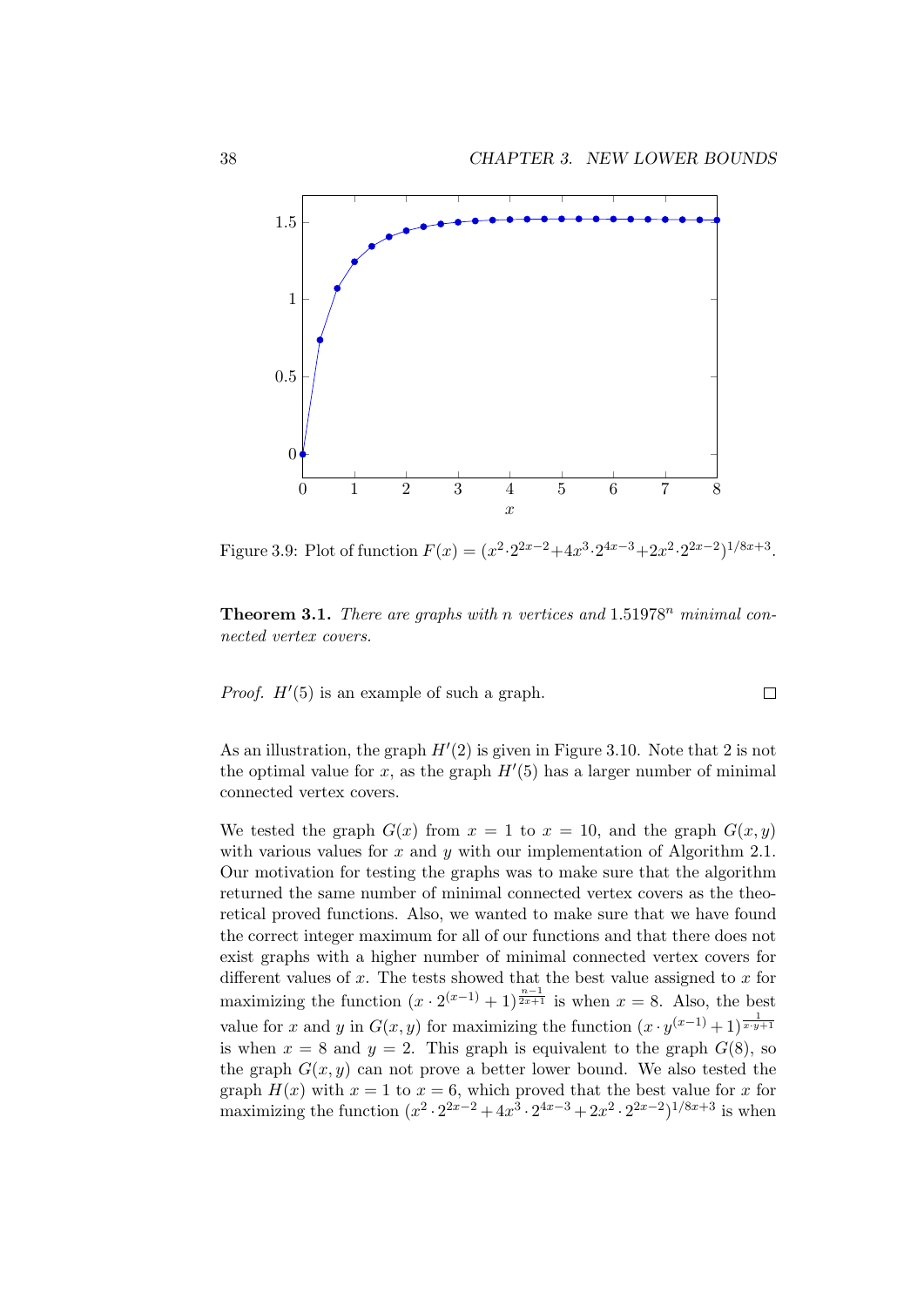

Figure 3.10: Graph  $H'(2)$ .

 $x = 5$ . The number of minimal connected vertex covers returned by the tests gave the same result as our theoretical computations and confirmed all theoretical proofs.

To conclude, in this section we managed to prove a new lower bound of  $1.51978<sup>n</sup>$  on the number of minimal connected vertex cover in a graph. This bound is substentially higher than the lower bound given in the paper by Golovach et al. [7] on  $3^{(n-1)/3} \sim 1.4422^n$ . However, it still leaves a gap between the lower bound and the upper bound of  $1.8668<sup>n</sup>$  minimal connected vertex covers.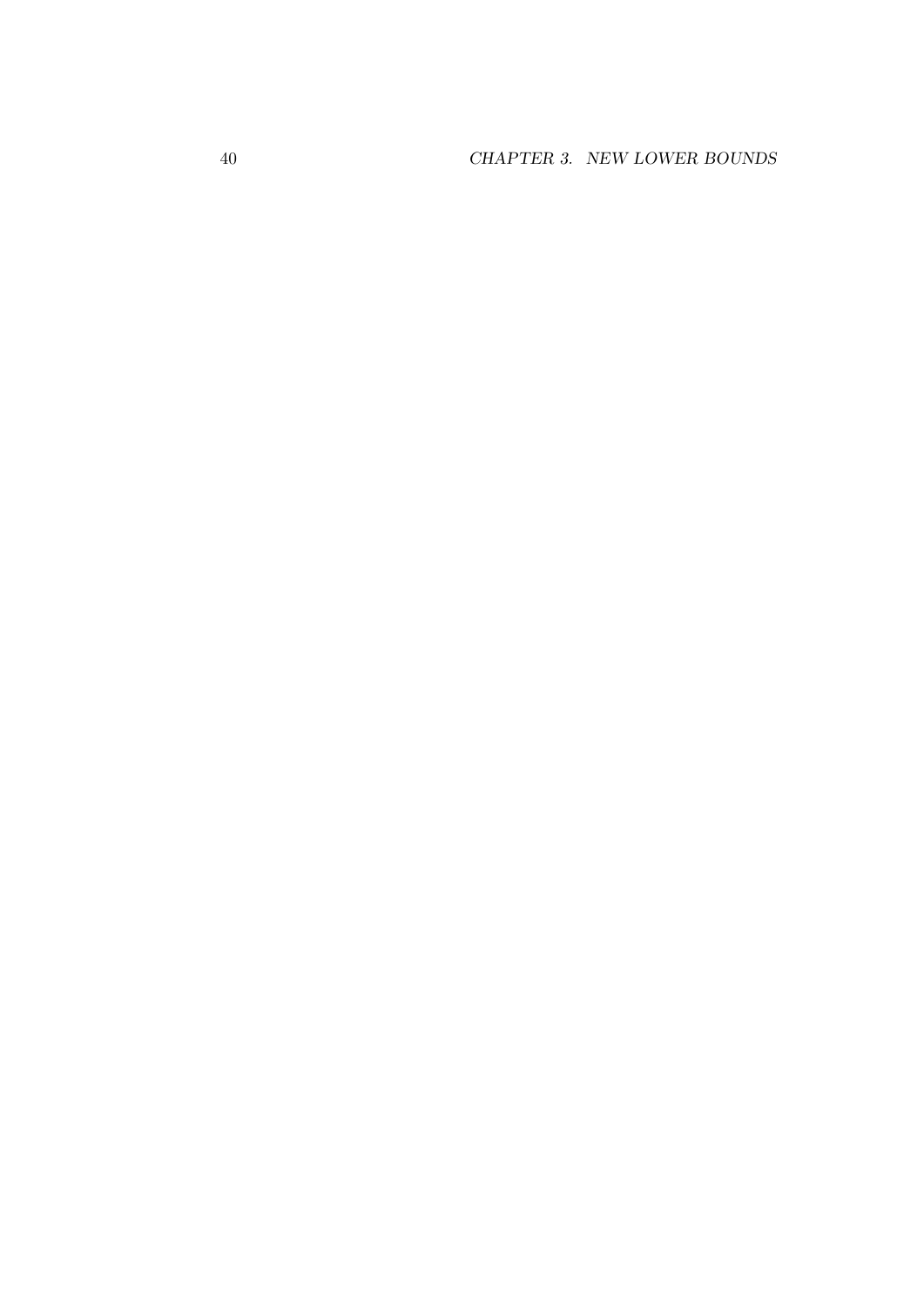### Chapter 4

## Further test results

In this chapter we will describe the test results we achieved when testing our implementation of Algorithm 2.1 for enumerating minimal connected vertex covers in graphs. As we saw in Chapter 3, the example graphs for proving a new and better lower bound are sparse graphs and from the plot in Figure 2.3 we can see large variations in the number of minimal connected vertex covers in sparse and dense graphs. We started by testing our implementation of Algorithm 2.1 on graphs with a fixed number of vertices and varying number of edges to see the connection between the number of minimal connected vertex covers and the number of edges in a graph. For the rest of our tests we used random graphs generated by Algorithm 2.2 due to the fact that we were able to test graphs as large as 60 vertices this way.

As described in the introduction in Chapter 1, the goal of this thesis is to try to narrow the gap between the lower and the upper bound on the number of minimal connected vertex covers in graphs. In Chapter 3 we introduced an example graph  $H'(5)$  with 1.51978<sup>n</sup> minimal connected vertex covers. With this result we have been able to raise the lower bound on the number of minimal connected vertex covers a graph can have from  $1.4422^n$  to  $1.51978^n$ . Still, it leaves a gap between the lower and upper bounds which is proved by the enumeration algorithm that runs in time  $\mathcal{O}(1.8668^n)$  given in Algorithm 2.1 [7]. In reality, the bounds on the number of minimal connected vertex covers in graphs in general is tight, but we do not know whether the proved lower bound is too low, or the upper bound is too high. As we will show later in this chapter, some of the test results can indicate that the upper bound of  $1.8668^n$  is too high.

The plot in Figure 4.1 shows the average number of minimal connected vertex covers, the average number of discarded sets and the average running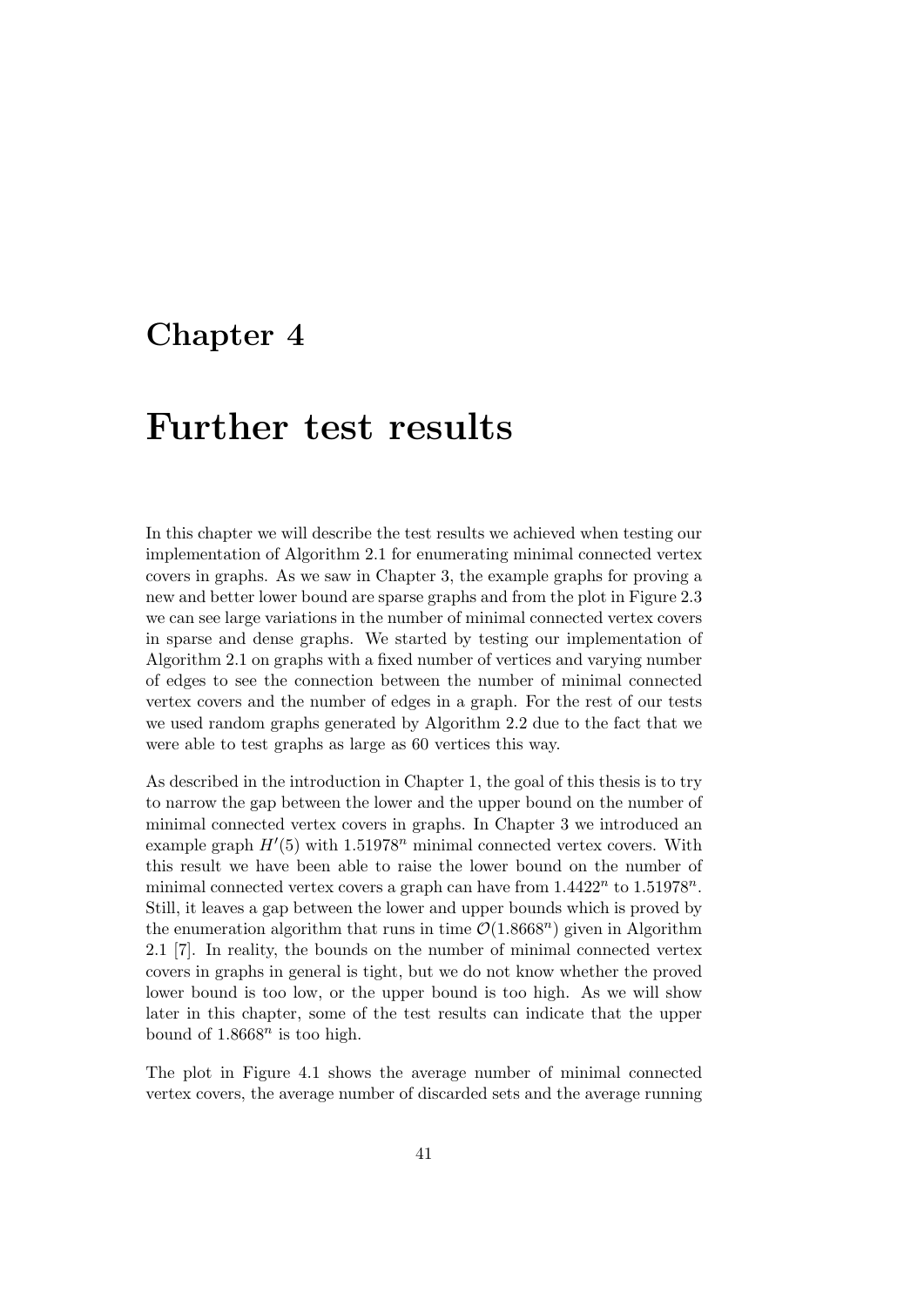time after testing graphs on 40 vertices. We decided to set the number of edges from 100 to 750 with an interval of 50, and for each size we generated 10 different graphs and returned the average number of minimal connected vertex covers, discarded sets and running time. The running time in the plot is scaled up by a factor of 1, 000. For the graphs with less than 300 edges the number of discarded sets are so high that we chose not to illustrate this in our plot. In fact, the average number of discarded sets for graphs with 100 edges is as high as 146, 717.



Figure 4.1: Average number of minimal connected vertex covers, discarded sets and running time of graphs on 40 vertices. The number of edges of the graphs is given on the x-axis.

In chapter 3 we saw that the lower bound examples are very sparse graphs. In fact, the example graph  $H'(5)$  which proves the new lower bound of  $1.51978<sup>n</sup>$  consists of many 4-cycles glued together and most of the vertices in the graph are of degree 2. As we can see from the plot in Figure 4.1, the number of minimal connected vertex covers decreases drastically as we increase the number of edges. Denser graphs contain fewer minimal connected vertex cover than sparse graphs. In fact, for complete graphs the number of minimal connected vertex covers is equal to the number of vertices in the graph.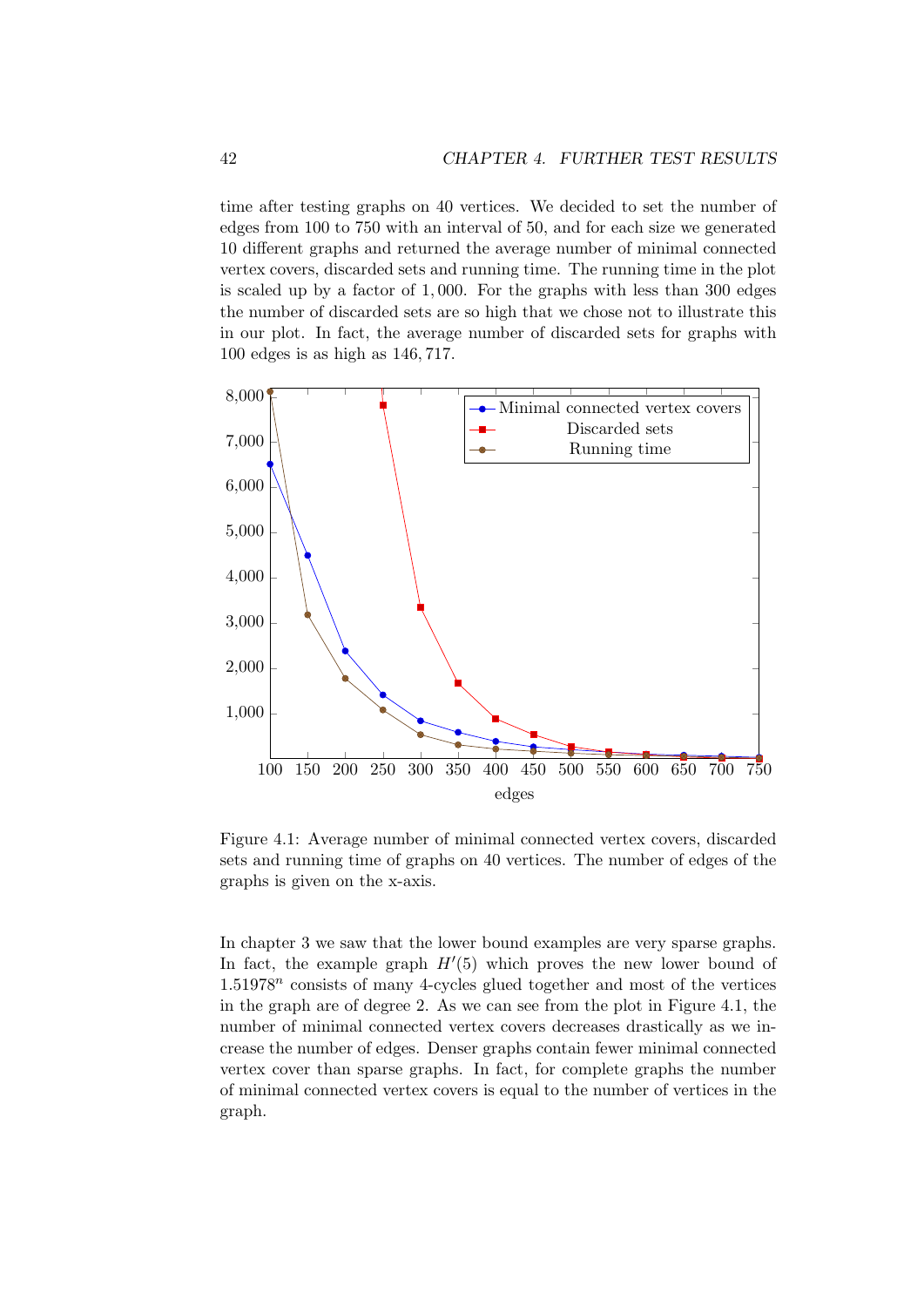**Observation 4.1.** For a complete graph with n vertices, there are n minimal connected vertex covers, each of size  $|n-1|$ 

*Proof.* For a complete graph G with n vertices and a minimal connected vertex cover U, any subset of size less than  $n-1$  cannot be a vertex cover, as it would not cover edges between vertices outside of  $U$ . Since  $G$  is a complete graph there must be an edge between all pair of vertices, i.e., there must be edges between the vertices outside of  $U$ . Therefore, the set outside of  $U$  can only contain one vertex. Thus there are  $n$  minimal connected vertex covers in G, one vertex cover per vertex excluded from U.  $\Box$ 

We tested graphs of size 40 with 100 to 750 edges without self loops or multiple edges, and from the plot in Figure 4.1 we see that the number of minimal connected vertex covers converges to  $n$  as we increase the number of edges. A graph with 40 vertices and 750 edges is a very dense graph, close to being a complete graph. This reflects in our test results where graphs with 40 vertices and 750 edges have 38 minimal connected vertex covers in average.

Although a complete graph on  $n$  vertices has  $n$  minimal connected vertex covers, and we have seen that lower bound examples are very sparse, it is interesting to see how quickly the curve representing the number of minimal connected vertex covers from the plot in Figure 4.1 starts to converge to 40 as the number of edges are increasing.

The graphs we tested to get the results we see in Figure 4.1 were all connected graphs. As we can see, the graph with 100 edges gives us the highest number of minimal connected vertex covers. Imagine that we remove some of the edges and end up with a graph on 39 edges, which is the lowest number of edges a graph on 40 vertices can have and still be connected. Then the number of minimal connected vertex covers in the graph is exactly one.

**Observation 4.2.** A tree on  $n \geq 3$  vertices has exactly one minimal connected vertex cover.

*Proof.* For any tree  $T$ , we will show that there is exactly one minimal connected vertex cover  $S$  that contains all vertices, except the leaves in  $T$ . Let's say for contradiction that a leaf  $u$  is a part of a minimal connected vertex cover S. Since  $T$  has at least two edges, there is at least one more vertex  $x$ in S. Since there is exactly one unique path from  $u$  to  $x$  in  $T$ , the unique parent  $v$  of  $u$  also has to be a part of  $S$  for connectivity. Since  $v$  is a part of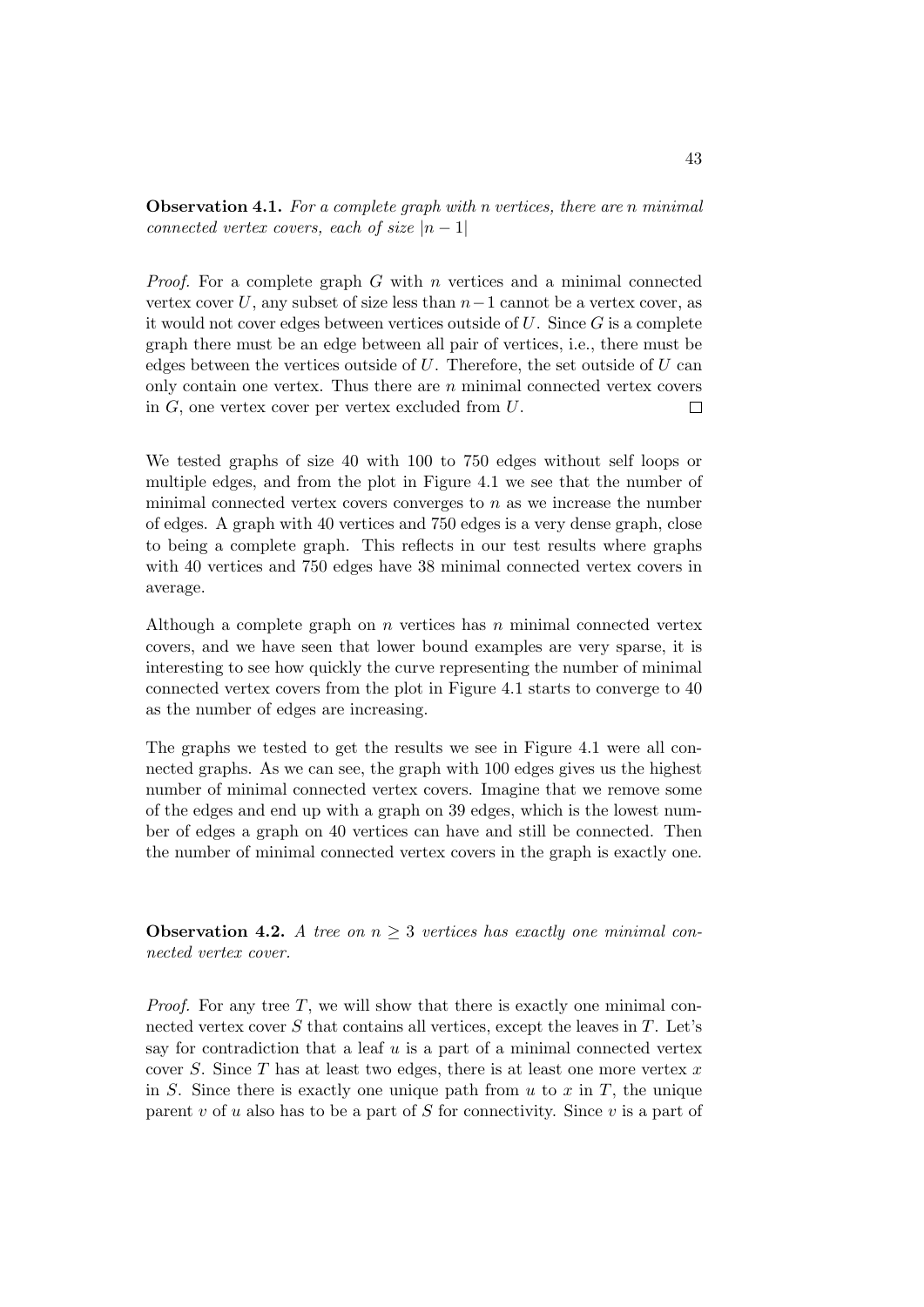S, and  $(u, v)$  is the only edge incident to  $u, S \setminus u$  is also a connected vertex cover. This contradicts the minimality of S. Since this holds for every leaf in the tree, all vertices except the leaves have to belong to every minimal connected vertex cover and there is exactly one unique minimal connected vertex cover.  $\Box$ 

Thus, a tree has only one minimal connected vertex cover, but as we can see in the plot in Figure 4.1 the number of minimal connected vertex covers is highest in the graphs with only 50 edges. This indicates that the number of minimal connected vertex covers must increase drastically when we add a few edges to a tree. In fact, we can observe that just adding one edge to a tree can increase this number from 1 to n.

Observation 4.3. A cycle on n vertices has exactly n minimal connected vertex covers.

*Proof.* For any minimal connected vertex cover S in a cycle, there is exactly one vertex  $u$  which does not belong to  $S$ . Let's say for contradiction that there is another vertex v which does not belong to S. If v is a neighbor of u, then the edge  $(u, v)$  would not be covered. If v is not a neighbor of u, then there does not exist a path between the two neighbors of  $u$  in  $S$ , thus  $S$ can not be connected. This contradicts our assumption that  $S$  is a minimal connected vertex cover. Since there are n vertices in the cycle, and there is exactly one minimal connected vertex cover per vertex we exclude, the cycle has *n* minimal connected vertex covers.  $\Box$ 

With background from observations 4.1, 4.2 and 4.3 we see that the plot in Figure 4.1 gives a realistic picture of the number of minimal connected vertex covers in graphs when we increase the number of edges. However, according to observations 4.2 and 4.3, we should see an increase in the number of minimal connected vertex covers when we increase the number of edges from  $n-1$  to n, whereas our curves in Figure 4.1 do not show this. This is because the figure starts from 100 edges, whereas  $n$  is only 40. It is interesting that already at 2.5n edges, the number of minimal connected vertex covers has started to decrease. To examine even further when the decrease starts, we also checked for edge numbers less than 100.

The plot in Figure 4.2 illustrates the average number of minimal connected vertex covers, discarded sets and running time when we tested our implementation of Algorithm 2.1 with graphs of 40 vertices and less than 100 edges. The x-axis in the plot represents the number of edges in each of the graphs. We tested 10 graphs of each size, and returned the average number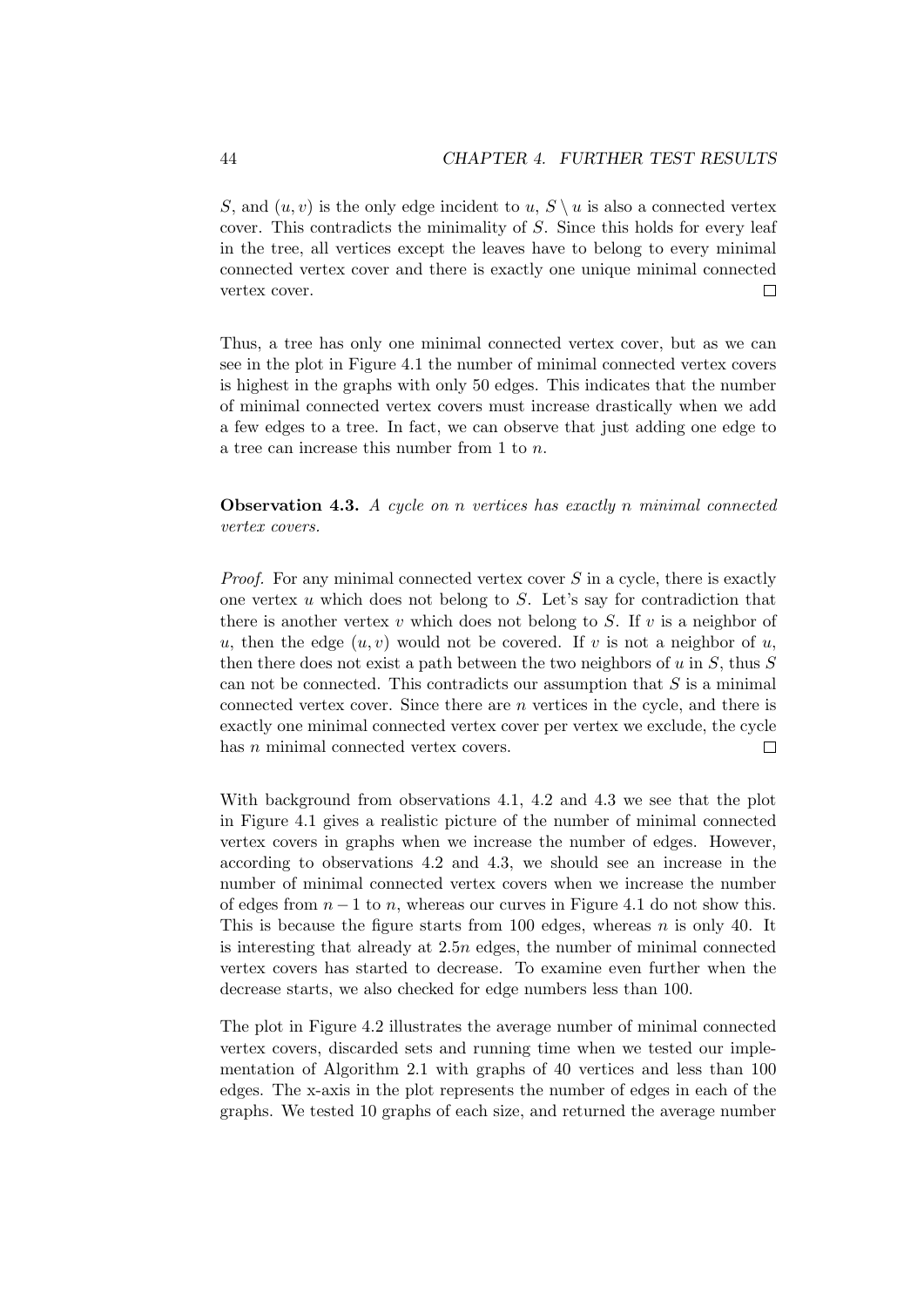of minimal connected vertex covers, discarded sets and running time. As we can see from the plot, the number of minimal connected vertex covers grows drastically when we increase the number of edges in the graphs from 50 to 65. We can also see that the curve starts to decrease gradually when the number of edges are increasing from 75.



Figure 4.2: Average number of minimal connected vertex covers, discarded sets and running time of sparse graphs with 40 vertices.

We discovered large variations on the number of minimal connected vertex covers within each of the 10 tests we ran with graphs on a fixed size. We found the largest variations when testing graphs with a small number of edges, i.e., between 60 and 80 edges. However, it is clear that the number of minimal connected vertex covers are increasing from graphs with 50 edges to graphs with 75 edges, and that it is decreasing if the number of edges grows larger than 75.

We can see the difference between the smallest and largest number of minimal connected vertex covers within each of the 10 test runs for each graph of a fixed size in the plot in Figure 4.3. The brown curve in the plot is the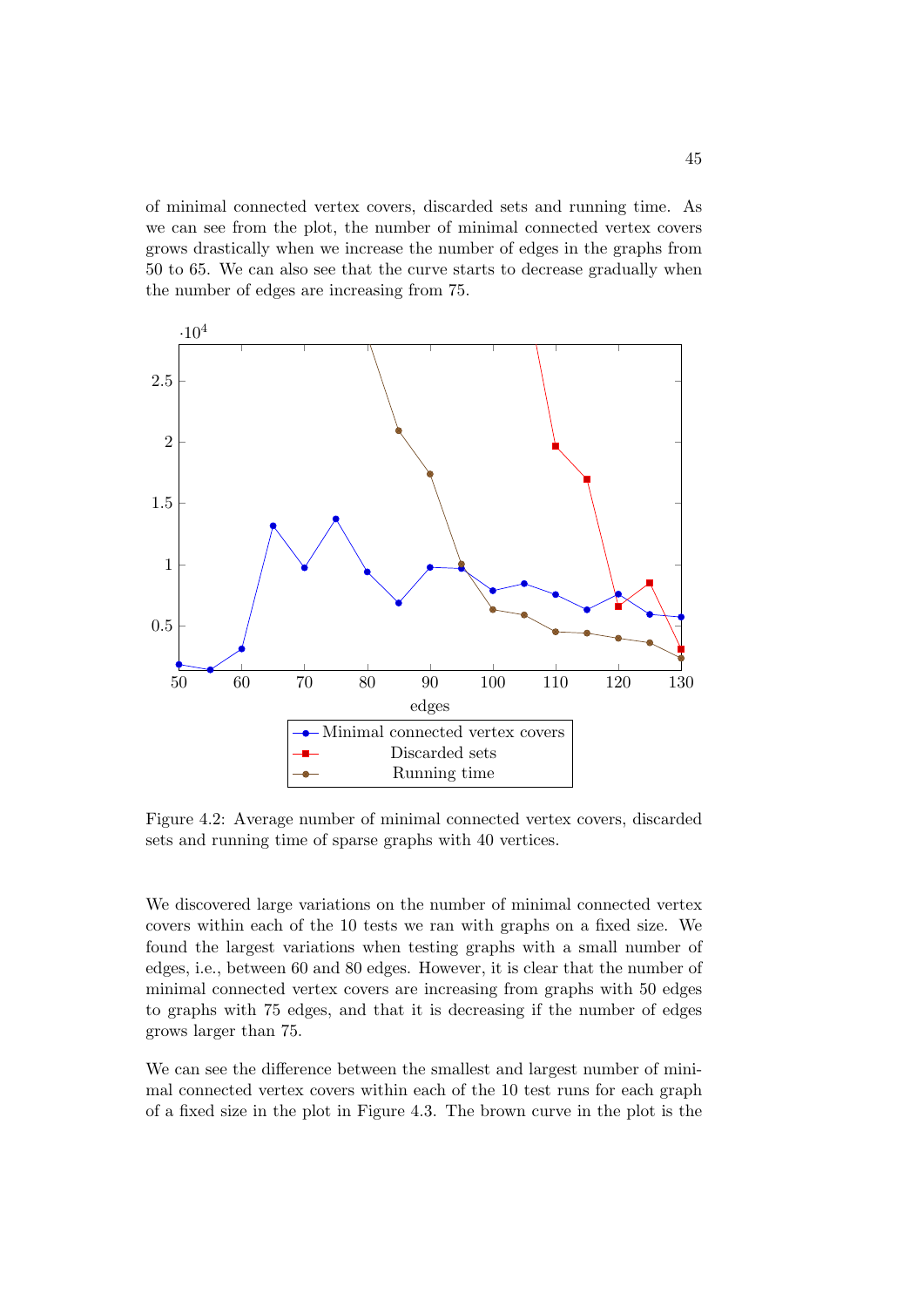standard deviation of the number of minimal connected vertex covers in the 10 graphs of a fixed size. The standard deviation measures the amount of variation of the number of minimal connected vertex covers. Where there is a large gap between the smallest and the largest number of minimal connected vertex covers in graphs, we see that the standard deviation is high, and that it decreases as we increase the number of edges in the graphs.



Figure 4.3: Highest and smallest number of minimal connected vertex covers in sparse graphs of 40 vertices and standard deviation of the number of minimal connected vertex covers in the 10 graphs of fixed size.

In the plot in Figure 4.4 we see the sum of the average number of minimal connected vertex covers and discarded sets, and the average running time of our implementation of Algorithm 2.1 after running it 10 times on graphs generated by the random algorithm for generating graphs given in Algorithm 2.3. Similar to the plot in Figure 4.1, we scaled the running time up with a factor of 1000. For pedagogical reasons, we would like the running time curve to be always above the number of sets in our plots, as all generation is done within the running time. This is why we try to multiply it with an appropriate number. However, this does not always result in a clear plot,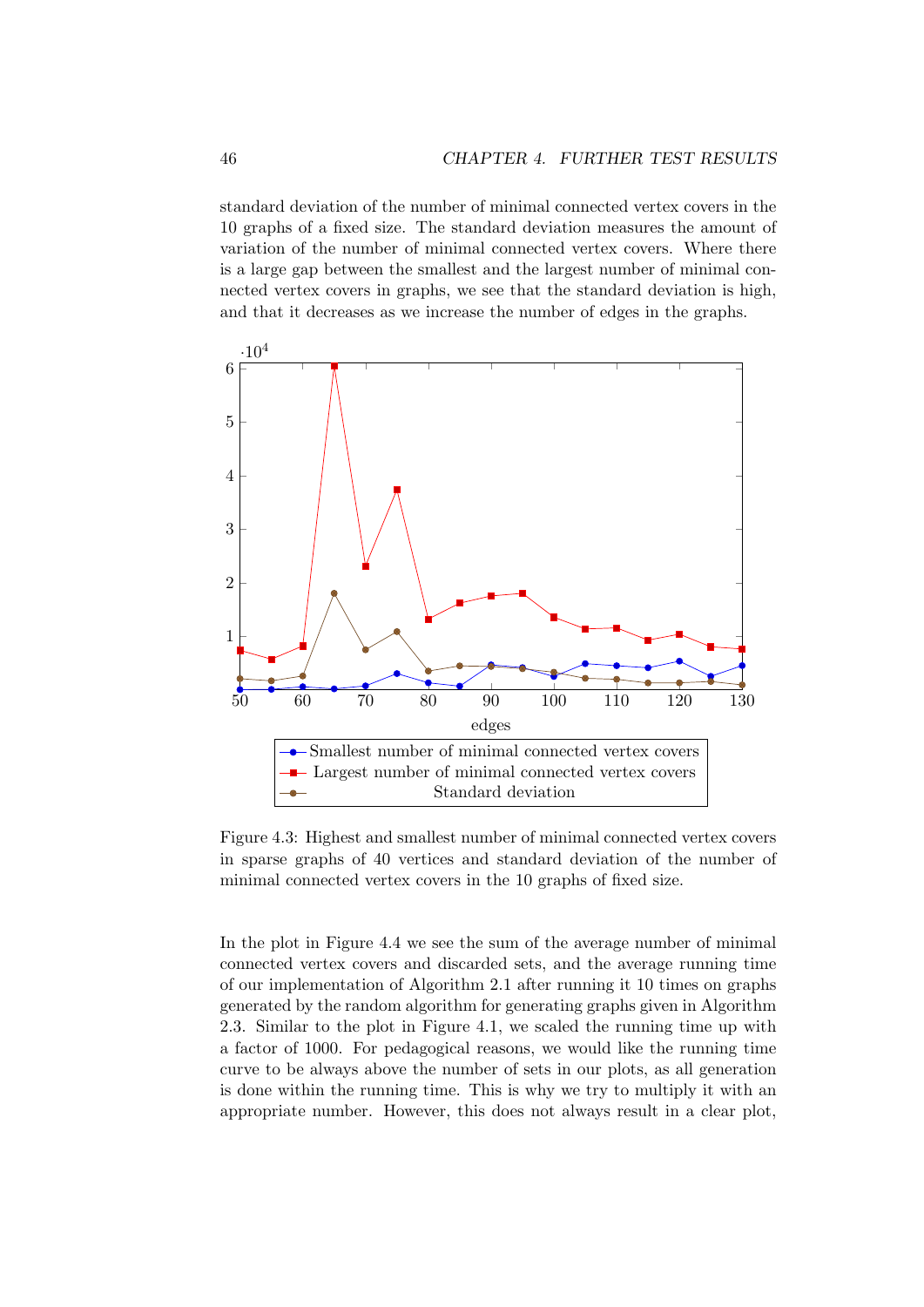so the running time curve should be considered in a sense separately from the other curves.

The tuples on the x-axis of the plot represent the number of vertices and edges in the graphs we tested. We see that the number of minimal connected vertex covers plus the number of discarded sets and the running time when testing sparse graphs is remarkable higher than for dense graphs. Both graph 9, 14 and 19 have a smaller number of edges compared to the number of vertices than the other graphs, and from the plot we see that these graphs have a large number of minimal connected vertex covers and discarded sets.



Figure 4.4: Average number of minimal connected vertex covers plus discarded sets and running time on graphs.

The curve that represents the running time of our implementation of Algorithm 2.1 follows the curve of the number of minimal connected vertex covers and discarded sets almost perfectly. Still, as we can see from the plot in Figure 4.1, the number of discarded sets is high. Based on this obser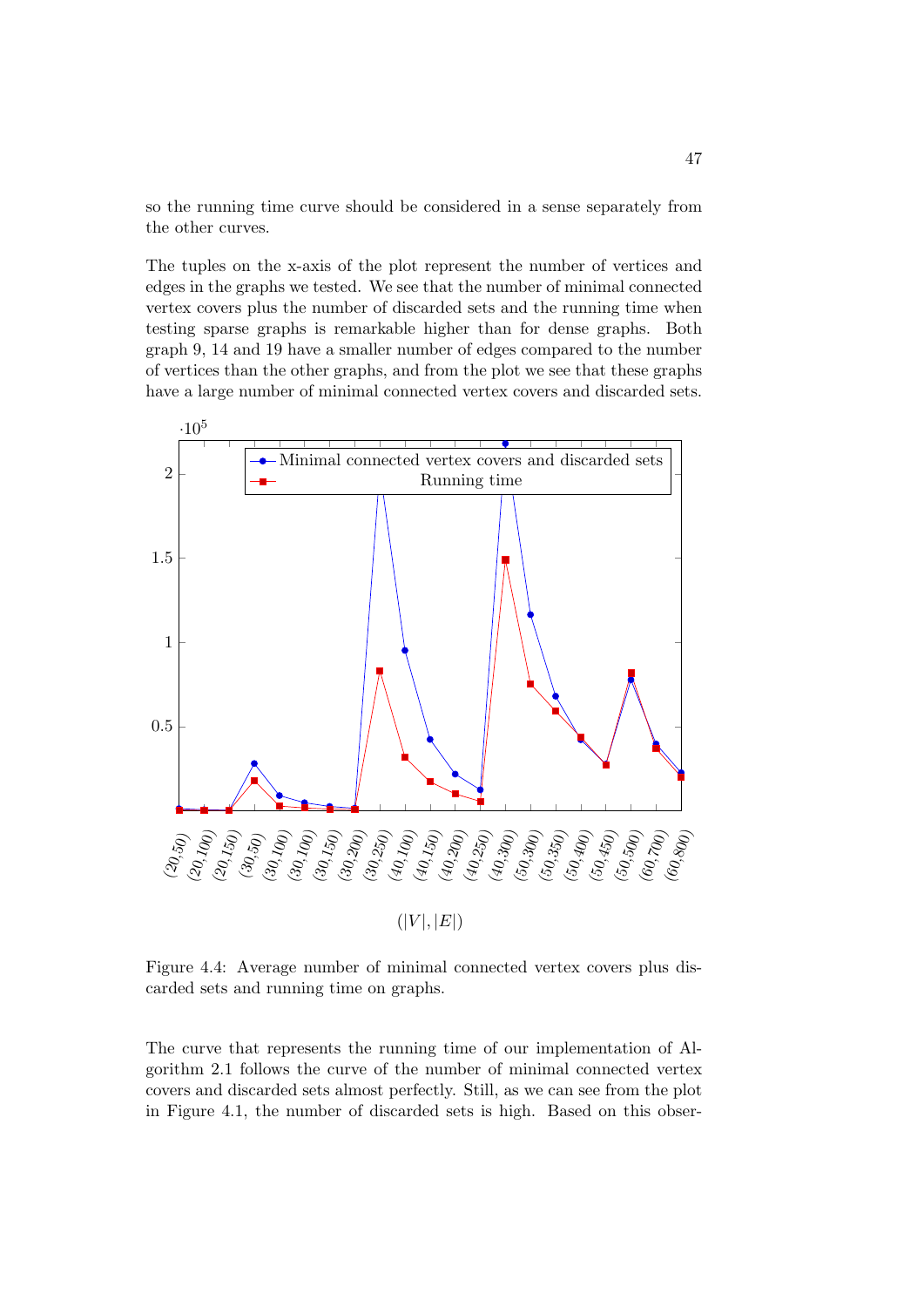vation it is natural to think that the algorithm is doing some unnecessary work when evaluating sets that will never be minimal connected vertex covers, and that the upper bound on the number of minimal connected vertex covers is too high. But on the contrary, it might be that there exist a graph with more than 11 vertices and a number of minimal connected vertex covers equal to the existing upper bound of  $1.8668<sup>n</sup>$ . If there were to exist such a graph, the algorithm could not discard any sets and construct  $1.8668^n$ minimal connected vertex covers.

To check this more carefully, we ran similar tests with our new lower bound graph using our implementation of Algorithm 2.1. Because of the large number of vertices, we were only able to test the graph  $H(5)$ , and not the graph  $H'(5)$  with several copies of  $H(5)$  glued together in a vertex. Following from Lemma 3.4, the number of minimal connected vertex covers in  $H(5)$ is  $2^{4x-1}x^3 + 2^{2x}x^2 = 65,561,600$  when  $x = 5$  and we got the same result from our test. Surprisingly, the algorithm is discarding a large amount of sets when enumerating minimal connected vertex covers in this graph. In fact, a total of 46, 479, 146 sets are discarded. A reason for the algorithm to discard this many sets might be that it does some unnecessary work and that the upper bound is to high. On the contrary, it might be that there exist graphs that prove a better lower bound and that the algorithm does not discard as many, or even no sets with these graphs.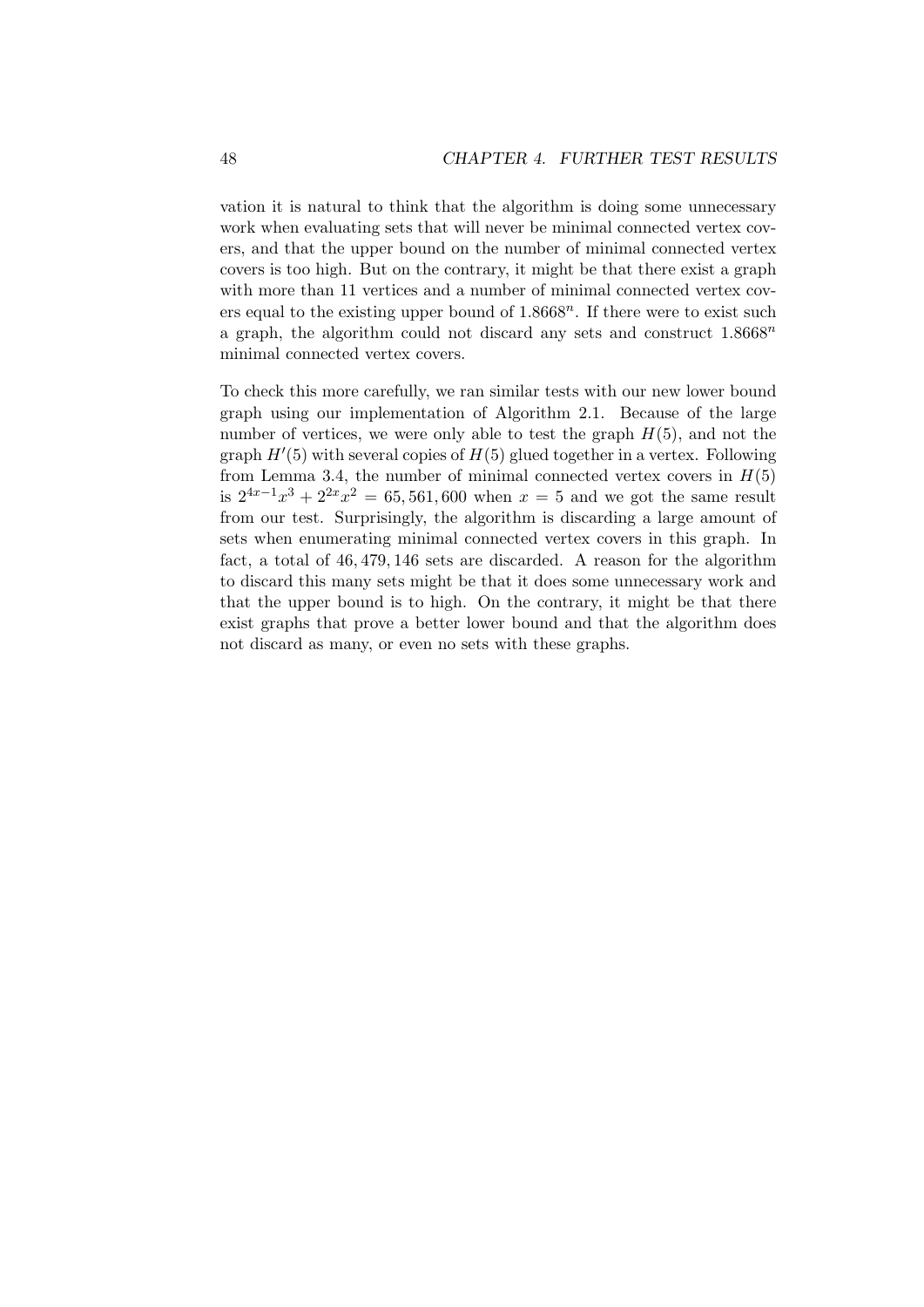### Chapter 5

# Conclusion

The goal of this thesis has been to try to narrow the gap between the upper and lower bounds on the maximum number of minimal connected vertex covers in graphs. To try to increase the lower bound, our approach was to run practical tests on graphs in search of a new example graph that proves a higher lower bound. Not only did we find such a graph, but we also theoretically constructed graphs to prove an even better lower bound. We also analyzed the algorithm for enumerating minimal connected vertex covers to try to prove that the algorithm does unnecessary work and that the upper bound is probably too high. In this chapter we will first give a summary of this thesis. Then we will discuss possible open questions.

### 5.1 Summary

In the first chapters we gave essential information on minimal vertex covers and minimal connected vertex covers. We also gave information about previous work on deciding the maximum number of such sets in general graphs. As we saw in Chapter 1, enumerating and listing all minimal connected vertex covers of a graph have not been given the same attention as minimal vertex covers. The paper "Enumeration and Maximum Number of Minimal Connected Certex Covers in Graphs" by Golovach et al. [7] gives an algorithm for enumerating all minimal connected vertex covers in a graph that runs in time  $\mathcal{O}(1.8668^n)$ . In Chapter 2 we gave the details of this algorithm and how we implemented it. We also gave the details about how we chose to test its correctness and present some small changes we made to give a better practical running time of the algorithm. The enumeration algorithm also proves an upper bound of  $1.8668<sup>n</sup>$  on the maximum number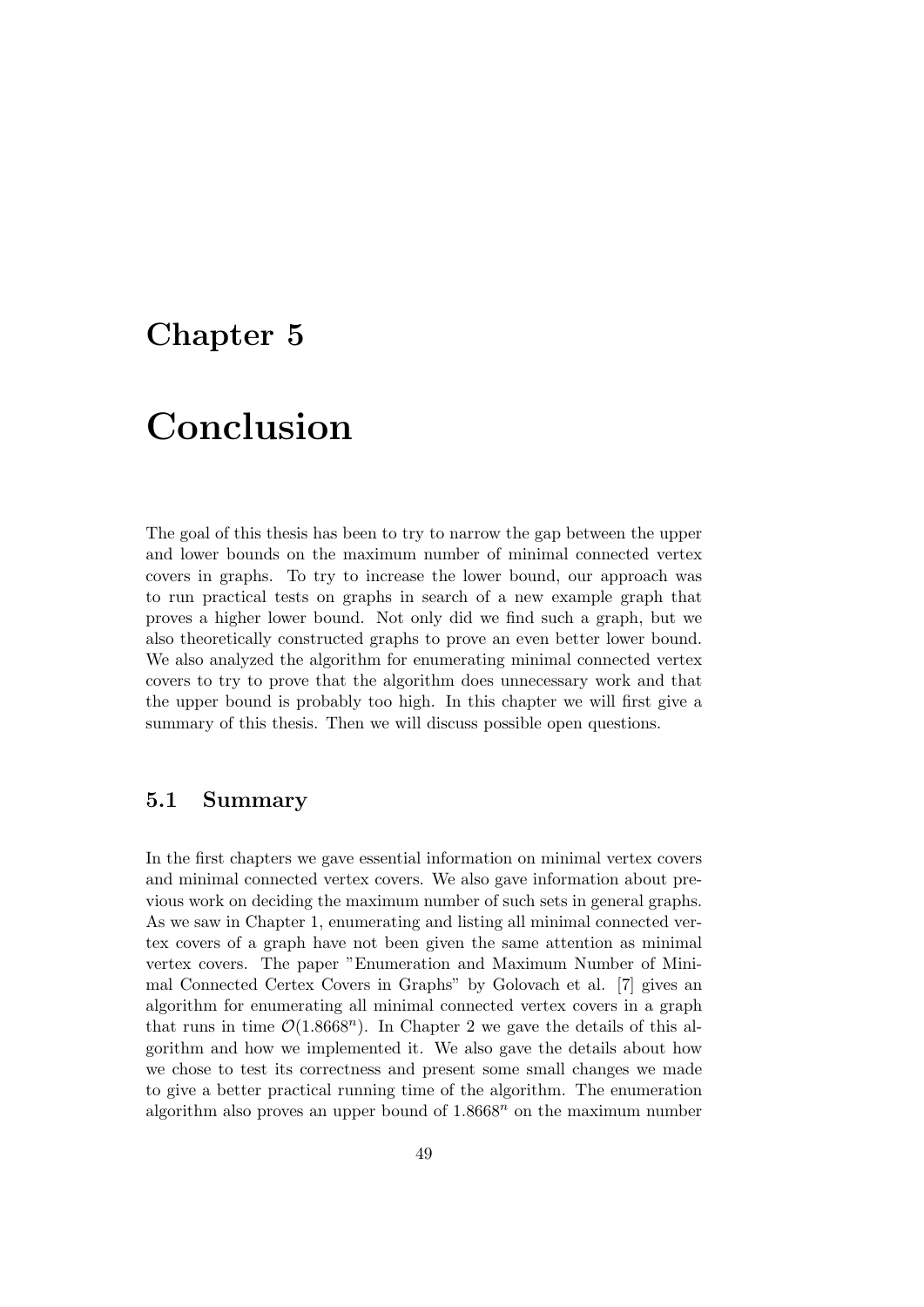of minimal connected vertex covers that a graph can have. In spite of the results we got from improving the practical running time of the algorithm we were not able to prove any better upper bound than  $1.8668^n$ . The paper also provides a lower bound, which is a graph that has  $3^{(n-1)/3} \sim 1.4422^n$ minimal connected vertex covers. This leaves a gap between the previously best known upper and lower bounds.

In Chapter 3 we presented some new discoveries regarding the lower bound on the maximum number of minimal connected vertex covers in a graph. First we gave two new example graphs of the existing lower bound of  $1.4422^n$ . These discoveries gave us motivation to try to generate larger graphs as we suspected that the lower bound was too low. Based on practical tests we discovered a graph  $G(x)$  with a large amount of minimal connected vertex covers and from that graph we managed to construct the graph  $G'(x)$  and theoretically prove that this graph gives a new and better lower bound of 1.5034<sup>n</sup> when  $x = 8$ . With this graph as a basis we constructed the graph  $H(x)$  which has an even higher number of minimal connected vertex covers and and which we used to construct the graph  $H'(x)$  which proves an even higher and better lower bound of  $1.51978<sup>n</sup>$  minimal connected vertex covers. With this new example graph we have been able to increase the lower bound on the maximum number of minimal connected vertex covers from  $1.4422^n$ to  $1.51978^n$ . Still, it leaves a gap between the lower bound and the upper bound of  $1.8668^n$ .

In Chapter 4 we discussed the test results from running our implementation of Algorithm 2.1 for enumerating minimal connected vertex covers in graphs. Based on these results we saw that there is a large number of minimal connected vertex covers in sparse graphs. This can imply that if there were to exist graphs that proves a better lower bound than  $1.51978^n$ , then these graphs will most likely be sparse graphs as well. Interestingly, when sparse graphs have a large amount of minimal connected vertex covers the algorithm also discards a large amount of sets. This can be an indication that there might exist graphs that prove a better lower bound and on these graphs the algorithm will not discard as many sets. It might also be that the algorithm does unnecessary work, and that it is possible to enumerate minimal connected vertex covers with a faster algorithm and obtain a better upper bound. For this theory we also take into consideration that in our opinion the algorithm itself is quite trivial. It branches on vertices outside the minimal connected vertex cover  $S$  that is under construction, and include either the vertex itself, or its neighborhood. This procedure continues until the set is in fact a minimal connected vertex cover, or until the vertices outside form an independent set. In the latter case, the algorithm tries to construct a minimal connected vertex cover by adding a set of vertices to S, where the set is of size at most the number of components in S. To lower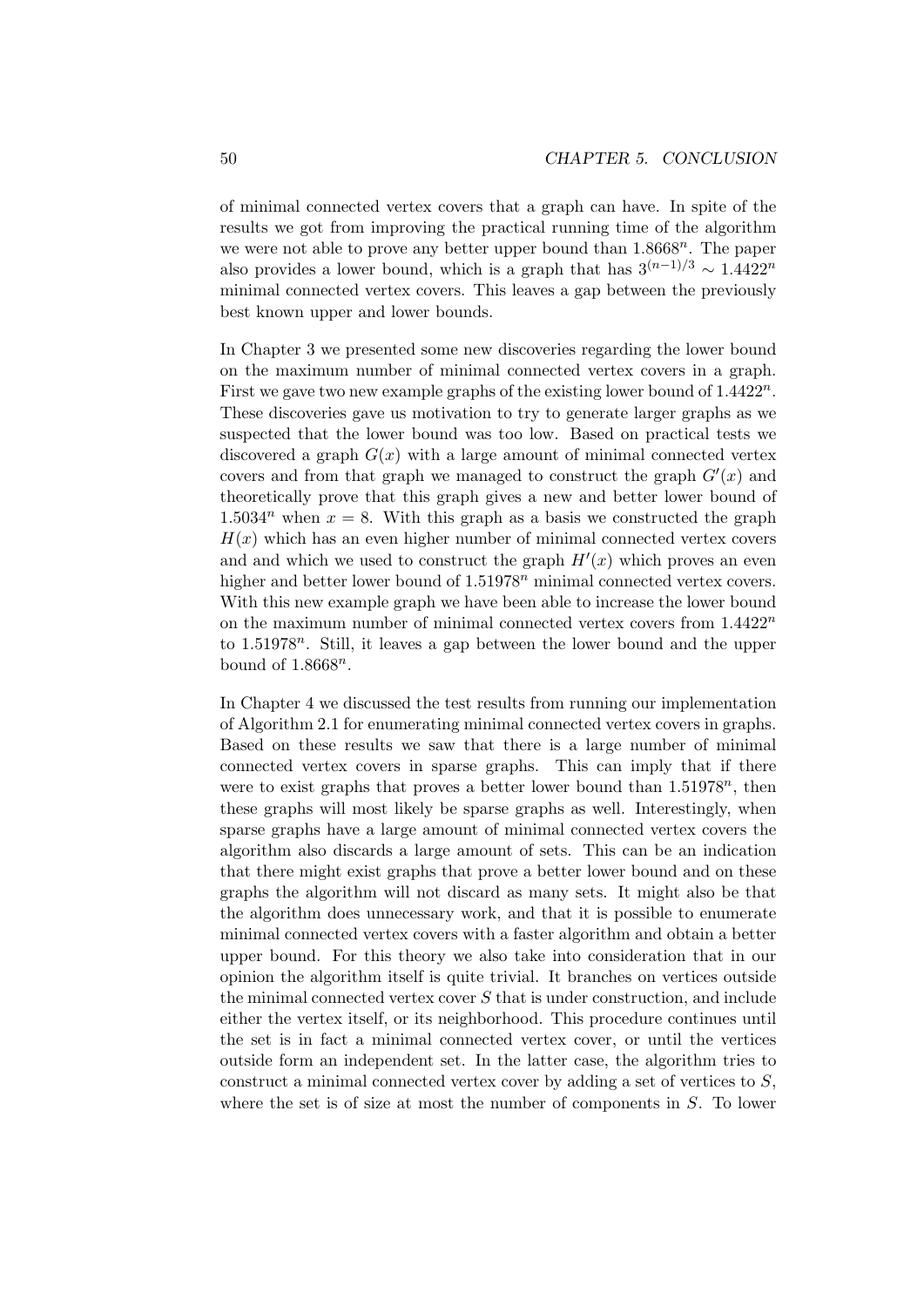the upper bound, it might be that the algorithm for enumerating minimal connected vertex covers has to have more sophisticated steps.

### 5.2 Further work

In this thesis we have been able to raise the lower bound from  $1.4422^n$  to 1.51978<sup>n</sup>. Still, it leaves a gap to the upper bound of  $1.8668^n$ , and we think there might exist even better lower bound examples. Thus two obvious paths to pursue as further work are finding better lower bound examples and improving the upper bound.

For the lower bound, as we have seen both in Chapter 3 and in Chapter 4, sparse graphs have a large amount of minimal connected vertex covers. If there were to exist graphs that prove an even higher lower bound, it might be wise to search for such graphs among sparse graphs. We tested all graphs up to 11 vertices, and even though the graph that we use as a basis to construct a new lower bound example graph has 44 vertices, it might be that there exist graphs with a number of vertices between 11 and 44 that can be used to create new example graphs that proves an even higher lower bound. It might also be that it is possible to expand the graph  $G(x)$  in other ways than we have done in this thesis to find a graph with a larger number of minimal connected vertex covers.

Very recently, we learned that the graph  $H(x)$  that we used as a basis to construct a graph that proves a new and better lower bound on the number of minimal connected vertex covers, can also be used to prove a better lower bound on the number of minimal independent feedback vertex sets of a graph [14]. A minimal independent feedback vertex set is a minimal independent set of vertices whose removal results in an acyclic graph. In particular,  $H(6)$  has 1812087554 minimal independent feedback vertex sets, and by taking infinitely many disjoint copies of this graph we get a graph that has  $1.5067<sup>n</sup>$  minimal independent feedback vertex sets. These discoveries will be published in a master thesis in 2018. We find it very interesting that the graph  $H(x)$  can been used as a basis to prove better lower bounds for two different problems. Could it be that this graph can be used to prove better lower bounds for other types of sets in graphs?

Although our opinion is that the lower bound on the number of minimal connected vertex covers in graphs is too low, we also think that the upper bound is too high, though we have not been able to prove this. As we saw in Chapter 4, the algorithm discards many sets when enumerating all minimal connected vertex covers in graphs. This might be an indication that the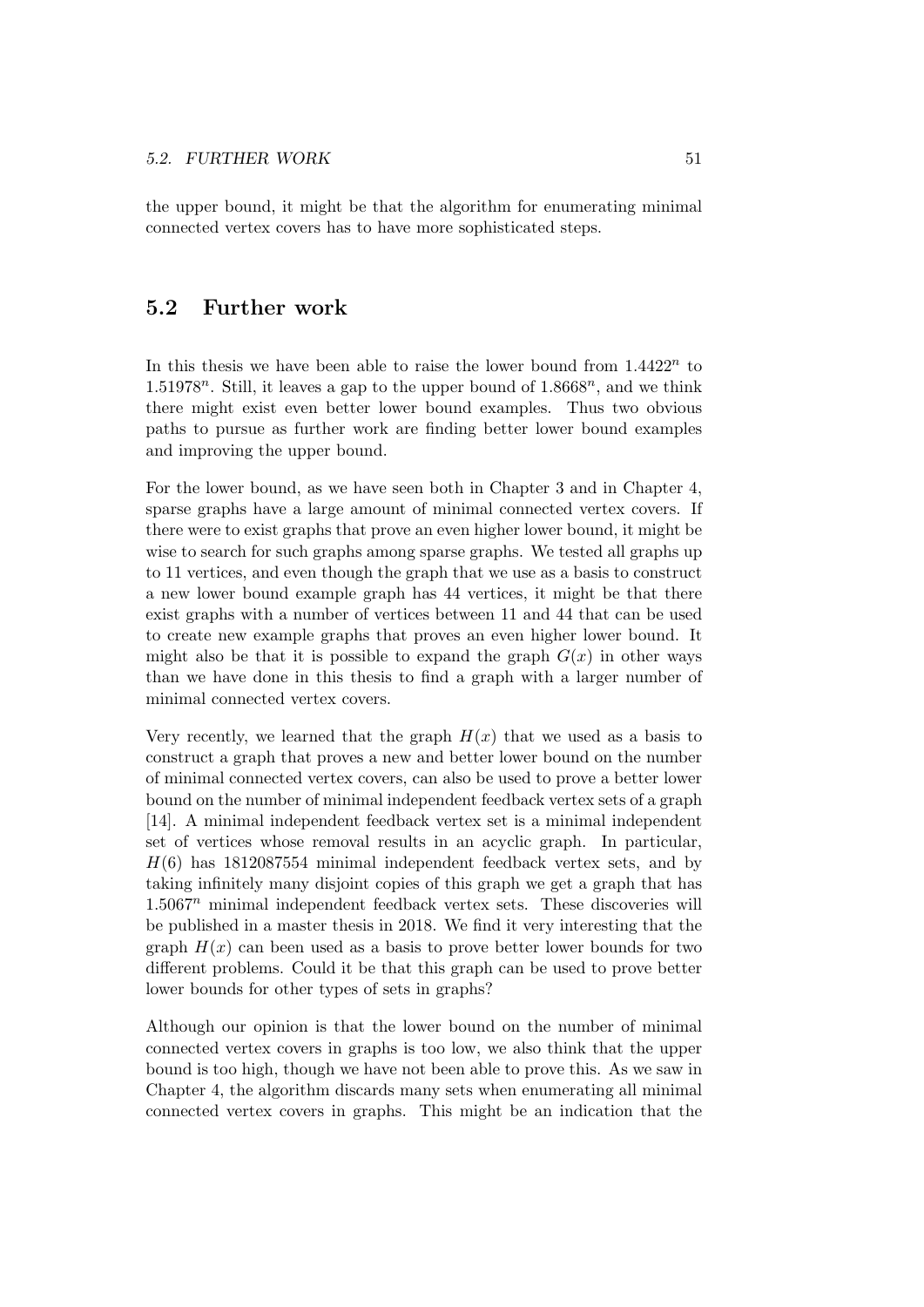algorithm does unnecessary work, and that it is possible to construct an algorithm with more sophisticated steps that proves a better upper bound. For improving the upper bound, we think that an algorithm that goes into a detailed analysis of the vertices depending on their degree is necessary.

Although it has not been the scope of this thesis, another path to follow for further work is to study the maximum number of minimal connected vertex covers in graphs that have a special structure. In such graphs much lower bounds are possible to prove, in addition to tight bounds. For example, for chordal graphs, which are graphs that do not have induced cycles longer than 3, the upper and lower bounds match at  $3^{n/3}$  minimal connected vertex covers [7]. For graphs that do not have induced cycles longer than 5, the upper bound is  $1.6181<sup>n</sup>$  whereas the same lower bound stands. So in this graph class, there is room for improving the upper or the lower bounds.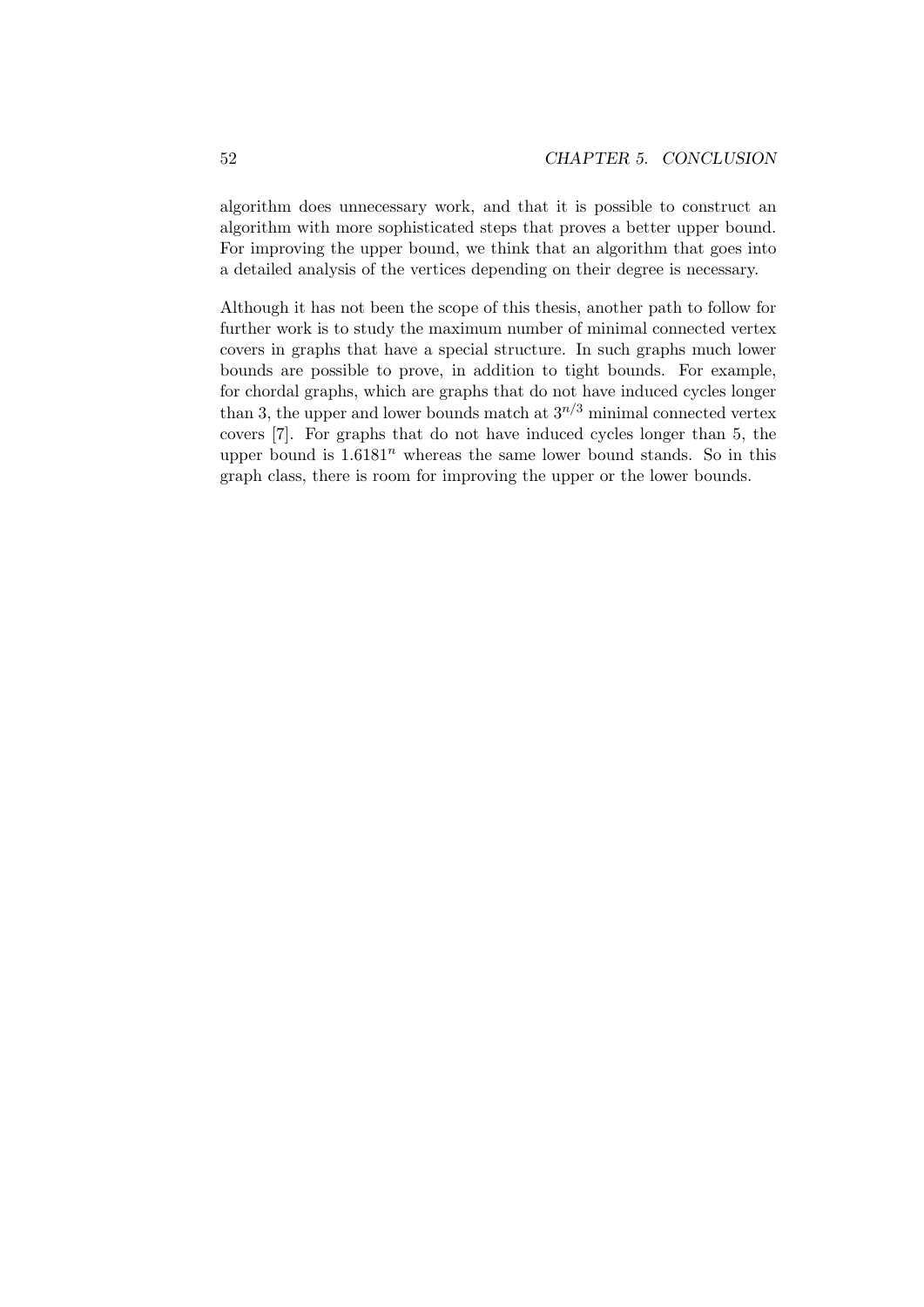## Bibliography

- [1] B. Bollobás. *Extremal Graph Theory*. Dover Books on Mathematics. Dover Publications, 2004.
- [2] B. Bollobas. Modern Graph Theory. Graduate Texts in Mathematics. Springer New York, 2013.
- [3] J.M Byskov. Enumerating maximal independent sets with applications to graph colouring. Operations Research Letters, 32(6):547–556, 2004.
- [4] J. Chen, I.A. Kanj, and G. Xia. Improved Parameterized Upper Bounds for Vertex Cover, pages 238–249. Springer Berlin Heidelberg, Berlin, Heidelberg, 2006.
- [5] M. Cygan. Deterministic Parameterized Connected Vertex Cover, pages 95–106. Springer Berlin Heidelberg, Berlin, Heidelberg, 2012.
- [6] F.V. Fomin and D. Kratsch. Exact Exponential Algorithms. Texts in Theoretical Computer Science. An EATCS Series. Springer Berlin Heidelberg, 2010.
- [7] P.A. Golovach, P. Heggernes, and D. Kratsch. Enumeration and Maximum Number of Minimal Connected Vertex Covers in Graphs, pages 235–247. Springer International Publishing, Cham, 2016.
- [8] M. Hujtera and Z. Tuza. The number of maximal independent sets in triangle-free graphs. SIAM Journal on Discrete Mathematics, 6(2):284– 288, 1993.
- [9] B.D. McKay and A. Piperno. Practical graph isomorphism, {II}. Journal of Symbolic Computation,  $60(0):94 - 112$ , 2014.
- [10] R.E. Miller and D.E. Muller. A problem of maximum consistent subsets. IBM Research Report RC-240, J. T. Watson Research Center,New York, USA, 1960.
- [11] J.W. Moon and L. Moser. On cliques in graphs. Israel Journal of Mathematics, 3:23–28, 1965.